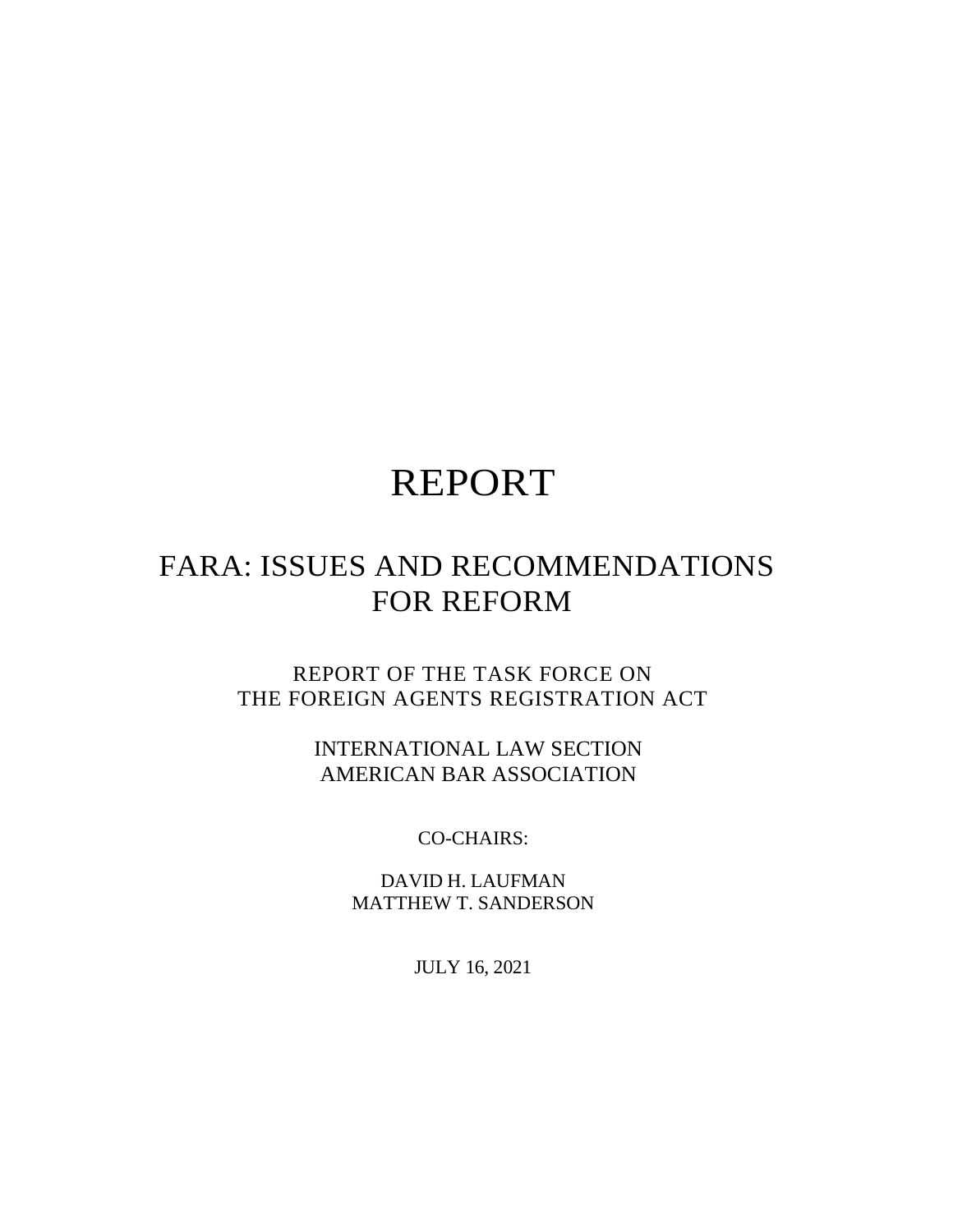#### TASK FORCE MEMBERS\*

**Carrie Cordero**, Robert M. Gates Senior Fellow and General Counsel, Center for a New American Security

**Claire Finkelstein**, Algernon Biddle Professor of Law and Professor or Philosophy, University of Pennsylvania Carey Law School

**Brian J. Fleming**, Miller & Chevalier Chartered

**Kenneth A. Gross**, Skadden, Arps, Slate, Meagher & Flom LLP

**Kathleen M. Kedian**, Professorial Lecturer in Law, George Washington University Law School

**David H. Laufman**, *Co-Chair of Task Force*, Wiggin and Dana LLP

**Nicholas J. Lewin**, Krieger Kim & Lewin LLP

**Harvey Rishikof**, Senior Counsel, American Bar Association Standing Committee on Law and National Security

**Paul S. Ryan**, Vice President for Policy & Litigation, Common Cause

**Matthew T. Sanderson**, *Co-Chair of Task Force*, Caplin & Drysdale, Chartered

#### COUNSEL TO THE TASK FORCE

**Thomas M. Susman**, Strategic Advisor, Governmental Affairs & Global Programs, American Bar Association

#### LIAISONS TO THE TASK FORCE†

**A.J. Kramer**, Federal Public Defender for the District of Columbia; American Bar Association Criminal Justice Section

**Luci Meade**, Senior Program Associate, Global Development Policy and Learning, InterAction

**Brian Wanko**, Senior Manager for Democracy, Rights, Governance, and Civil Society, InterAction

<sup>\*</sup> The views contained in this report are those of the members of the Task Force in their individual capacities and do not necessarily reflect the views of their organizations, firms, or clients.

<sup>†</sup> The views contained in this report do not purport to represent the views of those persons identified as liaisons to the Task Force or their employing entities. Liaisons were invited to join the Task Force solely to offer, where appropriate, views and information that might assist the Task Force in forming its own conclusions and recommendations.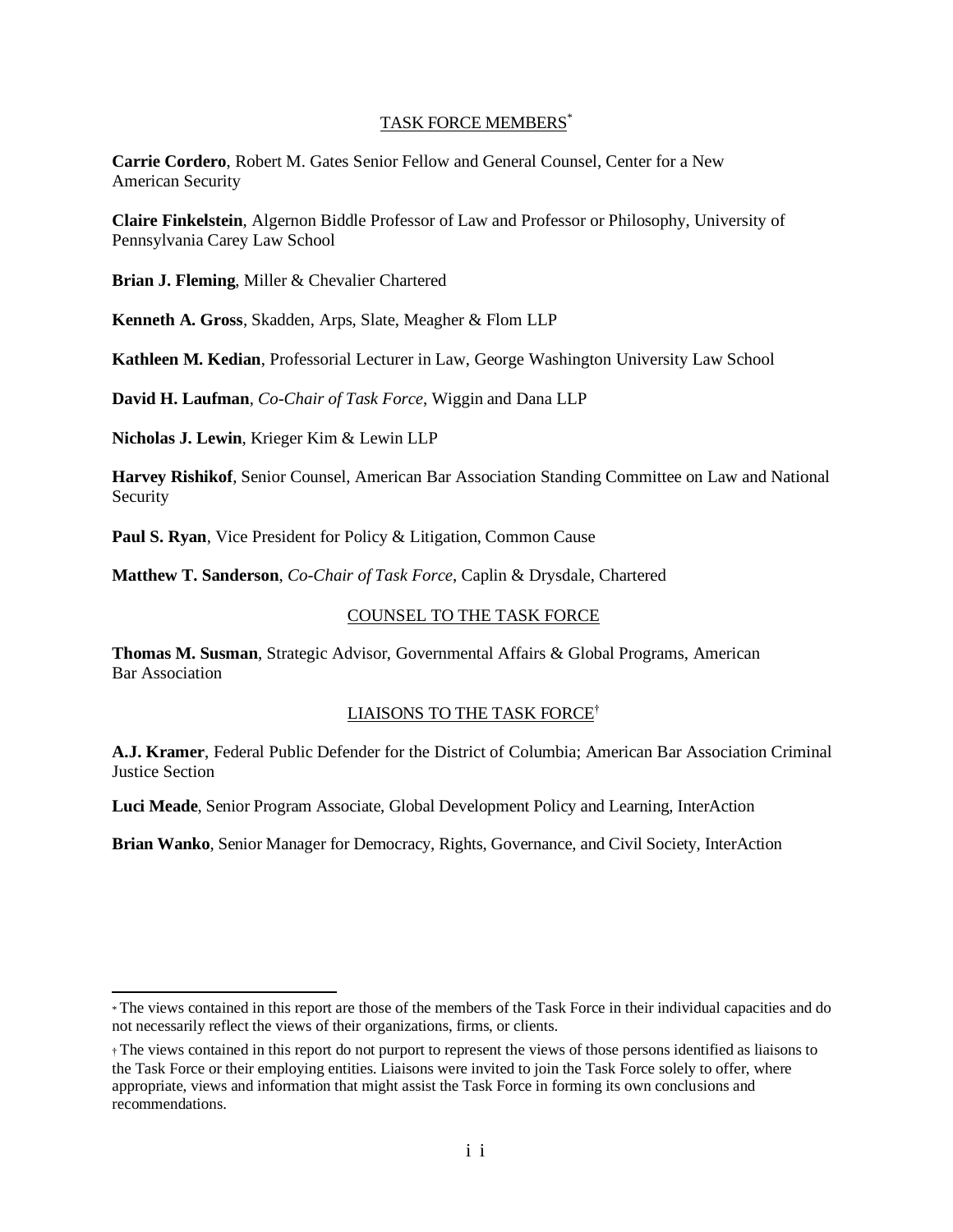## **TABLE OF CONTENTS**

| А.                                                                                       |  |
|------------------------------------------------------------------------------------------|--|
| <b>B.</b>                                                                                |  |
| Section IV: Congress Should Modify FARA's Scope and Structure to Focus on Accomplishing  |  |
|                                                                                          |  |
| 1.                                                                                       |  |
| 2.                                                                                       |  |
| B.                                                                                       |  |
| 1.                                                                                       |  |
| 2.                                                                                       |  |
|                                                                                          |  |
| 1.                                                                                       |  |
| 2.                                                                                       |  |
|                                                                                          |  |
| 1.                                                                                       |  |
| 2.                                                                                       |  |
| Section V: The Department of Justice Should Clarify the Meaning of Key FARA Terms and    |  |
| A. Explaining FARA's Key Terms - the "Political Consultant" Trigger  20                  |  |
| 1.                                                                                       |  |
| 2.                                                                                       |  |
|                                                                                          |  |
| Exemptions for "Bona Fide Trade or Commerce" and for "Other Activities Not Serving<br>1. |  |
| Exemption for "Activities in Furtherance of Bona Fide Religious, Scholastic,<br>2.       |  |
| 3.                                                                                       |  |
| 4.                                                                                       |  |
|                                                                                          |  |
| 1.                                                                                       |  |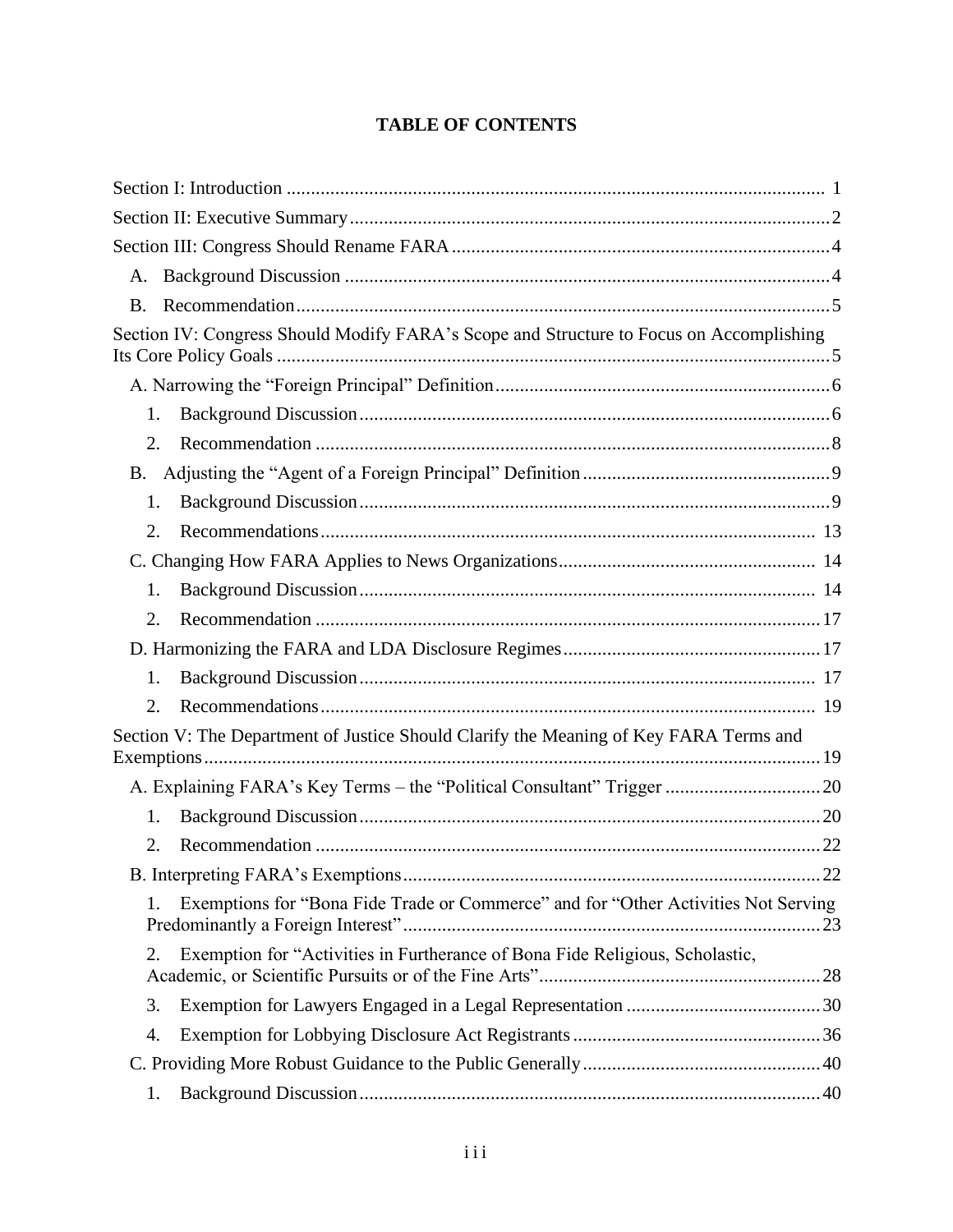|           | Section VI: Congress and the Department of Justice Should Reform the Obligations Imposed on |  |
|-----------|---------------------------------------------------------------------------------------------|--|
|           | A. Requiring Foreign Principals to Certify Filings' Accuracy and Completeness 44            |  |
| 1.        |                                                                                             |  |
| 2.        |                                                                                             |  |
| <b>B.</b> | Clarifying and Modernizing the Definition of "Informational Materials" 45                   |  |
| 1.        |                                                                                             |  |
| 2.        |                                                                                             |  |
|           |                                                                                             |  |
| 1.        |                                                                                             |  |
| 2.        |                                                                                             |  |
|           |                                                                                             |  |
| 1.        |                                                                                             |  |
| 2.        |                                                                                             |  |
|           | 53. Section VII: Congress Should Expand the Department of Justice's FARA Enforcement Tools  |  |
|           |                                                                                             |  |
| 1.        |                                                                                             |  |
| 2.        |                                                                                             |  |
|           |                                                                                             |  |
| 1.        |                                                                                             |  |
| 2.        |                                                                                             |  |
|           |                                                                                             |  |
| 1.        |                                                                                             |  |
| 2.        |                                                                                             |  |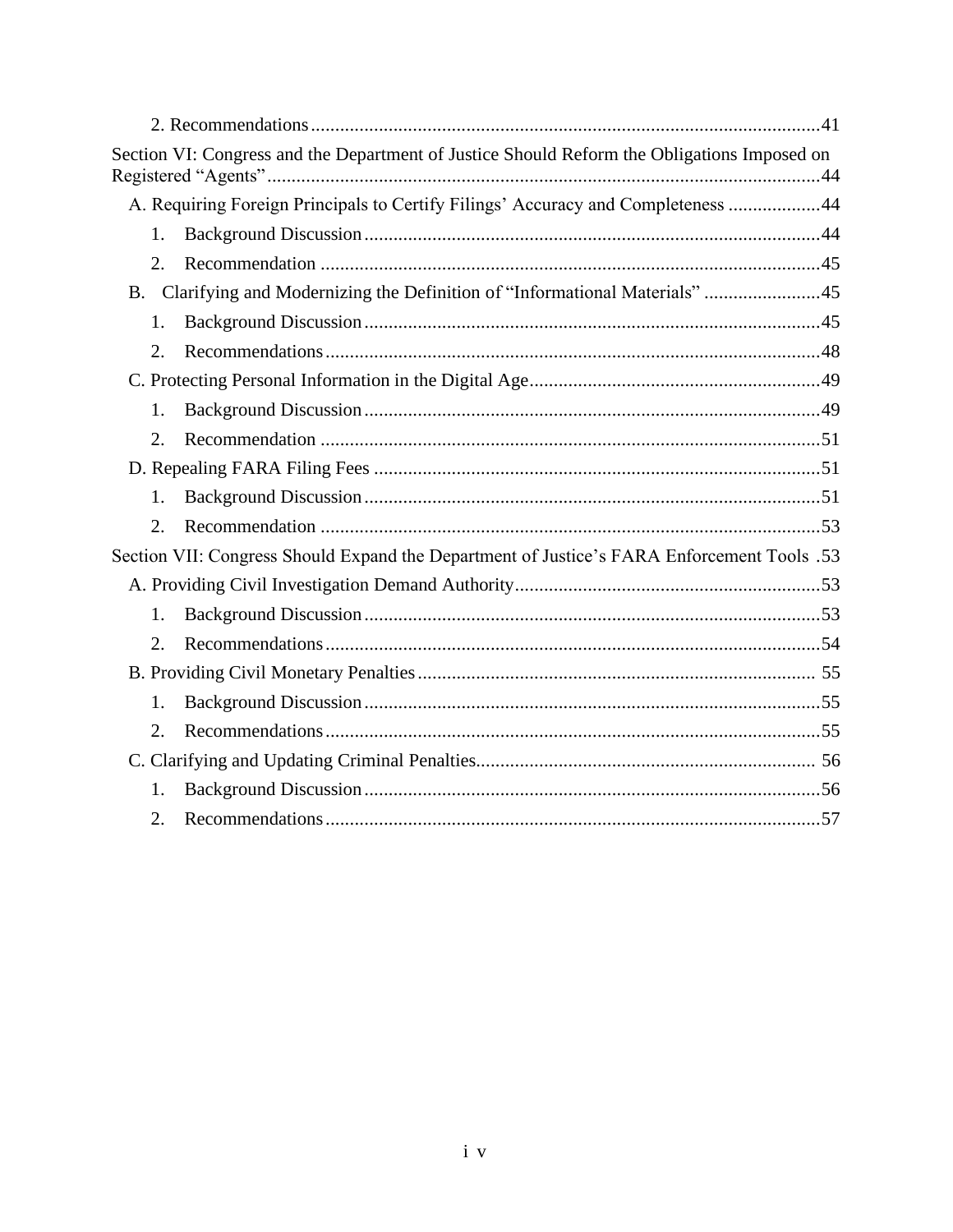*The views expressed herein are presented on behalf of the International Law Section. They have not been reviewed or approved by the House of Delegates or the Board of Governors of the American Bar Association and, accordingly, should not be construed as representing the position of the Association.*

#### **SECTION I: INTRODUCTION**

Considering potential reforms of the Foreign Agents Registration Act ("FARA"), a law originally enacted in 1938, has never been more essential or timely. Since 2015, enforcement of FARA by the Department of Justice ("DOJ" or "Department") has intensified to a level not seen in decades. This surge in enforcement is manifest not only in an increase in criminal prosecutions for FARA violations, but also in more aggressive, day-to-day administrative enforcement. Accordingly, heightened importance now attaches to compliance with FARA by companies, nonprofit institutions, individuals, and others whose activities come within the scope of FARA.

Compliance with FARA by the regulated community, however, is bedeviled by an antiquated statutory regime which is expansive in its jurisdictional scope, stigmatizing in its terminology, and laden with key definitions that are unduly broad or vague. Moreover, the law in its current form and application goes beyond what is necessary to accomplish its historical, core purpose – to establish transparency regarding influence activities conducted within the United States on behalf of foreign governments and foreign political parties. Congressional interest in amending FARA has been evidenced in several bills introduced in the past several years (including bills pending in the current 117th Congress), but there has been no attempt at overarching, structural reform, and no legislation materially amending FARA has been enacted since 1995.

In 2019, the International Law Section of the American Bar Association established a Task Force to consider possible reforms to the statute and how it is administered and enforced by DOJ. The Task Force included attorneys with extensive experience advising parties on FARA compliance, former senior DOJ officials responsible for FARA enforcement, the general counsel of a prominent think tank, experts in national security law from academia, and a senior official at a nonpartisan public interest advocacy organization.

From the outset and throughout its deliberations, the Task Force endeavored to reexamine FARA from a fresh and comprehensive perspective, concentrating on what kind of statutory and regulatory regime makes sense in the twenty-first century. The Task Force did not conduct its fact-finding or analysis, or devise its recommendations, burdened by the potential limitations of what types of reforms might be politically viable. Rather, it set out to craft proposed reforms which, in its members' collective judgment, are sound as a matter of law and policy, seeking to strike a reasonable balance between the government's legitimate enforcement interests and the importance of a clearer, more practicable, legal regime for parties engaged in activities within the United States on behalf of foreign interests. Certain reforms recommended by the Task Force will, indeed, require federal legislation to amend FARA. Other improvements may be implemented by DOJ without the need for legislation, either via regulatory action or through the publication of additional public guidance providing greater transparency into how DOJ construes FARA.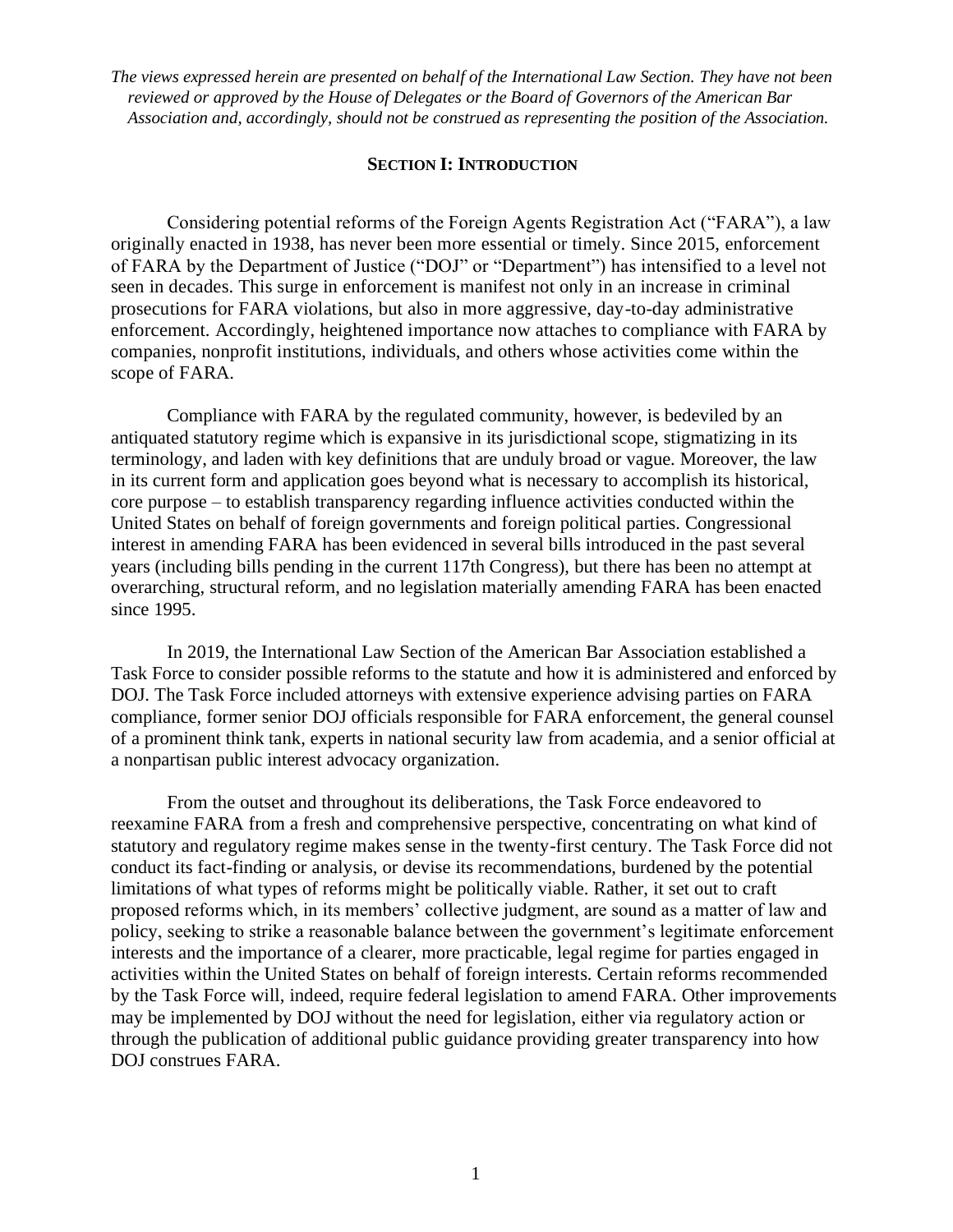The Task Force hopes that this report<sup>1</sup> will stimulate consideration and action by both DOJ and Congress on measures to update and improve FARA.

## **SECTION II: EXECUTIVE SUMMARY**

The Task Force recommends multiple reforms of FARA, its implementing regulations, and DOJ policy and practice. Indicative of the balanced but sweeping approach the Task Force brought to its effort, the Task Force at all times considered the national security considerations that underlie FARA while seeking to reframe the regulatory regime in a manner that is both more tightly tethered to the law's fundamental purpose, and more likely to produce public understanding and compliance.

The Task Force's key recommendations to Congress related to FARA reform are as follows:

- Congress should rename FARA and otherwise replace the term "agent of a foreign principal" with a term that elicits less stigma and causes less confusion.
- Congress should narrow the statute's "foreign principal" definition to focus on foreign governments, foreign political parties, and those acting on their behalf.
- Congress should adjust the "agent of a foreign principal" definition to eliminate the word "request" and clarify the phrase "in major part."
- Congress should change how FARA applies to media organizations by reformulating its legal standard to hinge on direction and control of content distributed within the United States.
- Congress should harmonize the FARA and Lobbying Disclosure Act ("LDA") disclosure regimes by requiring additional detailed information from filers under the LDA and by mandating that potential "agents" who want to avail themselves of the FARA exemption for LDA registrants to affirmatively check a box indicating that they intend to do so on the LDA registration form.
- Congress should institute a new requirement under FARA for each foreign principal to certify under penalty of perjury that the information submitted by the foreign principal's "agent" on Exhibit A and Exhibit B (and any amendment to these forms) is correct.
- Congress should amend the statute to provide more certainty surrounding the treatment of informational materials and the protection of filers' private information.
- Congress should repeal the filing fees associated with FARA submissions.

<sup>1</sup>The Task Force thanks Michael Rondon at Wiggin and Dana for his meticulous assistance in preparing this report for submission to the International Law Section.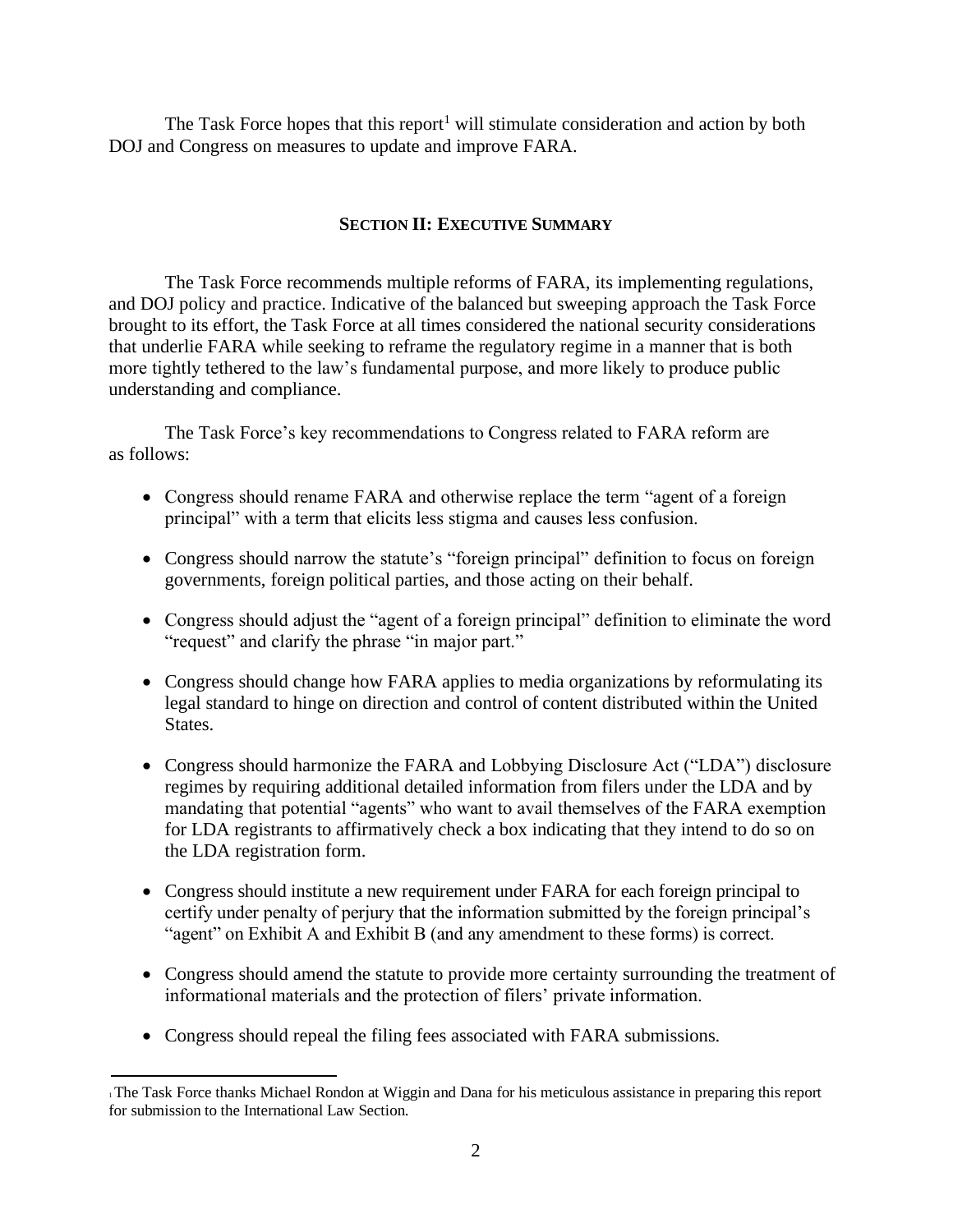• Congress should grant DOJ authority to issue civil investigative demands in furtherance of administrative inquiries and to impose civil monetary penalties for FARA violations, and should update statutory language related to criminal penalties for violating FARA.

The Task Force also makes the following recommendations to DOJ concerning its policies and practices related to FARA:

- DOJ should publish new public guidance to clarify the term "political consultant," which is one of the ways that a person can become an "agent of a foreign principal."
- DOJ should issue clarifying guidance about what it means to "directly promote the public or political interests of a foreign government," which is a key phrase found in two important FARA exemptions.
- DOJ should issue new regulations that apply the statutory exemptions at 22 U.S.C. § 613(d)(1) and (d)(2) to situations other than state-owned enterprises.
- DOJ should issue new public guidance and revise its regulations to interpret the FARA exemption for certain legal representations more clearly.
- DOJ should replace "the principal beneficiary" standard in its regulation interpreting the FARA exemption for LDA registrants with a standard that focuses on the purpose of the potentially registrable work.
- DOJ should publish more Advisory Opinions and Letters of Determination with fewer redactions, and should resume inclusion of enforcement activities in its updates to Congress.
- DOJ should change its policies and practices to provide more certainty surrounding the treatment of informational materials and the protection of filers' private information.

Please note that, although the Task Force recommends that certain terms be replaced or removed from the statute and its implementing regulations, this report uses terms as they appear in current law (*e.g*., even though the Task Force recommends replacing "agent" with "representative," the report presents other suggested amendments using the term "agent" for consistency with current law). Please also note that the Task Force's recommendations may not entirely cohere, such that if some recommendations are adopted then others may be unnecessary and superfluous.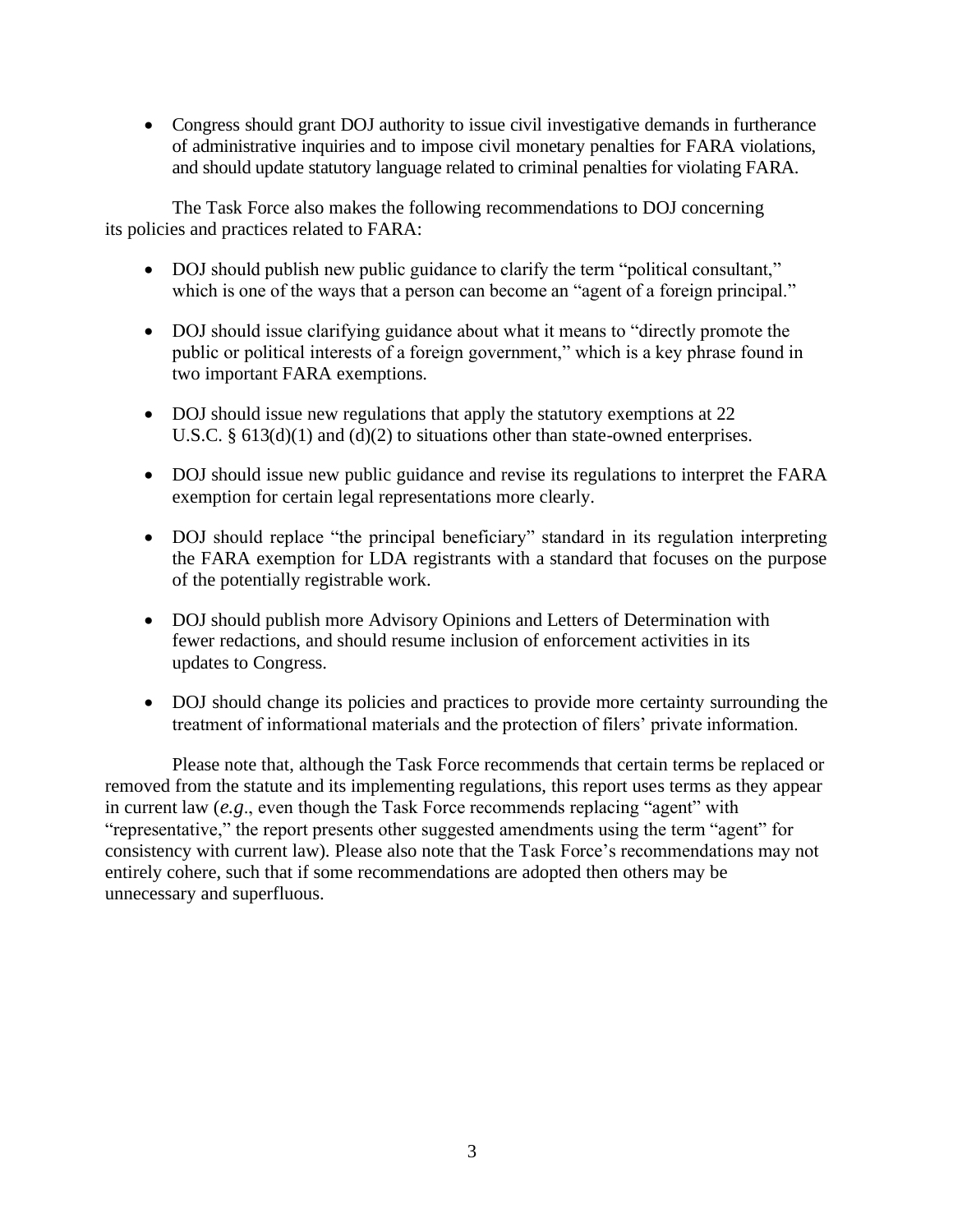#### **SECTION III: CONGRESS SHOULD RENAME FARA**

#### **A. Background Discussion**

The term "agent of a foreign principal" is central to FARA. "Agent" status is the trigger for individuals and entities to incur registration and other obligations under the law. FARA registrants commonly are referred to as "agents." And "agent" itself is obviously in the statute's very name.

FARA's ubiquitous use of the word "agent" throughout the law raises several issues. As a threshold matter, FARA's use of "agent" is misleading, since the statute covers relationships that fall outside those addressed in the Restatements of Agency and other "agency law" concepts. Courts interpreting the term have referenced formal "agency" concepts but have made clear that FARA's scope is not cabined by them.<sup>2</sup> As the Department of Justice has put it, "FARA's concept of agency . . . reach[es] less formally defined (and more episodic) behavior."<sup>3</sup> The term "agent" is not uniformly apt in the FARA context, then, because it invokes the entire body of agency law when agency-law concepts are not determinative in a FARA registration analysis. In addition, "agent" confuses the regulated community about FARA's scope as much or more than it clarifies.

FARA's use of "agent" also causes the American public, federal law enforcement officials, and the news media<sup>4</sup> to conflate FARA with a separate statutory provision at 18 U.S.C. § 951, which makes it a crime to act as an "agent of a foreign government" in the United States without prior notification to the Attorney General.<sup>5</sup> Section 951 polices "espionage lite"<sup>6</sup> activities and is specifically utilized by federal law enforcement to "prosecute clandestine, espionage-like behavior information gathering, and procurement of technology on behalf of foreign governments or officials."<sup>7</sup> Despite some similarities, Section 951 and FARA "involve different sets of elements and different types of issues,"<sup>8</sup> meaning that efforts to enforce these separate laws are and should be distinct. The overlapping use of "agent" by Section 951 and

<sup>6</sup>Dep't of Justice, Office of the Inspector Gen., *Audit of the National Security Division's Enforcement and Administration of the Foreign Agents Registration Act*, at 9 (2016) [hereinafter *DOJ IG Report on FARA*], *available [at](https://oig.justice.gov/reports/2016/a1624.pdf)* https://oig.justice.gov/reports/2016/a1624.pdf.

<sup>8</sup>*DOJ IG Report on FARA* at 10.

 $2Att'$  Gen. of U.S. v. Irish N. Aid Comm., 668 F.2d 159, 161 (2d Cir. 1982) ("We agree that the agency relationship sufficient to require registration need not, as INAC urges, meet the standard of the Restatement (Second) of Agency with its focus on 'control' of the agent by the principal.").

<sup>3</sup>Dep't of Justice, *The Scope of Agency Under FARA*, at 2 (May 2020) [hereinafter *DOJ Guidance on Scope of Agency Under FARA*], *available [at](https://www.justice.gov/nsd-fara/page/file/1279836/download)* https://www.justice.gov/nsd-fara/page/file/1279836/download.

<sup>4</sup>*See* Matthew Kahn, *No, Maria Butina Wasn't Charged With Violating FARA*, Lawfare (Jul. 27, 2018), *available at*  [https://www.lawfareblog.com/no-mariia-butina-wasnt-charged-violating-fara.](https://www.lawfareblog.com/no-mariia-butina-wasnt-charged-violating-fara)

<sup>5</sup>18 U.S.C. § 951. FARA is not a criminal statute, although it contains criminal penalties for certain willful violations of the statute. *See id.* § 618(a).

<sup>7</sup>*Oversight of the Foreign Agents Registration Act and Attempts to Influence U.S. Elections: Lessons Learned from Current and Prior Administrations: Hearing Before the S. Comm. on the Judiciary*, 115th Cong. 2 (2017) (statement of Adam S. Hickey, Deputy Assistant Att'y Gen., Nat'l Sec. Div., Dep't of Justice), *available at*  [https://www.judiciary.senate.gov/download/07-26-17-hickey-testimony.](https://www.judiciary.senate.gov/download/07-26-17-hickey-testimony)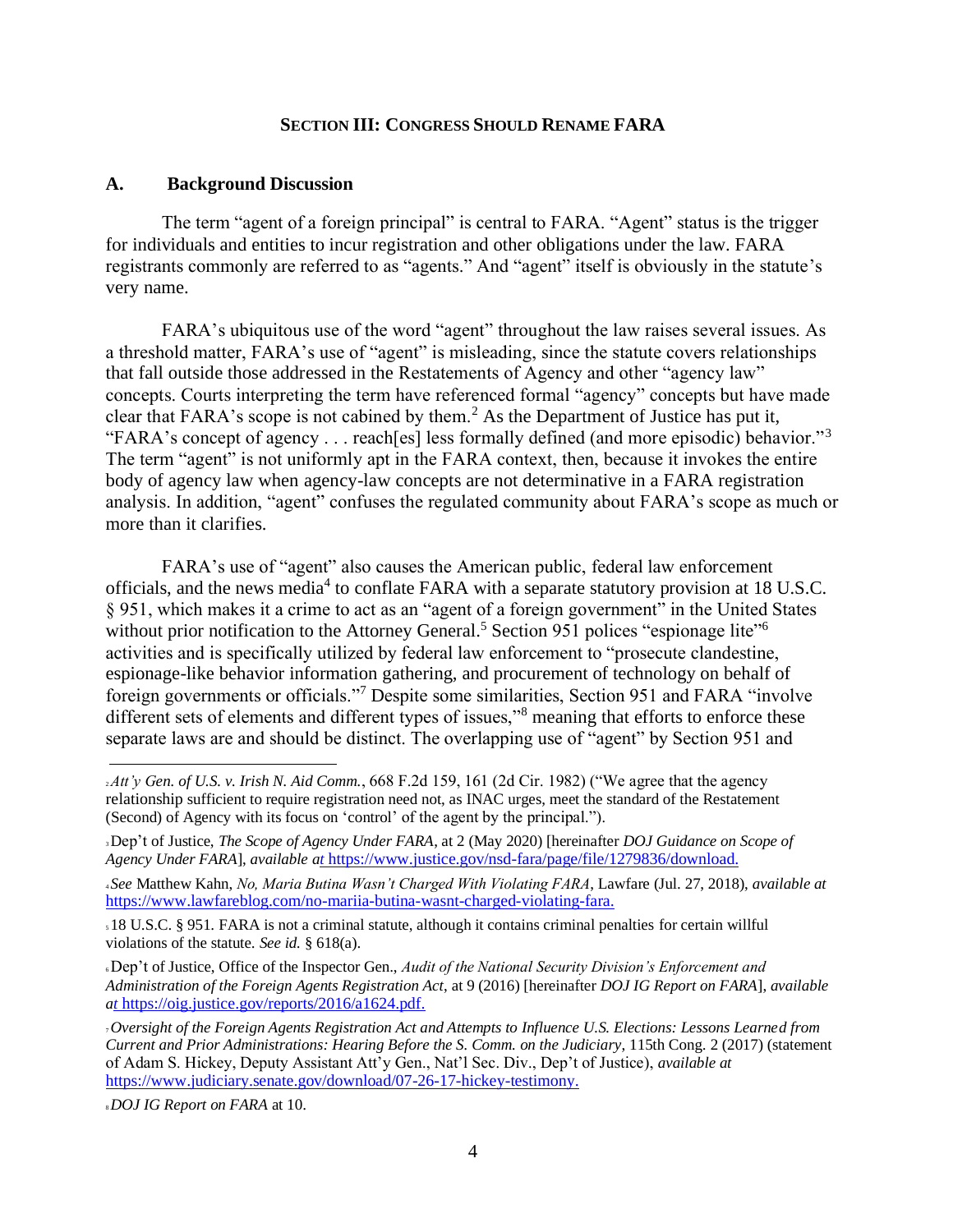FARA historically has caused misunderstanding, particularly among federal prosecutors and FBI personnel, in a manner that historically has likely led to less effective enforcement of both laws.<sup>9</sup>

Finally and perhaps most importantly, the "agent" label unduly stigmatizes FARA registration because the word "agent" is regularly associated colloquially with covert government-sponsored espionage activities.<sup>10</sup> This pejorative label brands all FARA registrants with this stigmatized association, even though the statute requires registration for all manner of work on behalf of all types of foreign interests, including innocuous and overt public-relations work for foreign tourism bureaus. This stigma makes many individuals and organizations more hesitant to register, thereby undermining FARA's primary goal of facilitating public disclosure.

#### **B. Recommendation**

Congress should replace the term "agent" everywhere it appears in the statute with another term that reflects the statute's actual reach, avoids confusion with other laws, and reduces stigma for registrants. One such term that Congress should particularly consider is the word "representative."<sup>11</sup> Eliminating the term "agent" is a significant reform, since it is found in the very name of the statute, but changing the term "agent of a foreign principal" to "foreign representative" and renaming the statute as the "Foreign Representative Registration Act" would reduce the confusion, conflation, and stigmatization currently caused by the word "agent" – without any detrimental impact to the Department's administration or enforcement of FARA.

## **SECTION IV: CONGRESS SHOULD MODIFY FARA'S SCOPE AND STRUCTURE TO FOCUS ON ACCOMPLISHING ITS CORE POLICY GOALS**

A federal law that establishes a regulatory compliance and enforcement regime should be precisely and narrowly tailored to accomplish the law's core policy goals. FARA, however, falls short of this standard. The law's key definitions are exceedingly broad, sweeping within its initial scope work undertaken for practically any type of foreign interest. Multiple statutory

<sup>9</sup>*DOJ IG Report on FARA* at 10-11. The Task Force understands, however, that these misunderstandings may be easing due to enhanced training of FBI agents and prosecutors regarding the differences between FARA and Section 951, and the establishment in 2017 of the FBI's Foreign Influence Task Force, a focal point to "identify and counteract malign foreign influence operations targeting the United States." Fed. Bureau of Investigation, *Combating Foreign Influence* (visited Jul. 14, 2021), *available at* 

[https://www.fbi.gov/investigate/counterintelligence/foreign-influence.](https://www.fbi.gov/investigate/counterintelligence/foreign-influence)

<sup>10</sup>*See, e.g.*, Kate Ackley, *Companies, Nonprofits Put Brakes on Foreign Lobbying Bills*, Roll Call (Mar. 2, 2018), *available [at](https://www.rollcall.com/2018/03/02/companies-nonprofits-put-brakes-on-foreign-lobbying-bills/)* https://www.rollcall.com/2018/03/02/companies-nonprofits-put-brakes-on-foreign-lobbying-bills/ (quoting the leader of a nonprofit organization as saying: "To label them as a foreign agent would have a chilling effect on their interest in talking to their elected representatives and hamper their ability to communicate their policy concerns").

<sup>11</sup>Congress previously has considered such an approach to mitigating the stigma associated with the term "agent." *See To Strengthen the Foreign Agents Registration Act of 1938: Hearing on H.R. 1725, H.R. 1381, H.R. 806 Before the H. Subcomm. on Admin. L. & Governmental Relations of the H. Judiciary Comm*., 102d Cong. 29 (1991) (statement of Rep. Dan Glickman) (proposing the deletion of the term "agent" in order "to remove the stigma of being labeled a foreign agent by changing the name of the law to the Foreign Interests Representation Act").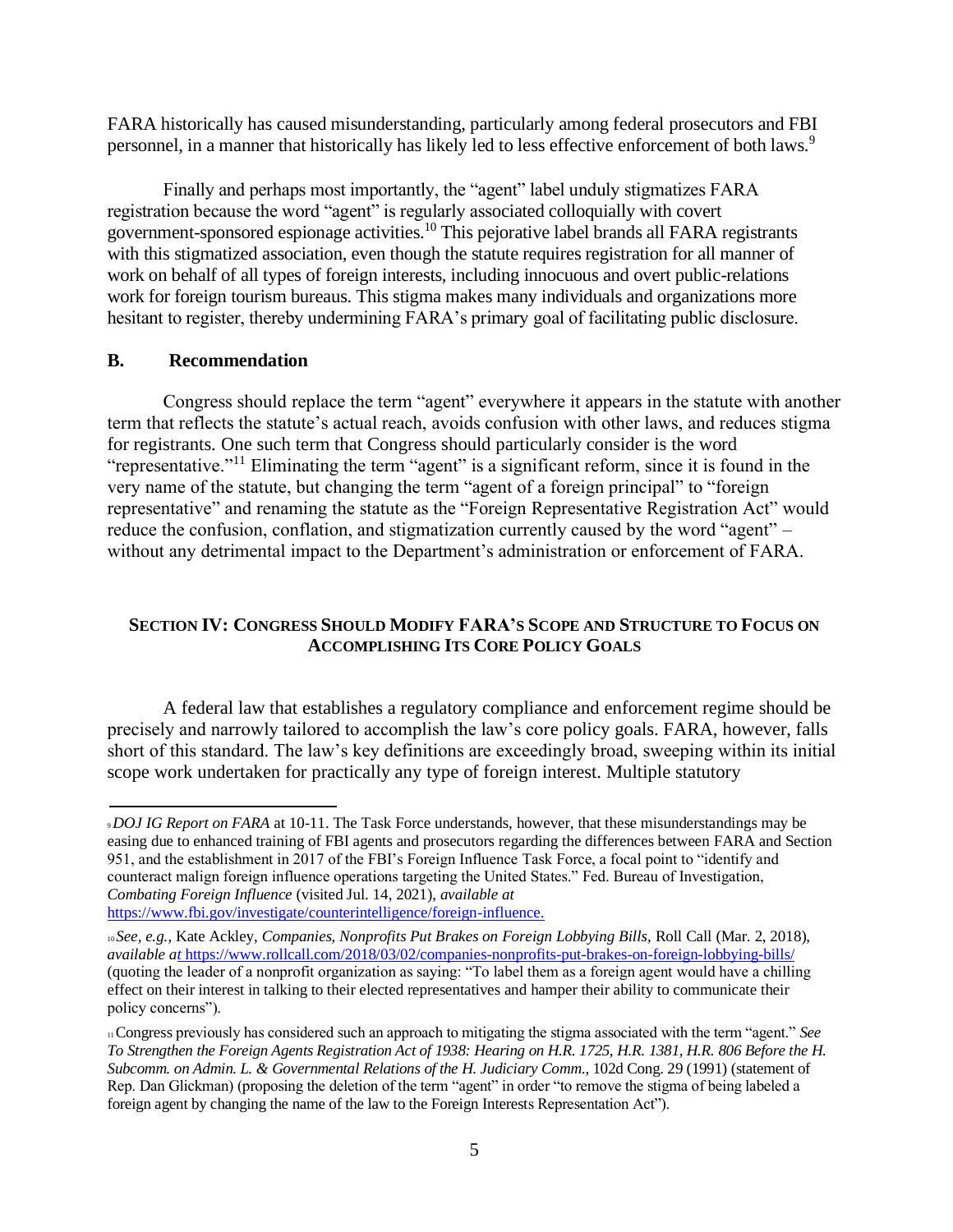exemptions from registration, on their face, limit the scope of FARA, but are difficult to construe, sometimes leaving parties in the position of simply hoping the Department, in its discretion, refrains from enforcing the law's most expansive and questionable edges.

This over-breadth in FARA's definitions of "foreign principal" and "agent of a foreign principal" contributes to vagueness in the statute, causes uncertainty among those who represent both foreign and domestic clients (and, correspondingly, needless additional compliance risk for those clients), promotes unnecessarily aggressive enforcement, and detracts from FARA's underlying goals. Statutory fixes that address these issues would provide greater clarity both to those enforcing the law and those seeking to comply with it, as well as promote greater compliance with FARA without compromising the national security goals underpinning FARA. In particular, Congress should amend FARA to: (A) narrow the "foreign principal" definition; (B) adjust the "agent of a foreign principal" definition; (C) change how FARA applies to media organizations; and (D) harmonize the FARA and Lobbying Disclosure Act disclosure regimes.

#### **A. Narrowing the "Foreign Principal" Definition**

#### **1. Background Discussion**

Through its many iterations, FARA's central policy goal has been to "combat the spread of hidden foreign influence"<sup>12</sup> from foreign governments and foreign political parties by "shining 'the spotlight of pitiless publicity'" on their activities.<sup>13</sup> FARA, however, broadly defines the term "foreign principal" to include not only any foreign government and any foreign political party, but also any individual outside of the United States (unless the individual is a U.S. citizen *and* domiciled within the United States) as well as any foreign partnership, association, corporation, organization, or other combination of persons.<sup>14</sup> Thus, FARA's "foreign principal" definition encompasses U.S. citizens who live abroad, as well as foreign individuals and organizations lacking even any indirect relationship with foreign governments or foreign political parties. Virtually all foreign interests of any type and character are "foreign principals" and are therefore within FARA's ambit.

<sup>14</sup> 22 U.S.C. § 611(b).

<sup>12</sup> Press Release, Dep't of Justice, Department of Justice Posts Advisory Opinions on [FARA.gov](http://fara.gov/) Website (Jun. 8, 2018), *available [at](https://www.justice.gov/opa/pr/department-justice-posts-advisory-opinions-faragov-website)* https://www.justice.gov/opa/pr/department-justice-posts-advisory-opinions-faragov-website.

<sup>13</sup>H.R. Rep. No. 1381 at 2 (1937). A Senate amendment in 1993 would have narrowed the definition of "foreign principal" to include only foreign governments and foreign political parties. S. Rep. No. 103-37 (1993). That intent was reflected ultimately in Congress's effort to distinguish between FARA and the Lobbying Disclosure Act. Cong. Rec. H.1258 (Mar. 18, 1998) (statement by Rep. Canady) ("This change reaffirms the congressional intent of requiring disclosure of foreign nongovernment representations under the Lobbying Disclosure Act and disclosure of foreign government representations under the Foreign Agents Registration Act."); *see also* H.R. Rep. No. 104-399, pt. 1 at 21 (1997) ("FARA is limited to agents of foreign governments and political parties. Lobbyists of foreign corporations, partnerships, associations, and individuals are required to register under the Lobbying Disclosure Act, where applicable, but not under FARA."); *Oversight of the Foreign Agents Registration Act and Attempts to Influence U.S. Elections: Lessons Learned from Current and Prior Administrations: Hearing Before the S. Comm. on the Judiciary*, 115th Cong. 1 (2017) (statement of Adam S. Hickey, Deputy Assistant Att'y Gen., Nat'l Sec. Div., Dep't of Justice), *available [at](https://www.judiciary.senate.gov/download/07-26-17-hickey-testimony)* https://www.judiciary.senate.gov/download/07-26-17-hickey-testimony ("The Act's purpose is to ensure that the American public and our lawmakers know the source of information that is provided at the behest of a foreign principal, where that information may be intended to influence U.S. public opinion, policy, and laws. The statute enhances the public's and the government's ability to evaluate such information.").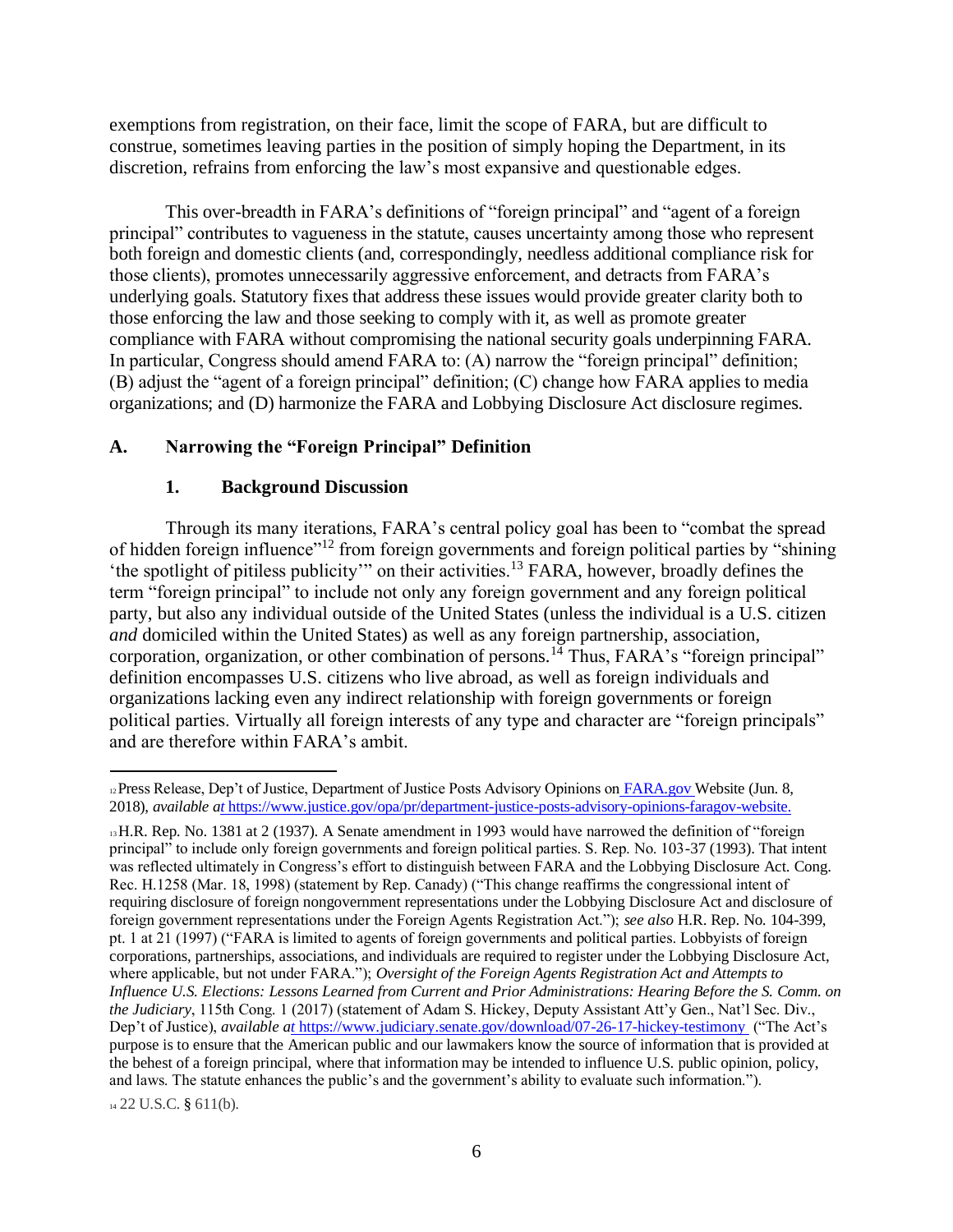This expansive definitional sweep may seem harmless and even advantageous, promoting the disclosure of as much foreign activity in the United States as possible and affording federal prosecutors the maximum amount of flexibility in uncovering foreign government influence activities. An overbroad "foreign principal" definition is unnecessary, though. Nongovernmental "intermediary" entities are already covered under FARA, even without a sprawling "foreign principal" definition. And while it is certainly important for FARA to expose to public scrutiny any state-owned enterprises, nonprofits, and other organizations that are not part of a foreign nation's formal governance or political structure but are nonetheless working directly or indirectly to accomplish its agenda, such intermediary organizations are already covered under the statute's "agent" definition<sup>15</sup> in an express reference to those "whose activities are directly or indirectly supervised, directed, controlled, financed, or subsidized, in whole or in major party, by a foreign principal."<sup>16</sup> Continuing to categorically consider all individuals outside the United States and all manner of non-U.S. entities to be "foreign principals" because they *may* act as intermediaries for foreign governments or foreign political parties is unnecessary when the statute separately already covers individuals and entities that actually *do* act as intermediaries. Narrowing the "foreign principal" definition to omit this surplusage would not prevent the Department from policing individuals and entities who, in fact, act as intermediaries for foreign governments and foreign political parties. It will simply require the Department to engage in appropriate factfinding (or rely on probative intelligence information) to determine whether ostensibly independent parties are actually operating in the United States as instruments of a foreign government or foreign political party.

More importantly, an overbroad "foreign principal" definition is also counterintuitive and counterproductive. FARA's regulatory regime casts the widest possible net initially, potentially covering all individuals outside the United States and all non-U.S. entities under its "foreign principal" definition, only to then exempt from registration, through an intricate series of exceptions, most work on behalf of foreign private individuals, businesses, nonprofits, and other groups that is not directed or funded by – primarily for the benefit of – a foreign government or foreign political party.<sup>17</sup> The FARA statute and regulations, in other words, look to whether a foreign government or foreign political party is somehow or in some manner behind the activity. If so, registration is required. If not, registration is not required.

<sup>15</sup>FARA's 1942 amendments included a "foreign principal" definition that covered individuals and entities who acted as intermediaries for foreign principals by receiving direction, control, or funding, but those provisions were ultimately moved underneath the "agent" definition in 1966. *See* Pub. L. 77-532, 56 Stat. 248-258 (1942), Pub. L. 89-486, 80 Stat. 244 (1966).

 $1622$  U.S.C. § 611(c)(1).

<sup>17</sup>For example, two common registration exceptions utilized by those working on behalf of "foreign principals" are at 22 U.S.C. §  $613(d)(1)$  and  $(d)(2)$ , which have been interpreted by the Department to exempt commercially oriented work that does "not directly promote the public or political interests of a foreign government or of a foreign political party" and other work that (1) furthers "bona fide commercial, industrial, or financial operations; (2) is not "directed by a foreign government or foreign political party"; and (3) does not "directly promote the public or political interests of a foreign government or of a foreign political party."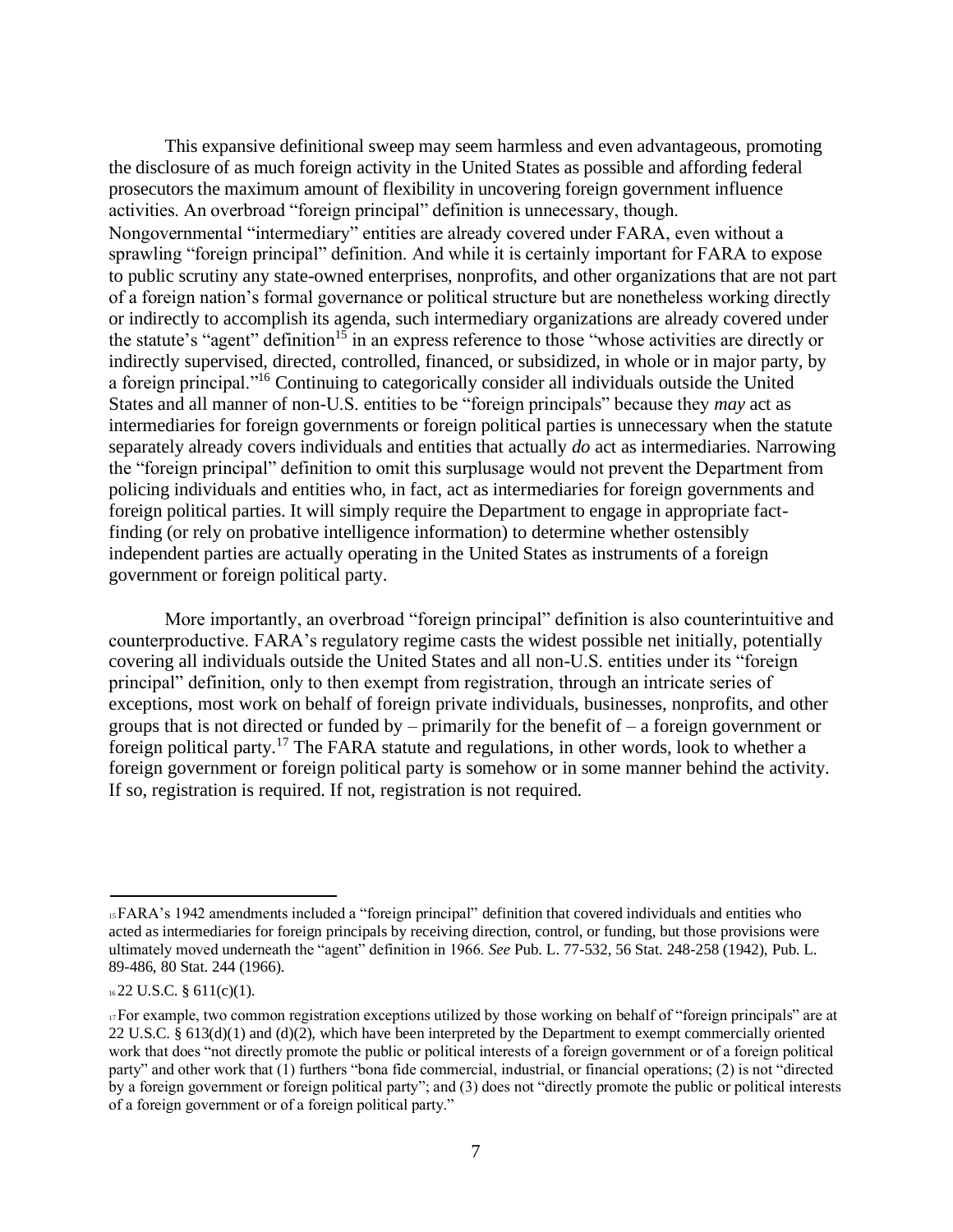The statute should incorporate this ultimate filter into the "foreign principal" definition in the first place, particularly when it would not compromise the core purpose of FARA or the government's enforcement efforts, and when the unnecessary complexity and inefficiency of the current statutory scheme has several drawbacks. For one, an overbroad "foreign principal" definition may require registration for work on behalf of purely private interests simply because the work does not fit neatly within the intricate criteria of an exemption, which results in overregistration and diverts enforcement resources away from activity at the core of FARA. Moreover, an overbroad "foreign principal" definition can chill work that otherwise has important societal benefits. Consider this hypothetical example: an independent and privately funded nonprofit in the United States enters into an agreement with an independent and privately funded Canadian nonprofit to assist with a public meeting on fighting the opioid epidemic. Under current law, the Canadian nonprofit is a "foreign principal" under FARA and by agreeing to support the meeting, the U.S. nonprofit could be viewed as acting under that foreign principal's direction and the conference could fall within the activities covered by the "agent" definition at 22 U.S.C. §  $611(c)(1)(i)$  or (ii). Is the U.S. nonprofit obligated to register under FARA as an "agent" of the Canadian nonprofit? An exemption may well apply and obviate the need to register. But to reach any certainty as to its obligations under FARA, this hypothetical U.S. nonprofit must either choose to forgo the opportunity to collaborate with its Canadian counterpart *or* go through the exercise of analyzing whether one of FARA's complex and vague exemptions apply.<sup>18</sup> In other words, applying FARA to this circumstance could be a disincentive to foreign nonprofit organizations agreeing to undertake important, beneficial work in the United States by causing the U.S. nonprofit to decline participation in the conference *or* by causing the U.S. nonprofit to incur the resource costs necessary to analyze FARA. FARA should not impose these kinds of costs on valid and valuable nonprofit activity, particularly when it does so without clearly serving the statute's core policy objectives.

#### **2. Recommendation**

Congress should amend the definition of "foreign principal" located at 22 U.S.C. § 611(b) as follows (changes in red and strikeouts marked as such):

**(b)** The term "foreign principal" includes--

(1) a government of a foreign country and a foreign political party;

(2) any of the following who act on behalf of the government of a foreign country or a foreign political party:

a. **(2)** a person outside of the United States, unless it is established that such person is an individual and a citizen of and domiciled within the United States, or that such person is not an individual and is organized under or created by the laws of the United States or of any State or other place subject to the jurisdiction of the United States and has its principal place of business within the United States; and

<sup>&</sup>lt;sup>18</sup>The hypothetical nonprofit also could seek certainty by requesting a written advisory opinion from the FARA Unit at DOJ, but it can take several weeks (and sometimes longer) to receive a response, and in requesting an advisory opinion the U.S. nonprofit would be required to disclose all of the underlying facts of its potential engagement with its Canadian nonprofit counterpart – some of which it might view as confidential.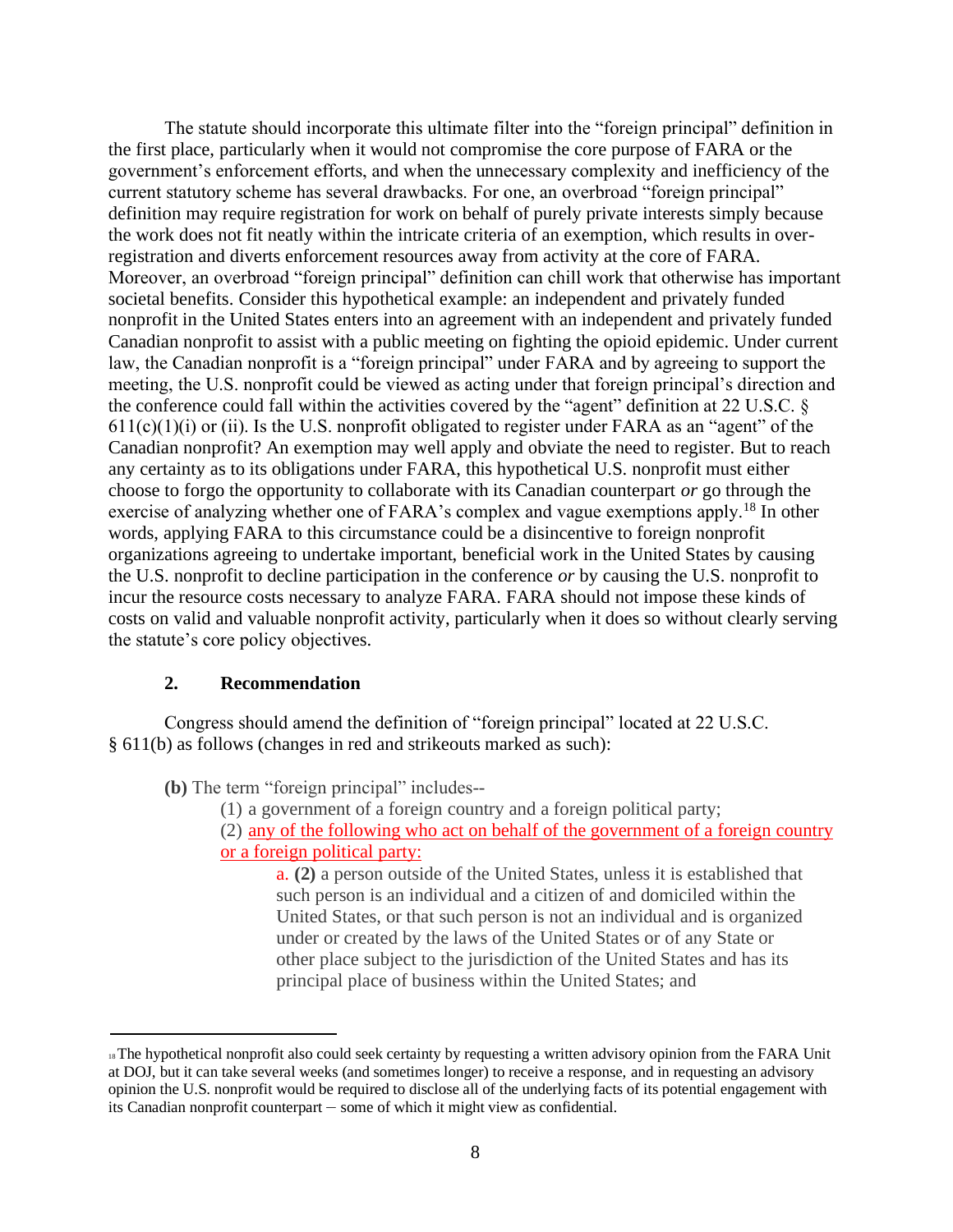b. **(3)** a partnership, association, corporation, organization, or other combination of persons organized under the laws of or having its principal place of business in a foreign country.

Additionally, to avoid potential government overreach resulting in required registration for engagements with foreign interests who may be acting independently of a foreign government or foreign political party, DOJ should promulgate a clarifying regulation to any new statutory amendment that reads as follows:

As used in 22 U.S.C.  $\S 611(b)$ , "acting on behalf of" includes those who act at the order, or under the direction or control of a foreign principal, or whose activities are otherwise undertaken for the purpose of benefiting a government of a foreign country or a foreign political party.

This narrowing of the "foreign principal" definition would provide greater certainty to the regulated community, while returning the focus of FARA to its primary intended purpose.

## **B. Adjusting the "Agent of a Foreign Principal" Definition**

#### **1. Background Discussion**

The current statutory definition of "agent of a foreign principal," which is at the very center of FARA's structure, reads as follows:

**(c)** Expect [sic] as provided in subsection (d) of this section, the term ["agent of a fo](https://www.law.cornell.edu/definitions/uscode.php?width=840&height=800&iframe=true&def_id=22-USC-804798869-1739142024&term_occur=999&term_src=)reign principal" means—

**(1)** any [person](https://www.law.cornell.edu/definitions/uscode.php?width=840&height=800&iframe=true&def_id=22-USC-991716523-1739142021&term_occur=999&term_src=) who acts as an agent, representative, employee, or servant, or any [person](https://www.law.cornell.edu/definitions/uscode.php?width=840&height=800&iframe=true&def_id=22-USC-991716523-1739142021&term_occur=999&term_src=) who acts in any other capacity at the order, *request*, or under the direction or control, of a [foreign principal](https://www.law.cornell.edu/definitions/uscode.php?width=840&height=800&iframe=true&def_id=22-USC-365698018-1739142022&term_occur=999&term_src=title:22:chapter:11:subchapter:II:section:611) or of a [person](https://www.law.cornell.edu/definitions/uscode.php?width=840&height=800&iframe=true&def_id=22-USC-991716523-1739142021&term_occur=999&term_src=) any of whose activities are directly or indirectly supervised, directed, controlled, financed, or subsidized in whole *or in major part* by a <u>foreign principal</u>, and who directly or through any oth[er](https://www.law.cornell.edu/definitions/uscode.php?width=840&height=800&iframe=true&def_id=22-USC-991716523-1739142021&term_occur=999&term_src=title:22:chapter:11:subchapter:II:section:611) person—

(i) engages within the [United States](https://www.law.cornell.edu/definitions/uscode.php?width=840&height=800&iframe=true&def_id=22-USC-2032517217-1739142033&term_occur=999&term_src=) in [political activities](https://www.law.cornell.edu/definitions/uscode.php?width=840&height=800&iframe=true&def_id=22-USC-1509260048-1739142035&term_occur=999&term_src=title:22:chapter:11:subchapter:II:section:611) for or in the interests of such [foreign principal;](https://www.law.cornell.edu/definitions/uscode.php?width=840&height=800&iframe=true&def_id=22-USC-365698018-1739142022&term_occur=999&term_src=title:22:chapter:11:subchapter:II:section:611)

( ) acts within the [United States](https://www.law.cornell.edu/definitions/uscode.php?width=840&height=800&iframe=true&def_id=22-USC-2032517217-1739142033&term_occur=999&term_src=) as a public relations counse[l,](https://www.law.cornell.edu/definitions/uscode.php?width=840&height=800&iframe=true&def_id=22-USC-1061672758-1739142028&term_occur=999&term_src=title:22:chapter:11:subchapter:II:section:611) [publicity](https://www.law.cornell.edu/definitions/uscode.php?width=840&height=800&iframe=true&def_id=22-USC-1061672758-1739142028&term_occur=999&term_src=title:22:chapter:11:subchapter:II:section:611) [agent](https://www.law.cornell.edu/definitions/uscode.php?width=840&height=800&iframe=true&def_id=22-USC-1061672758-1739142028&term_occur=999&term_src=title:22:chapter:11:subchapter:II:section:611)[, information-service employee](https://www.law.cornell.edu/definitions/uscode.php?width=840&height=800&iframe=true&def_id=22-USC-18232774-1739142029&term_occur=999&term_src=title:22:chapter:11:subchapter:II:section:611) [or](https://www.law.cornell.edu/definitions/uscode.php?width=840&height=800&iframe=true&def_id=22-USC-570371966-1739142036&term_occur=999&term_src=title:22:chapter:11:subchapter:II:section:611) political consultant for or in the interests of such [foreign principal;](https://www.law.cornell.edu/definitions/uscode.php?width=840&height=800&iframe=true&def_id=22-USC-365698018-1739142022&term_occur=999&term_src=title:22:chapter:11:subchapter:II:section:611)

(i) within the [United States](https://www.law.cornell.edu/definitions/uscode.php?width=840&height=800&iframe=true&def_id=22-USC-2032517217-1739142033&term_occur=999&term_src=) solicits, collects, disburses, or dispenses contributions, loans, money, or other things of value for or in the interest of such [foreign principal;](https://www.law.cornell.edu/definitions/uscode.php?width=840&height=800&iframe=true&def_id=22-USC-365698018-1739142022&term_occur=999&term_src=title:22:chapter:11:subchapter:II:section:611) or

(ii) within the [United States](https://www.law.cornell.edu/definitions/uscode.php?width=840&height=800&iframe=true&def_id=22-USC-2032517217-1739142033&term_occur=999&term_src=) represents the interests of such [foreign](https://www.law.cornell.edu/definitions/uscode.php?width=840&height=800&iframe=true&def_id=22-USC-365698018-1739142022&term_occur=999&term_src=title:22:chapter:11:subchapter:II:section:611) [principal](https://www.law.cornell.edu/definitions/uscode.php?width=840&height=800&iframe=true&def_id=22-USC-365698018-1739142022&term_occur=999&term_src=title:22:chapter:11:subchapter:II:section:611) before any agency or official of the Government of the [United States;](https://www.law.cornell.edu/definitions/uscode.php?width=840&height=800&iframe=true&def_id=22-USC-2032517217-1739142033&term_occur=999&term_src=title:22:chapter:11:subchapter:II:section:611) and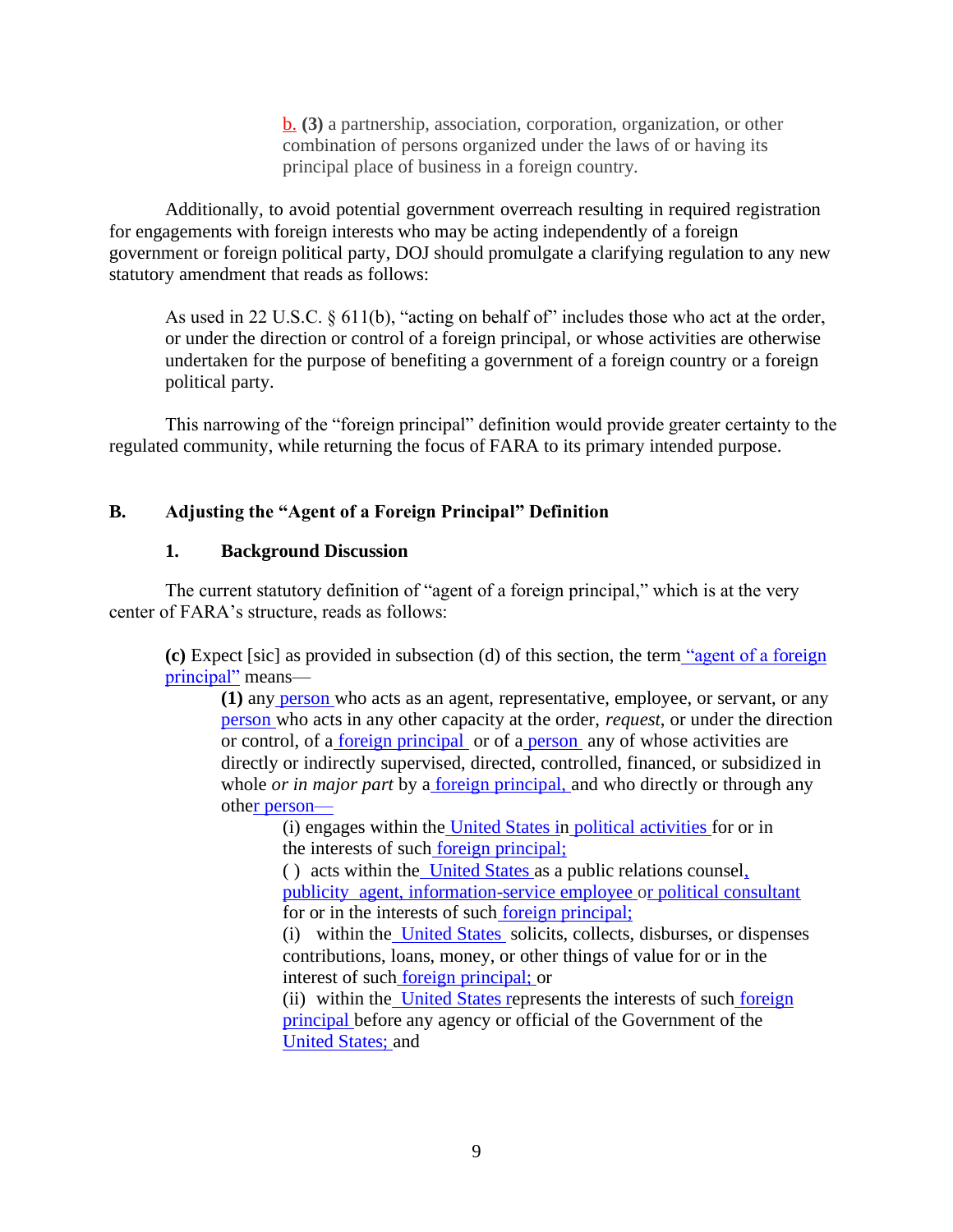**(2)** any [person](https://www.law.cornell.edu/definitions/uscode.php?width=840&height=800&iframe=true&def_id=22-USC-991716523-1739142021&term_occur=999&term_src=) who agrees, consents, assumes or purports to act as, or who is or holds himself out to be, whether or not pursuant to contractual relationship, an [agent of a foreign principal](https://www.law.cornell.edu/definitions/uscode.php?width=840&height=800&iframe=true&def_id=22-USC-804798869-1739142024&term_occur=999&term_src=title:22:chapter:11:subchapter:II:section:611) as defined in clause  $(1)$  of this subsection.<sup>19</sup>

As discussed further below, this current "agent" definition has fundamental flaws: (a) the inclusion of the word "request" in the definition of "agent of a foreign principal" sweeps too broadly and adds no enforcement value; and (b) the financed or subsidized "in major part" reference is unclear and fails to capture a link between a foreign principal's financing or subsidization and the FARA-registrable activities in a manner that the legislative history of FARA supports.

#### **a. The Word "Request" Is Superfluous and Confusing**

Within Section  $611(c)(1)$  of the definition, the term "request" carries a connotation different from the other words used – "order" and "under the direction or control" – that introduces confusion regarding the breadth of the statute. In ordinary usage, "request" means "the act or instance of asking for something," while "order" means to "command."<sup>20</sup> Likewise, "under the direction or control" connotes being commanded or instructed, and is very different from a request that may not be tied to any supervisory or controlling relationship. The inclusion of "request" in the statute contributes to uncertainty regarding the need to register on the part of those who may be on the receiving end of simple requests that do not rise to orders or direction, as well as to uncertainty regarding registration triggers for those enforcing FARA.

In considering the existence of the term "request" in the statute, the Second Circuit Court of Appeals cautioned that the term cannot be interpreted in its "most precatory sense" because such an interpretation would "sweep within the statute's scope many forms of conduct that Congress did not intend to regulate.<sup>"21</sup> The court determined that a person's mere agreement with a foreign principal's views or suggestions will not mean that the person acts "at the order, request, or under the direction or control" of the foreign entity.<sup>22</sup>

<sup>19</sup>22 U.S.C. § 611(c) (emphasis added).

<sup>20</sup>*Compare Request*, [Merriam-Webster.com](http://merriam-webster.com/) (visited Apr. 20, 2021), *available [at](https://www.merriam-webster.com/dictionary/request)* [https://www.merriam](https://with/)[webster.com/dictionary/request,](https://with/) *with Order*, [Merriam-Webster.com](http://merriam-webster.com/) (visited Apr. 20, 2021), *available at*  [https://www.merriam-webster.com/dictionary/order.](https://www.merriam-webster.com/dictionary/order)

<sup>21</sup>*See Att'y Gen. of the U.S. v. Irish N. Aid Comm.*, 668 F.2d 159, 161 (2d Cir. 1982). The Second Circuit cited to a House of Representatives report on the 1966 amendments, which noted that the broad scope of the language might extend to those whose actions the law should not cover. *See* H.R. Rep. No. 1470, p. 6 (1966).

<sup>22</sup>*Irish N. Aid Comm.*, 668 F.2d at 161. The Second Circuit stated that the following was an "illustration of independent action that incidentally benefits a foreign government but does not fall within the purview of the Act": "[I]n his testimony before the Senate hearings on Billy Carter's relationship with Libya, former Assistant Attorney General Heymann stated: For instance, a congressman visits Turkey and during his trip he meets with government officials. The government officials urge the case for foreign policies favorable to Turkey, and he supports these when he returns to Washington. If that is considered a 'request' under the statute, the congressman is an unregistered foreign agent, even though he has taken no orders, is under no one's direction or control, and is not anyone's agent." *Id*. at n.6; *see also Inquiry Into the Matter of Billy Carter and Libya: Hearings Before the Subcomm. to Investigate the Activities of Foreign Governments of the Senate Comm. on the Judiciary*, 96th Cong., 2d Sess. 700, 701 (1970) (statement of Phillip B. Heymann, Assistant Att'y Gen.).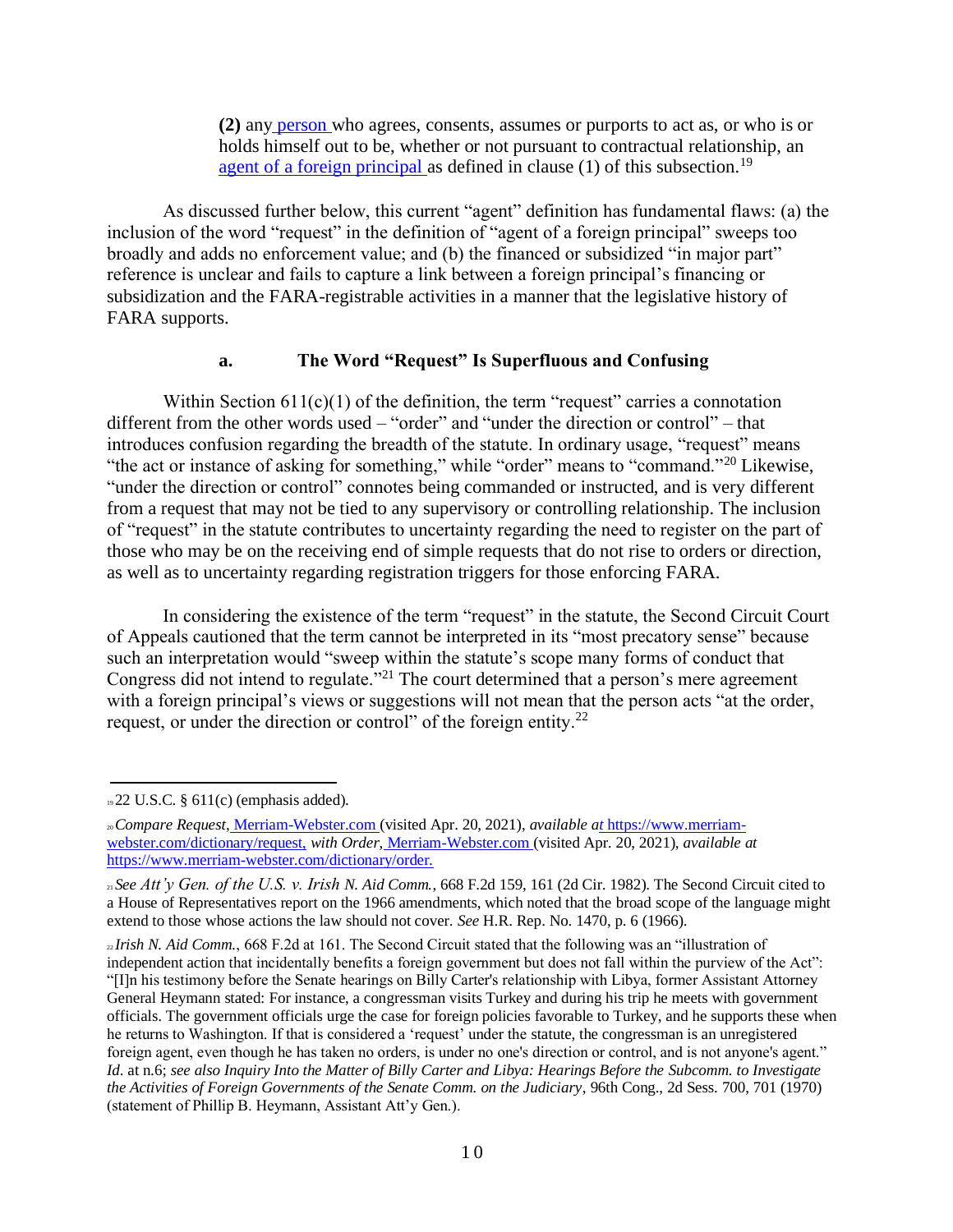DOJ's recent May 2020 White Paper on "The Scope of Agency Under FARA" supports the argument that the term "request" is superfluous. As noted in the DOJ White Paper, prior testimony by senior DOJ officials reflects that, rather than being construed broadly to include all forms of argument or persuasion, the term "request" should be construed in a manner consistent with the terms "order" and "direction and control." <sup>23</sup> The DOJ White Paper further opines that the "circumstances must evince some level of power by the principal over the agent or some sense of obligation on the part of the agent to achieve the principal's interest." Thus, a mere request, without more  $-e.g.,$  without some indication of the other words within the statute ("at the order of" or "under the direction and control of") – would be insufficient to trigger an agency relationship. $24$ 

No adverse consequences would result from removal of the term "request," as the remaining language is broad enough to capture the desired targeted conduct. A statutory change to remove "request," on the other hand, would add clarity and prevent government overreach to situations FARA was not intended to cover, while maintaining necessary enforcement parameters.

#### **b. The Phrase "In Major Part" Is Unclear and Untethered to Registrable Activities**

Another part of Section  $611(c)(1)$  that would significantly benefit from greater clarity is language regarding the registration requirement for those acting under the direction of certain intermediaries – in the words of the statute, "under the direction or control" of "a person any of whose activities are supervised, directed, controlled, financed, or subsidized in whole *or in major part*" by a foreign principal.<sup>25</sup> Neither the FARA statute nor its regulations contain a definition of "in major part," though courts have held that even significant financial support itself is not enough to trigger "agent" status.<sup>26</sup> If a foreign corporation has a 51% equitable ownership in a U.S. corporation, and the U.S. corporation, unbeknownst to the foreign corporation, directs an individual to engage in certain political activities that would benefit the foreign principal, is the

<sup>23</sup>*See DOJ Guidance on Scope of Agency Under FARA* at 3 (citing *Inquiry Into the Matter of Billy Carter and Libya: Hearings Before the Subcomm. to Investigate the Activities of Foreign Governments of the Senate Comm. on the Judiciary*, 96th Cong., 2d Sess. 700, 701 (1970) (statement of Phillip B. Heymann, Assistant Att'y Gen.)).

<sup>24</sup> A DOJ FARA advisory opinion dated April 4, 2019 discusses the inclusion of "request" in the definition of agent under FARA, and appears to adopt a wide view of mere "requests" that could trigger FARA registration, negating the need for any type of order, direction, or control by the foreign principal. *See* FARA Adv. Op. 4-4-2019, *available [at](https://www.justice.gov/nsd-fara/page/file/1180306/download)* [https://www.justice.gov/nsd-fara/page/file/1180306/download.](https://under/) Under the facts in that advisory opinion, however, it appears that the foreign principal directly subsidized the U.S. person's political activities, triggering the latter clause in the "agent" definition referring to activities subsidized in whole or in major part by a foreign principal. In addition, that advisory opinion predated DOJ's May 2020 White Paper setting forth its guidance that there must be some level of power or obligation on the part of the agent to achieve the principal's interest.

<sup>25</sup>*See* 22 U.S.C. § 611(c)(1) (emphasis added).

<sup>26</sup>*See, e.g.*, *Att'y Gen. of U.S. v. Irish People, Inc.*, 796 F.2d 520 (D.C. Cir. 1986) (holding that evidence, including overlapping personnel, financial support, shared offices and telephones, "an arrangement under which INAC pays [Irish People's] operational budget," and "a coincidence of editorial views" was insufficient to create an "agent"-"foreign principal" relationship); *Michele Amoruso E. Figli v. Fisheries Dev. Corp.*, 499 F. Supp. 1074, 1081-82 (S.D.N.Y.1980) (holding that a foreign government was not a "foreign principal" of a corporation that received financial support from the government and whose lobbying efforts benefited the government).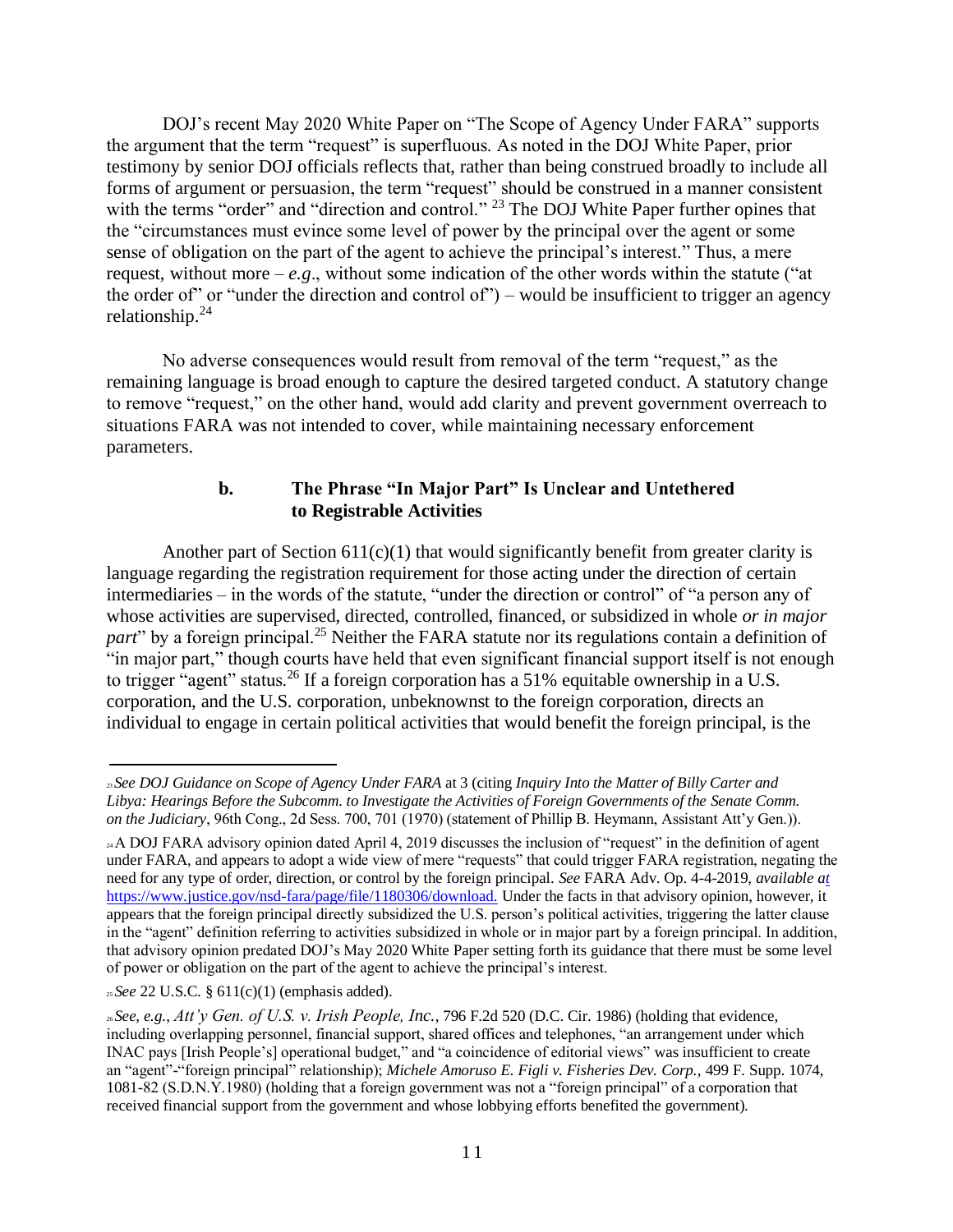individual required to register as an agent of the foreign corporation (assuming a commercial or other exemption would not apply) on the theory that the individual's activities are financed or subsidized *in major part* by the foreign corporation? In fact, an amendment to FARA previously proposed in 1991 would have provided clarification on that question.<sup>27</sup>

Moreover, drawing on the same example used above, the statutory language reads as if registration requirements for the individual performing the actions would be triggered by the foreign corporation's 51% equitable ownership over the U.S. corporation, even with the foreign principal having no direct connection to or even awareness of the FARA-registrable activity being undertaken by the individual – *i.e*., the 51% equitable ownership by the foreign principal alone may be all that is needed to require registration for an individual subsequently directed by the U.S. corporation to engage in otherwise FARA-registrable activity where no exemption applies. This result appears at odds with the statute's legislative history, which indicates an explicit link between the foreign principal and the activity should be necessary to trigger registration. Specifically, the 1966 House Report discussing the addition to FARA of the language regarding a person who is financed or subsidized "in major part" by a foreign principal states as follows:

In situations where subsidies are used as a means of control over an agent, the proposed amendment would provide that a major portion of *the funds of a given undertaking would have to be traceable to the foreign principal* in order for the agent of the recipient to be required to register, unless he was exempt. The proposed amendment would make it clear that mere receipt of a bona fide subsidy not subjecting the recipient to the direction or control of the donor does not require the recipient of the subsidy to register as an agent of the donor. However, the amendment would insure, in order to curtail the use of subsidies as a means of avoiding the act's requirements, that *where the foreign principal subsidizes a domestic person to the extent that the subsidy involves, as outlined above, direction and control of the activities subsidized*, then the domestic person or group as well as any agents employed to carry out the functions subsidized will be treated as acting for the foreign principal.<sup>28</sup>

Thus, Congress expressly intended for the financed or subsidized "in major part" language to cover situations where a foreign principal's financing or subsidy had a direct connection to the FARA-registrable activities, and not to situations where a foreign principal may provide a subsidy but is completely uninvolved in and unaware of activities that may otherwise be within the scope of FARA. Accordingly, the statute or regulations should clearly reflect the legislative intent – that for the financed or subsidized in whole or "in major part" language to trigger registration, some link between the foreign principal and the FARA-registrable activities is necessary.

<sup>27</sup>*See* H.R. 1725, 102d Cong. (1991) (proposing the following language: "For purposes of clause (1), a foreign principal shall be considered to control a person in major part if the foreign principal holds more than 50 percent equitable ownership in such person or, subject to rebuttal evidence, if the foreign principal holds at least 20 percent but not more than 50 percent equitable ownership in such person").

<sup>28</sup>*See* H.R. Rep. No. 1470, p. 5 (1966) (emphasis added).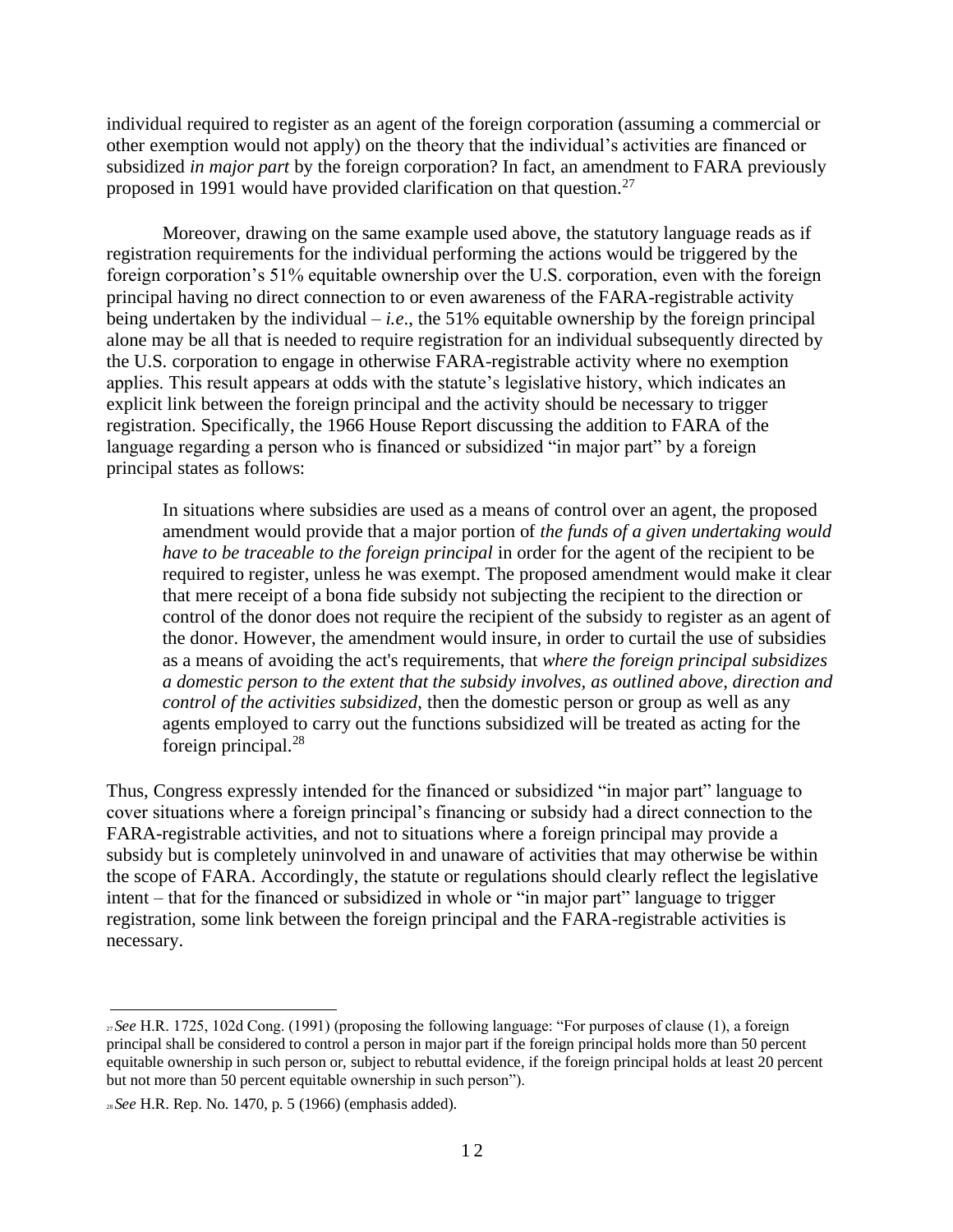#### **2. Recommendations**

FARA should be amended by deleting the term "request" or replacing it with more concrete terms that are similar in nature to the others that appear in the "agent" definition (*e.g*., "instruct," "supervise," "task," and/or "assign").

Additionally, new statutory language that defines "in major part," combined with new statutory language that makes explicit the legislative intent of the link between the financing or subsidization and the FARA-registrable activities, would be beneficial for both regulators and those aiming to comply with the statute. These changes would not compromise the intended coverage of the statute or infringe on enforcement parameters.

Thus, Congress should amend 22 U.S.C.  $\S 611(c)(1)$  as follows (changes in red and strikeouts marked as such):

> **(c)** Expect [sic] Except as provided in subsection (d) of this section, the ter[m](https://www.law.cornell.edu/definitions/uscode.php?width=840&height=800&iframe=true&def_id=22-USC-804798869-1739142024&term_occur=999&term_src=) "agent of a foreign principal" means—

**(1)** any [person](https://www.law.cornell.edu/definitions/uscode.php?width=840&height=800&iframe=true&def_id=22-USC-991716523-1739142021&term_occur=999&term_src=) who acts as an agent, representative, employee, or servant, or any [person](https://www.law.cornell.edu/definitions/uscode.php?width=840&height=800&iframe=true&def_id=22-USC-991716523-1739142021&term_occur=999&term_src=) who acts in any other capacity at the order, *request*, or under the direction or control, of a [foreign principal](https://www.law.cornell.edu/definitions/uscode.php?width=840&height=800&iframe=true&def_id=22-USC-365698018-1739142022&term_occur=999&term_src=title:22:chapter:11:subchapter:II:section:611) or of a [person](https://www.law.cornell.edu/definitions/uscode.php?width=840&height=800&iframe=true&def_id=22-USC-991716523-1739142021&term_occur=999&term_src=) any of whose activities are directly or indirectly supervised, directed, controlled, financed, or subsidized in whole or in major part by a [foreign principal,](https://www.law.cornell.edu/definitions/uscode.php?width=840&height=800&iframe=true&def_id=22-USC-365698018-1739142022&term_occur=999&term_src=title:22:chapter:11:subchapter:II:section:611) and who directly or through any oth[er](https://www.law.cornell.edu/definitions/uscode.php?width=840&height=800&iframe=true&def_id=22-USC-991716523-1739142021&term_occur=999&term_src=title:22:chapter:11:subchapter:II:section:611) person—

(i) engages within the [United States](https://www.law.cornell.edu/definitions/uscode.php?width=840&height=800&iframe=true&def_id=22-USC-2032517217-1739142033&term_occur=999&term_src=) [in](https://www.law.cornell.edu/definitions/uscode.php?width=840&height=800&iframe=true&def_id=22-USC-2032517217-1739142033&term_occur=999&term_src=) [political activities](https://www.law.cornell.edu/definitions/uscode.php?width=840&height=800&iframe=true&def_id=22-USC-1509260048-1739142035&term_occur=999&term_src=title:22:chapter:11:subchapter:II:section:611) for or in the interests of such [foreign principal;](https://www.law.cornell.edu/definitions/uscode.php?width=840&height=800&iframe=true&def_id=22-USC-365698018-1739142022&term_occur=999&term_src=title:22:chapter:11:subchapter:II:section:611)

(iii) acts within the [United States](https://www.law.cornell.edu/definitions/uscode.php?width=840&height=800&iframe=true&def_id=22-USC-2032517217-1739142033&term_occur=999&term_src=) as a public relations counsel, publicity agen[t, information-service employee](https://www.law.cornell.edu/definitions/uscode.php?width=840&height=800&iframe=true&def_id=22-USC-18232774-1739142029&term_occur=999&term_src=title:22:chapter:11:subchapter:II:section:611) [or](https://www.law.cornell.edu/definitions/uscode.php?width=840&height=800&iframe=true&def_id=22-USC-570371966-1739142036&term_occur=999&term_src=title:22:chapter:11:subchapter:II:section:611) political consultant for or in the interests of such [foreign principal;](https://www.law.cornell.edu/definitions/uscode.php?width=840&height=800&iframe=true&def_id=22-USC-365698018-1739142022&term_occur=999&term_src=title:22:chapter:11:subchapter:II:section:611)

(iv) within the [United States](https://www.law.cornell.edu/definitions/uscode.php?width=840&height=800&iframe=true&def_id=22-USC-2032517217-1739142033&term_occur=999&term_src=) solicits, collects, disburses, or dispenses contributions, loans, money, or other things of value for or in the interest of such [foreign principal;](https://www.law.cornell.edu/definitions/uscode.php?width=840&height=800&iframe=true&def_id=22-USC-365698018-1739142022&term_occur=999&term_src=title:22:chapter:11:subchapter:II:section:611) or

(v) within the [United States](https://www.law.cornell.edu/definitions/uscode.php?width=840&height=800&iframe=true&def_id=22-USC-2032517217-1739142033&term_occur=999&term_src=) represents the interests of suc[h](https://www.law.cornell.edu/definitions/uscode.php?width=840&height=800&iframe=true&def_id=22-USC-365698018-1739142022&term_occur=999&term_src=title:22:chapter:11:subchapter:II:section:611) [foreign principal](https://www.law.cornell.edu/definitions/uscode.php?width=840&height=800&iframe=true&def_id=22-USC-365698018-1739142022&term_occur=999&term_src=title:22:chapter:11:subchapter:II:section:611) before any agency or official of the Government of the [United States;](https://www.law.cornell.edu/definitions/uscode.php?width=840&height=800&iframe=true&def_id=22-USC-2032517217-1739142033&term_occur=999&term_src=title:22:chapter:11:subchapter:II:section:611) and

**(2)** any [person](https://www.law.cornell.edu/definitions/uscode.php?width=840&height=800&iframe=true&def_id=22-USC-991716523-1739142021&term_occur=999&term_src=) who agrees, consents, assumes or purports to act as, or who is or holds himself out to be, whether or not pursuant to contractual relationship, an [agent of a foreign principal](https://www.law.cornell.edu/definitions/uscode.php?width=840&height=800&iframe=true&def_id=22-USC-804798869-1739142024&term_occur=999&term_src=title:22:chapter:11:subchapter:II:section:611) as defined in clause (1) of this subsection. For

purposes of clause  $(c)(1)$ , a foreign principal shall be considered to finance or subsidize a person in major part if the foreign principal (i) holds more than 50 percent equitable ownership in such person; and (ii) supervises, directs, or controls , finances, or subsidizes any registrable activity under FARA.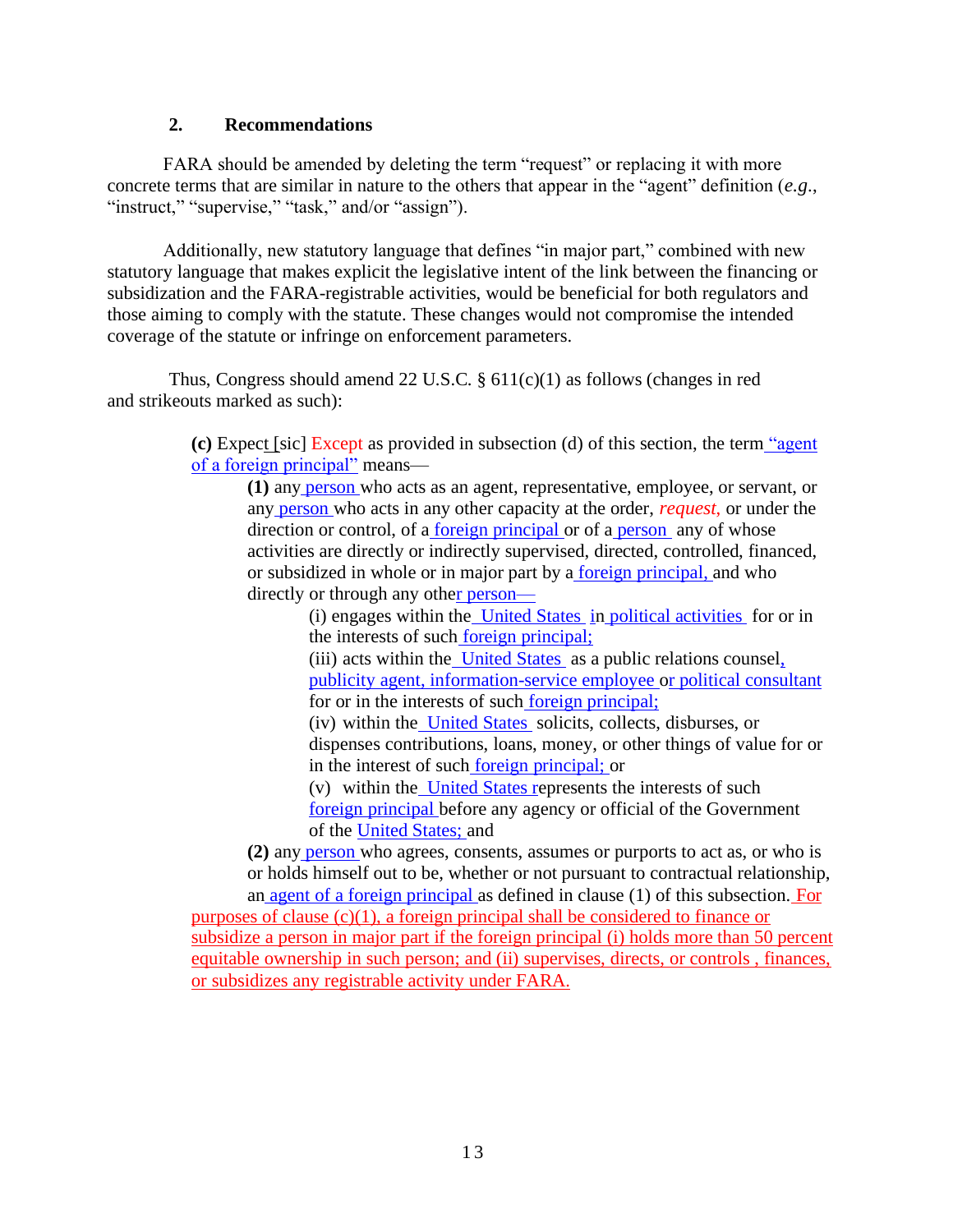## **C. Changing How FARA Applies to News Organizations**

#### **1. Background Discussion**

Concerns about foreign-supported media efforts in the 1930s originally motivated Congress to enact FARA,<sup>29</sup> and many of the earliest FARA enforcement cases involved book publishers and news services.<sup>30</sup> Congressional amendments to the law passed in 1942, though, excluded from the definition of "agent" certain news organizations for the first time.<sup>31</sup> An amendment passed in 1966 also refined the "agent" definition so that "collecting information for or reporting information to a foreign principal were no longer activities requiring registration," which meant that fewer foreign media correspondents registered.<sup>32</sup> Under current law, a news organization or publication organized under U.S. law is not considered an "agent" if it (a): is "at least 80 per centum beneficially owned by" U.S. citizens; (b) has directors and officers who are all U.S. citizens; and (c) is "not owned, directed, supervised, controlled, subsidized, or financed, and none of its policies are determined by" any "agent" or any foreign principal.<sup>33</sup>

The Department has attempted to apply this test several times in recent years to foreign-connected news publications:

- In 2018, the Department found that an unnamed U.S. publication did not act as an "agent" in publishing a special edition periodical about a foreign government official that incorporated that foreign official's suggested input, given that the U.S. publication decided of its own volition to publish the periodical, had no obligation to follow the foreign official's suggestions, had no contractual relationship with any foreign entity, and received no foreign funding for the periodical.<sup>34</sup>
- In 2017, the Department concluded that a U.S. broadcasting company named RTTV America, Inc. was required to register under FARA due to its activities on behalf of media outlet RT and RT's parent company TV-Novosti, which the FARA Unit described as "proxies of the Russian Government." The Department determined that RTTV America served as "an alter ego" for RT in the United States, providing television production services and arranging for distribution of RT content. In describing the arrangement, the Department noted particularly that RT received 99.7% of its funds from the Russian Government, that RT was regarded by the U.S. Intelligence Community as a "principal international propaganda outlet," and that RT

<sup>29</sup>*See generally* H.R. Rep. No 74-153 (1935).

<sup>30</sup>*See* Dep't of Justice, *Cases under the Foreign Agents Registration Act of 1938 from September 8, 1938 to December 31, 1944* (1945), *available [at](https://www.justice.gov/nsd-fara/page/file/991971/download#page=532)* [https://www.justice.gov/nsd-fara/page/file/991971/download#page=532.](https://one/)  One of the most prominent FARA-related court cases, in fact, involved the distribution of documentary films from Canada. *Meese v. Keene*, 481 U.S. 165 (1987); *see also DOJ IG Report on FARA* at 2 (noting that "[f]rom its passage in 1938 until amendments made in 1966, FARA primarily focused on propagandists").

<sup>31</sup> Pub. L. 77-532, 56 Stat. 250 (1942).

<sup>32</sup>Gen. Accounting Office, *Effectiveness of the Foreign Agents Registration Act of 1938, as Amended, and Its Administration by the Department of Justice* at 9 (1974), *available [at](https://www.gao.gov/products/b-177551)* https://www.gao.gov/products/b-177551. 33 22 U.S.C. § 611(d).

<sup>34</sup>FARA Adv. Op. 7-13-2018, *available [at](https://www.justice.gov/nsd-fara/page/file/1092521/download)* https://www.justice.gov/nsd-fara/page/file/1092521/download.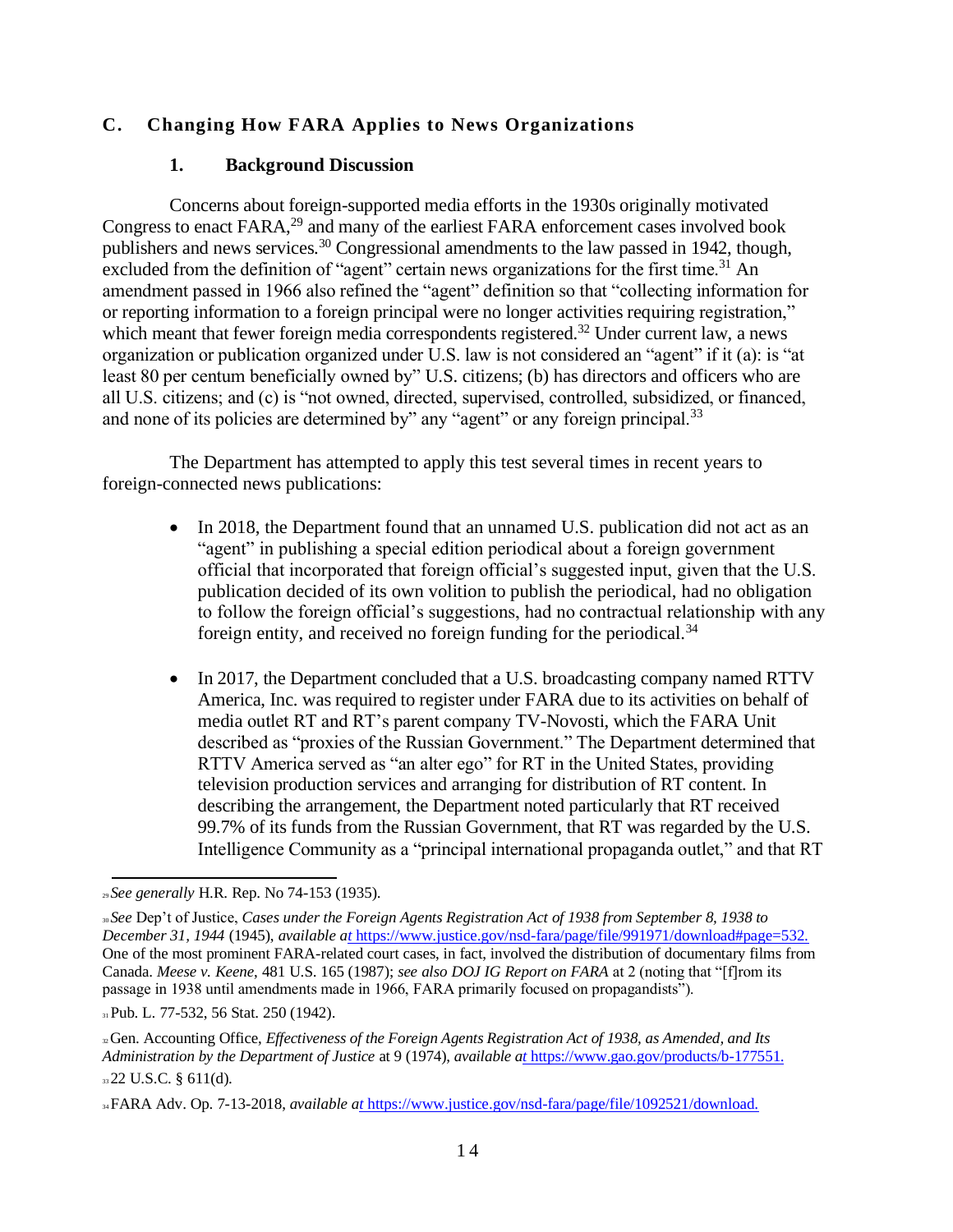broadcasts "consistently mirror the opinions of the Kremlin." The Department therefore found that RTTV America met the statutory definitions of "publicity agent" and "information-service employee" and was not eligible for any exemptions.<sup>35</sup>

- In 2017, the Department determined that a U.S. radio broadcasting entity named Reston Translator, LLC was required to register.<sup>36</sup> Reston Translator held a contract to broadcast programming on FM radio in the Washington, D.C. area on "a 24-hour, 7 days a week basis" from Rossiya Segodnya, a foreign media entity behind the Sputnik radio network that was "part of the Russian government." The Department concluded that Reston Translator's work to transmit broadcasts in the U.S. qualified it to fit the FARA statutory definitions of "publicity agent" and "information-service employee" for Rossiya Segodnya.<sup>37</sup> The Department made a similar determination in 2018 with respect to RM Broadcasting, LLC, which held a contract to broadcast programming on AM radio in the Washington, D.C. area on "a 24-hour, 7 days a week basis" from Rossiya Segodnya.<sup>38</sup> RM Broadcasting subsequently responded by filing for a declaratory judgment in federal district court; the Department counterclaimed, exercising its statutory authority to seek a court order compelling RM Broadcasting to register, and the court ruled in the Department's favor.<sup>39</sup>
- In 2018, the Department found that CGTN America, a U.S. company, was the Washington, D.C. bureau of the state-run media entity China Media Group, which worked "under the guidance of the Publicity Department of the CPCP Central Committee." CGTN America produced six hours of English-language content each day and distributed this programing in the United States. The Department found that CGTN America was required to register under FARA because it engaged in "political activities" and acted as a "publicity agent" and "information service employee" at the direction and control of the Chinese Government, Chinese Communist Party, and China Media Group. The Department cited style guides and public statements by CGTN America personnel, scholarly research, and Chinese officials to find that CGTN America was meant to serve as China's "mouthpiece." The Department also engaged in an extensive analysis of CGTN's news programs, concluding that the programs mirrored official Chinese policy positions.<sup>40</sup>

<sup>35</sup>FARA Letter of Determination 8-17-2017 (RTTV America), *available [at](https://www.justice.gov/nsd-fara/page/file/1282086/download)* [https://www.justice.gov/nsd](https://the/)[fara/page/file/1282086/download.](https://the/) The Department made similar determinations with regard to T&R Productions, a U.S. media production company connected to RT and TV-Novosti. FARA Letter of Determination 8-17-2017 (T&R Productions), *available [at](https://www.justice.gov/nsd-fara/page/file/1282091/download)* https://www.justice.gov/nsd-fara/page/file/1282091/download.

<sup>36</sup>FARA Letter of Determination 9-12-2017 (Reston Translator), *available [at](https://www.justice.gov/nsd-fara/page/file/1282096/download)* https://www.justice.gov/nsdfara/page/file/1282096/download.

<sup>37</sup>*Id*. The Department made similar determinations with regard to RIA Global, a U.S. media company. FARA Letter of Determination 1-1-2018 (RIA Global), *available [at](https://www.justice.gov/nsd-fara/page/file/1282141/download)* https://www.justice.gov/nsdfara/page/file/1282141/download.

<sup>38</sup>FARA Letter of Determination 6-21-2018 (RM Broadcasting), *available [at](https://www.justice.gov/nsd-fara/page/file/1282126/download)* https://www.justice.gov/nsdfara/page/file/1282126/download.

<sup>39</sup>*RM Broadcasting LLC v. U.S. Dep't of Justice*, 379 F. Supp. 3d 1256 (S.D. Fla. 2019).

<sup>40</sup>FARA Letter of Determination 12-20-2018 (CGTN America), *available [at](https://www.justice.gov/nsd-fara/page/file/1282146/download)* [https://www.justice.gov/nsd](https://correspondingly/)[fara/page/file/1282146/download.](https://correspondingly/) Correspondingly, DOJ also imposed a registration obligation on Xinhua News Agency North America, which ultimately registered in May 2021. *See* Masood Farivar, *China TV Network Accounts*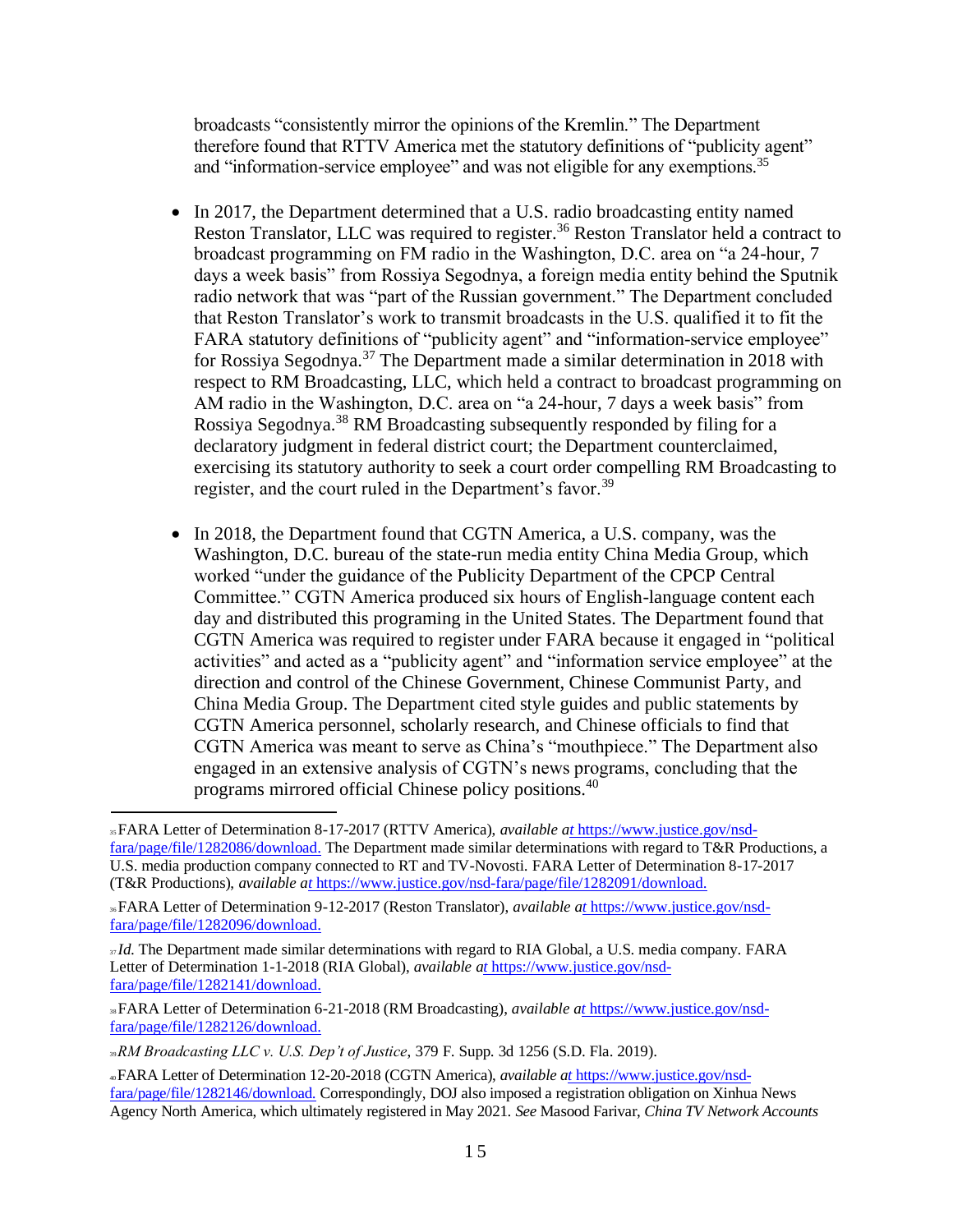In 2019, the Department imposed a registration obligation on Turkish Radio  $\&$ Television Corporation ("TRTC"), the U.S. Branch of the national public broadcaster of Turkey.<sup>41</sup> The Department found that TRTC was indirectly governed by a governmental regulatory body established by Turkish statute and composed of Turkish Parliament members. The Department reasoned that TRTC was directed and controlled by the Government of Turkey through "regulation and oversight" and by "controlling its leadership, budget, and content," since the Government funded TRTC, appointed part of the board of TRTC's umbrella entity and approved "agreements, contracts, and protocols with international radio and television institutions." The Department also noted that the general broadcasting principles set forth in Turkish law called for compliance "with the State's national security politics, national and economic interest requirements," among other things. Finally, the Department noted that TRTC's "content consistently mirrors the policy positions expressed by the Government of Turkey."<sup>42</sup>

Additionally, in 2020 the Department reportedly directed AJ+, a U.S. digital news network owned by the Qatari-funded media company Al Jazeera, to register under FARA because "journalism designed to influence American perceptions of a domestic policy issue or a foreign nation's activities or its leadership qualifies as 'political activities' under the statutory definition even if it views itself as 'balanced.'"<sup>43</sup> As of the date of this report, Al Jazeera has not yet registered, reportedly asserting that AJ+ is a legitimate and independent news organization and that the Department's determination was politically motivated.<sup>44</sup>

The need to identify and publicize the role of foreign governments in disseminating information in the United States is as important today as it was when FARA was originally enacted in 1938 as protection against foreign-sourced propaganda from fascist and communist governments. At the same time, the statute's breadth and the Department's application of FARA to some news organizations has raised concerns that the application of FARA to news organizations will chill news organizations' First Amendment freedoms.<sup>45</sup> In particular, it is unclear how far the Department might go in determining that a news organization must register

*for Bulk of Beijing's Influence Spending in US*, VOA News (May 13, 2021), *available at* [https://www.voanews.com/east-asia-pacific/voa-news-china/china-tv-network-accounts-bulk-beijings-influence](https://www.voanews.com/east-asia-pacific/voa-news-china/china-tv-network-accounts-bulk-beijings-influence-spending-us)[spending-us.](https://www.voanews.com/east-asia-pacific/voa-news-china/china-tv-network-accounts-bulk-beijings-influence-spending-us)

<sup>41</sup>FARA Letter of Determination 8-1-2019 (Turkish Radio & Television Corp.), *available at*  [https://www.justice.gov/nsd-fara/page/file/1282151/download.](https://www.justice.gov/nsd-fara/page/file/1282151/download) <sup>42</sup>*Id*.

<sup>43</sup>Marc Tracy & Lara Jakes, *U.S. Orders Al Jazeera Affiliate to Register as Foreign Agent*, N.Y. Times (Sept. 15, 2020), *available [at](https://www.nytimes.com/2020/09/15/business/media/aj-al-jazeera-fara.html)* https://www.nytimes.com/2020/09/15/business/media/aj-al-jazeera-fara.html.

<sup>44</sup>Lachlan Markay, *DOJ Pressed to Enforce Al Jazeera Foreign Agent Ruling*, Axios (Mar. 3, 2021), *available at*  [https://www.axios.com/doj-enforce-al-jazeera-foreign-agent-ruling-a5a58129-5a12-4aee-8a2b-cbfbb7d8f900.html.](https://www.axios.com/doj-enforce-al-jazeera-foreign-agent-ruling-a5a58129-5a12-4aee-8a2b-cbfbb7d8f900.html)  It is unclear why the Department, as in the case of RM Broadcasting, has not exercised its civil injunctive authority to seek a court order compelling Al Jazeera to register under FARA.

<sup>45</sup>*See, e.g.*, Alexandra Ellerbeck & Avi Asher-Schapiro, *Everything to know about FARA, and why it shouldn't be used against the press*, Columbia Journalism Rev. (Jun. 11, 2018), *available [at](https://www.cjr.org/analysis/fara-press.php)* https://www.cjr.org/analysis/farapress.php.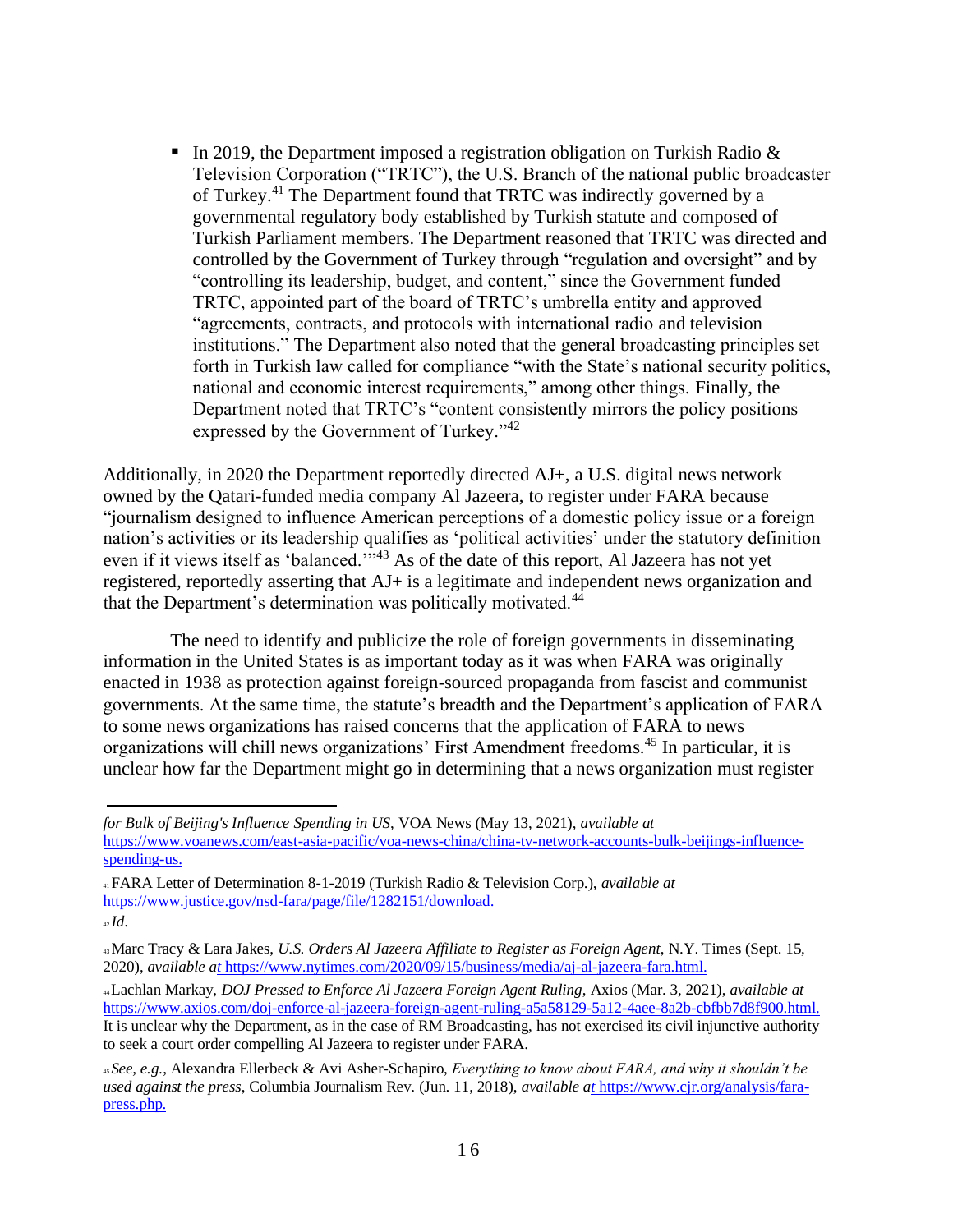because it is "directed, supervised, [or] controlled" by an "agent" or by a foreign principal. The Department has thus far suggested that a foreign principal's general funding of operations, a foreign principal's dormant contractual right to control news operations, or a close alignment of views between the news organization and a foreign principal (in combination with other factors) are sufficient to demonstrate foreign "control." This interpretation might give the Department maximum flexibility to apply FARA in the future to news organizations, but it also does little to draw clear distinctions between media entities which disseminate political propaganda and organizations like the BBC, primarily funded by license fees charged to the public, which ostensibly exercise independent editorial control.

A chilling effect on press freedoms can be avoided only through a clarification of the Department's strategically vague approach here. Although FARA registration itself is not a direct imposition on First Amendment rights of the press because registration does not impact the content of speech, registration may still entail the loss of congressional press credentials as well as stigma that may serve to discredit the work of any organization so situated. Effective FARA reform must therefore seek to clarify the statue's application to news organizations in a way that balances constitutional freedoms of news organizations against the need to identify foreign influence operations in the United States.

## **2. Recommendation**

As discussed above, under current law a news organization that is 80 percent or more owned by U.S. citizens is nonetheless potentially covered by FARA if it is "owned, directed, supervised, controlled, subsidized, or financed," or "its policies are determined," either by any "agent" or by any foreign principal. This legal standard should be amended to focus on foreign government control of content distributed in the United States. The statutory test, then, should be simplified to cover only news organizations whose communications and content are directly or indirectly controlled and/or directed by a foreign government or a foreign political party. Percentages of U.S. versus foreign ownership, and the citizenship of a media organization's officers and directors, should be *considered* by the Department in evaluating whether the media organization is subject to foreign direction or control warranting registration, but there would no longer be statutory criteria *governing* the government's assessment. This approach would not eliminate the potential subjectivity of the government's enforcement considerations, but it would focus the standard governing the exemption of media organizations on the core policy and national security principles underlying FARA.

## **D. Harmonizing the FARA and LDA Disclosure Regimes**

## **1. Background Discussion**

FARA exempts from registration any "agent" that "has engaged in lobbying activities" and properly registered under the Lobbying Disclosure Act ("LDA"), which is the general statute that regulates direct lobbying activity of federal government officials.46

<sup>46</sup>22 U.S.C. § 613(h).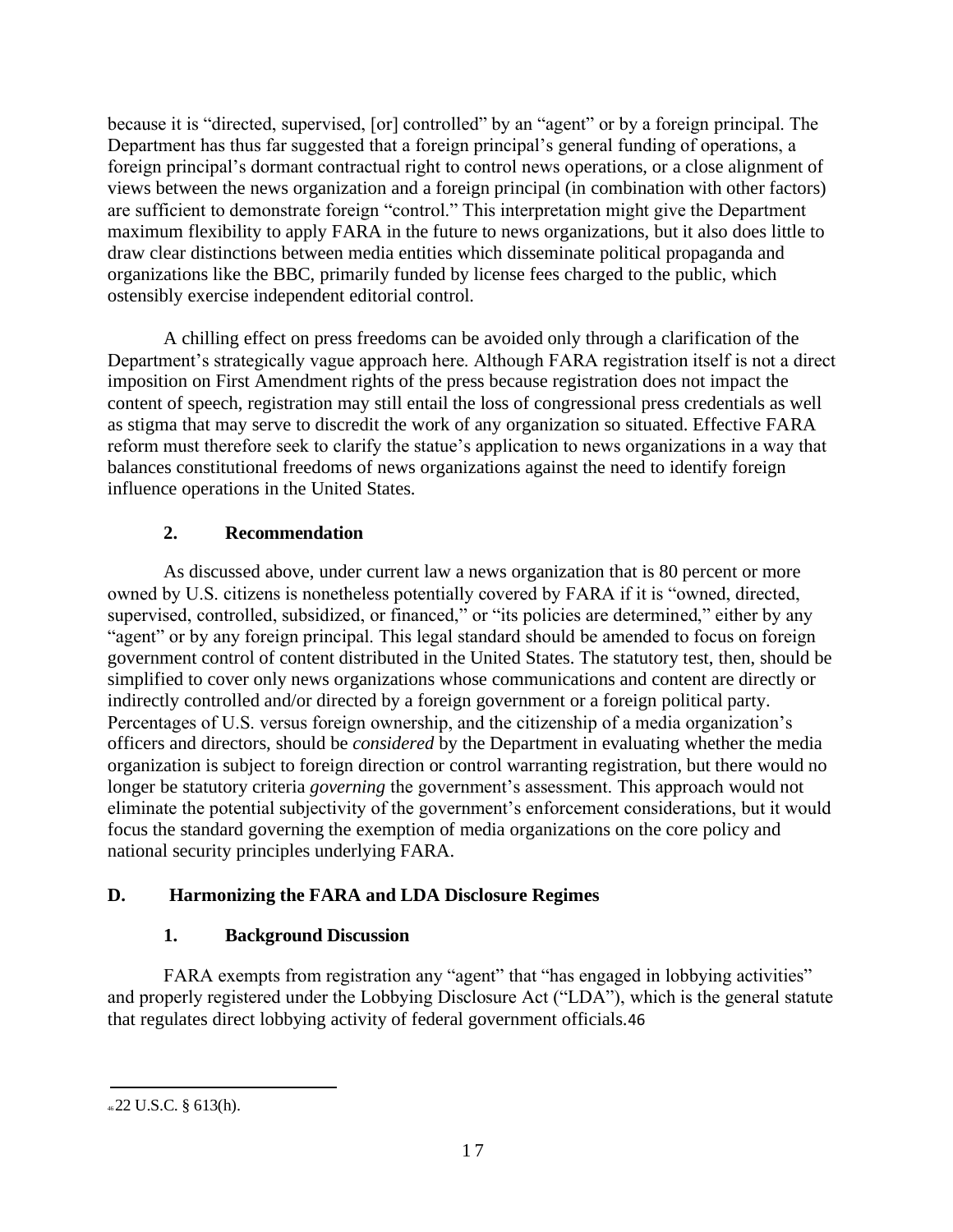A prospective FARA "agent" establishes eligibility for this exemption under Department rules by submitting a "duly executed registration statement filed pursuant to the LDA," which the Department of Justice accepts as "prima facie evidence" that the exemption applies.<sup>47</sup> The Department may ultimately decide to refuse to "recognize" the application of the exemption "where a foreign government or foreign political party is the principal beneficiary."<sup>48</sup> Department staff generally review LDA filings "typically once a month, looking for potential FARA registrants," <sup>49</sup> but it is unclear on the face of the LDA filings themselves which LDA filers are availing themselves of the FARA exemption for LDA registrants because the Department has never implemented a longtime recommendation from the Government Accountability Office ("GAO") to require those claiming a FARA exemption to formally notify the Department.<sup>50</sup> Department staff must therefore sift through all the various LDA filings to identify potential representations that should be registered under FARA, without any affirmative self-identification and clarification from the filers themselves as to their intentions. The Deputy Assistant Attorney General responsible for overseeing FARA enforcement has described this sifting effort as a "challenge" for FARA staff.<sup>51</sup>

Commentators, and even the Department's staff, have also observed that the LDA's disclosure requirements "are less stringent and result in less transparency than FARA, specifically with respect to funds transacted and activities performed."<sup>52</sup> The LDA, for example, requires the disclosure of payments received to the nearest \$10,000 and allows disclosure of a House of Congress or agency rather than the name of the specific official contacted.<sup>53</sup> This has contributed to concerns that the LDA exemption is being used as "a loophole to avoid FARA

<sup>53</sup>2 U.S.C. § 1604(b).

<sup>47</sup>28 C.F.R. § 5.307.

<sup>48</sup>*Id*.

<sup>49</sup>*DOJ IG Report on FARA* at 2; *see also id.* at 13 (indicating that the Department reviews "LDA filings for indications of a connection between a potential agent and a foreign principal").

<sup>50</sup>Gov't Accountability Office, *Post-Government Employment Restrictions and Foreign Agent Registration: Additional Action Needed to Enhance Implementation of Requirements* at 2 (2008), *available at*  [https://www.gao.gov/products/gao-08-855;](https://www.gao.gov/products/gao-08-855) Gov't Accountability Office, *Foreign Agents Registration: Former Federal Officials Representing Foreign Interests Before the U.S. Government* at 4 (1992), *available at*  [https://www.gao.gov/products/nsiad-92-113;](https://www.gao.gov/products/nsiad-92-113) Gen. Accounting Office, *Administration of Foreign Agent Registration* at 6 (1980), *available [at](https://www.gao.gov/products/112952)* https://www.gao.gov/products/112952.

<sup>51</sup>Video, Testimony of Deputy Asst. Atty. General for National Security Adam Hickey*, Senate Committee on the Judiciary, Oversight of the Foreign Agents Registration Act and Attempts to Influence U.S. Elections: Lessons Learned from Current and Prior Administrations* at 1:15:25 (Jul. 26, 2017) ("One of the challenges we face is that the companies may not even be controlled, or at least not on paper, by the government. They may in fact be just a well-connected corporate enterprise, not under the direction or control of a foreign government, but whose interests overlap and who . . . are doing work the principal beneficiary for whom is the foreign government. Those folks are still obligated to register, so we search the LDA database and try to find those potential registrants and ferret out whether the principal beneficiary is really the government or political party, but it's a challenge for us."), *available [at](https://www.judiciary.senate.gov/meetings/oversight-of-the-foreign-agents-registration-act-and-attempts-to-influence-us-elections-lessons-learned-from-current-and-prior-administrations)* https://www.judiciary.senate.gov/meetings/oversight-of-the-foreign-agents-registration-act-and-attemptsto-influence-us-elections-lessons-learned-from-current-and-prior-administrations.

<sup>52</sup>*DOJ IG Report on FARA* at 18; *see also* Sunlight Foundation, *Recommendations from the Sunlight Foundation to the Department of Justice Regarding the Foreign Agents Registration Act* (Apr. 8, 2014), *available at*  [https://www.scribd.com/document/217531733/Sunlight-Foundation-Recommendations-to-the-Dept-of-](https://www.scribd.com/document/217531733/Sunlight-Foundation-Recommendations-to-the-Dept-of-Justice-Regarding-the-Foreign-Agents-Registration-Act)[Justice-Regarding-the-Foreign-Agents-Registration-Act.](https://www.scribd.com/document/217531733/Sunlight-Foundation-Recommendations-to-the-Dept-of-Justice-Regarding-the-Foreign-Agents-Registration-Act)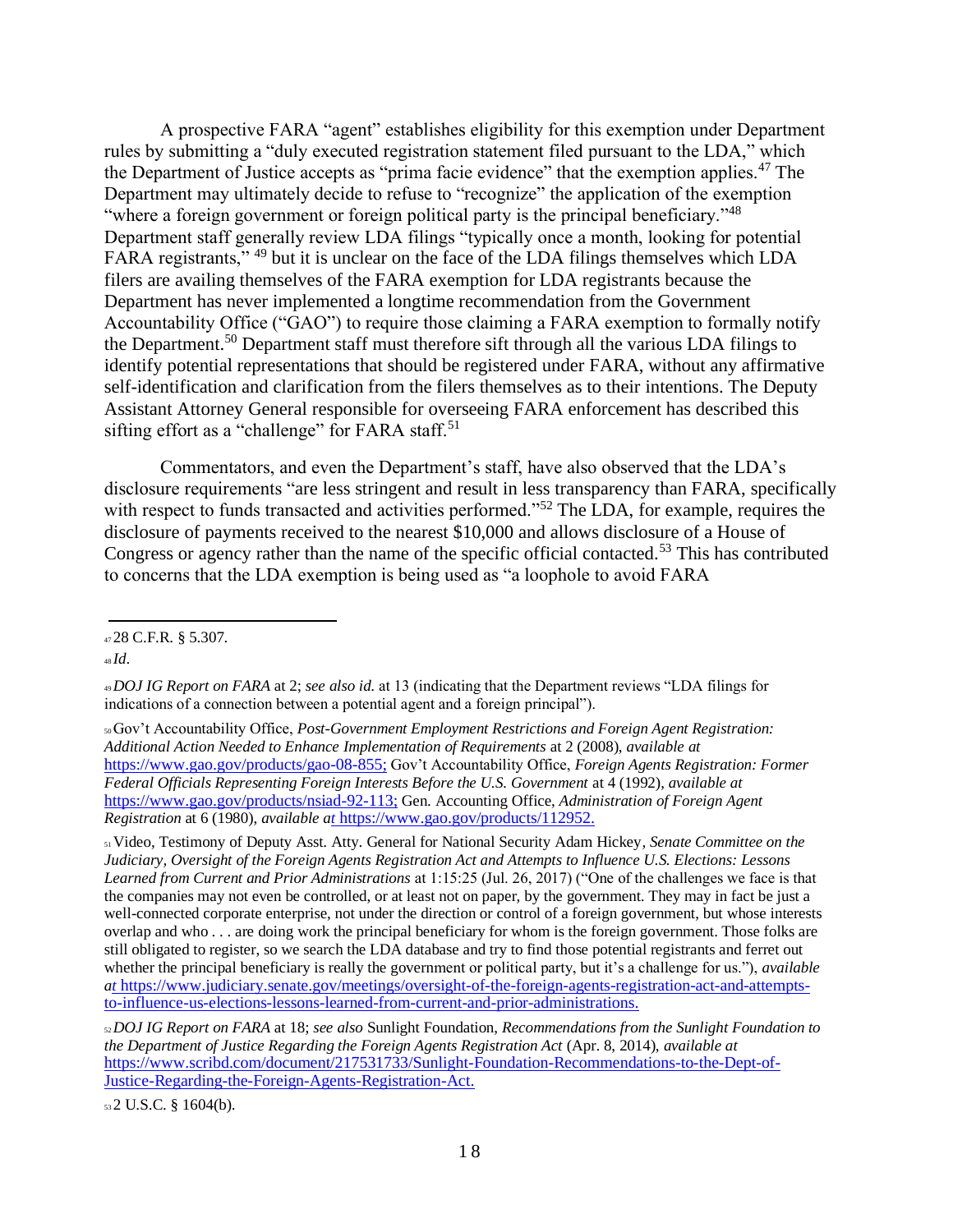registration and disclosure" because prospective "agents" and foreign principals want to file under the least burdensome and comprehensive disclosure regime available.<sup>54</sup>

## **2. Recommendations**

It is currently unclear whether a particular LDA registrant is claiming the LDA exemption to avoid registration under FARA. Congress should amend the LDA form to include a specific line that requires a filer to indicate affirmatively that the filer is claiming the application of the LDA exemption under FARA. If the prospective "agent" checks that box on the LDA form, then Department's review of that exemption should be automatic. If the prospective "agent" fails to check that box on the LDA form, the person or entity should be foreclosed from claiming the application of the LDA exemption. This will make the Department's monitoring of use of the LDA exemption more efficient and enhance the Department's enforcement efforts overall.

Moreover, many commentators have observed that filers are more likely to seek to register under the LDA due to its more relaxed filing requirements. The proposed solution in some reform circles has been a repeal of the LDA exemption, but as discussed in Section IV of this Report, there are several policy reasons to leave the LDA exemption in place as a mechanism for differentiating between engagements of behalf of foreign governmental versus nongovernmental entities. If those who should be registering under FARA are actually submitting LDA registrations as a way to avoid FARA's more stringent disclosure rules, Congress should instead make an effort to more closely harmonize the FARA and LDA disclosure requirements so that prospective "agents" have less of an incentive to exploit any potential disclosure "arbitrage" opportunities. The American Bar Association produced a report in 2011 that suggested particular improvements that would strengthen the LDA's disclosure requirements, which would close the actual and perceived gap between the two filing regimes.<sup>55</sup> That report is still timely, and Congress should implement the recommendations that it contains.

## **SECTION V: THE DEPARTMENT OF JUSTICE SHOULD CLARIFY THE MEANING OF KEY FARA TERMS AND EXEMPTIONS**

FARA contains key terms and exemptions that determine how the law applies to a particular factual scenario and potential registrant. Many of these terms and exemptions are vaguely defined under the statute, leading to confusion about their meaning and scope among the regulated community. Particularly in an era of heightened FARA enforcement, DOJ should clarify the law's application by: (A) explaining certain FARA definitional terms through regulation or generally applicable policy guidance; (B) interpreting FARA's main exemptions in a more detailed and complete manner; and (C) providing more robust guidance to the public about other aspects of FARA.

<sup>54</sup>*DOJ IG Report on FARA* at 18.

<sup>55</sup>Am. Bar Assoc., *ABA Task Force Report Recommends Changes to Federal Lobbying Laws* (2011), *available at* [http://abanow.org/2011/01/aba-task-force-report-recommends-changes-to-federal-lobbying-laws/.](http://abanow.org/2011/01/aba-task-force-report-recommends-changes-to-federal-lobbying-laws/)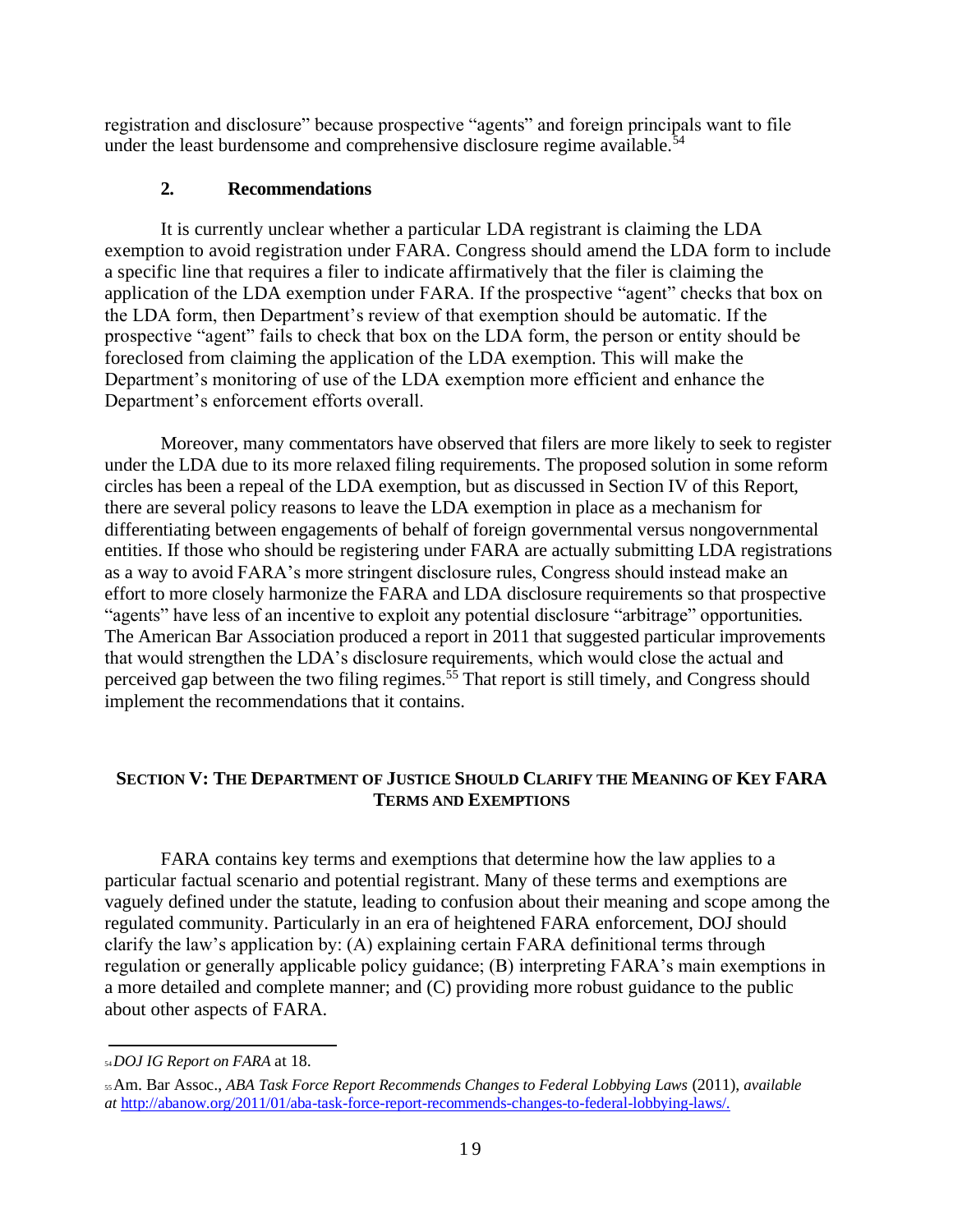#### **A. Explaining FARA's Key Terms – the "Political Consultant" Trigger**

Among the statutory categories of conduct that require FARA registration, in the absence of an applicable exemption, is acting within the United States as a "political consultant for or in the interests of [a] foreign principal." Given how broadly the term can apply as defined, the FARA Unit should publish generally applicable policy guidance, similar to the May 2020 White Paper on the Scope of Agency, clarifying how it construes the definition of "political consultant." DOJ also should support an amendment to FARA which would eliminate the definition from FARA, relying on the definition of "political activities" to capture activities intended to influence U.S. government officials and the American public.

#### **1. Background Discussion**

The term "political consultant" is defined as "any person who engages in informing or advising any other person with reference to the domestic or foreign policies of the United States or the political or public interest, policies, or relations of a foreign country or of a foreign political party."<sup>56</sup> Thus, on its face, this definition is extremely broad, and could apply to a myriad of services rendered to a foreign principal.

FARA regulations do not refine the applicability of this definition. The regulations state only that, for purposes of this definition, the term "domestic or foreign policies of the United States" is "deemed to relate to existing and proposed legislation, or legislative action generally; treaties; executive agreements, proclamations, and orders; decisions relating to or affecting departmental or agency policy, and the like."<sup>57</sup>

The legislative history of the "political consultant" definition, however, demonstrates that Congress expressly intended to cabin its application. This term was not among the statutory conduct triggers for FARA registration when FARA was first enacted in 1938.<sup>58</sup> It was added to the definition of "agent of a foreign principal," along with the term "political activities," when FARA was amended in 1966.<sup>59</sup>

The 1966 amendments resulted from a study by the Committee on Foreign Relations of the U.S. Senate into foreign influence activities in the United States. The Committee stated that it had become "aware of persistent efforts by numerous agents of foreign principals to influence the conduct of U.S. foreign and domestic policies using techniques outside the normal diplomatic channels. This trend has been accompanied by an upsurge in the hiring within this country of public relations men, economic advisers, lawyers, and consultants by foreign interests."<sup>60</sup> The Committee explained that "[o]ne of the major purposes of this bill is . . . to place primary

<sup>56</sup>22 U.S.C. § 611(p).

 $5728$  C.F.R. § 5.100(f).

<sup>58</sup>*See generally* Pub. L. 75-583 (1938).

<sup>59</sup>Pub. L. 89-486 (1966).

<sup>60</sup>S. Rep. No. 89-143 at 2 (1965).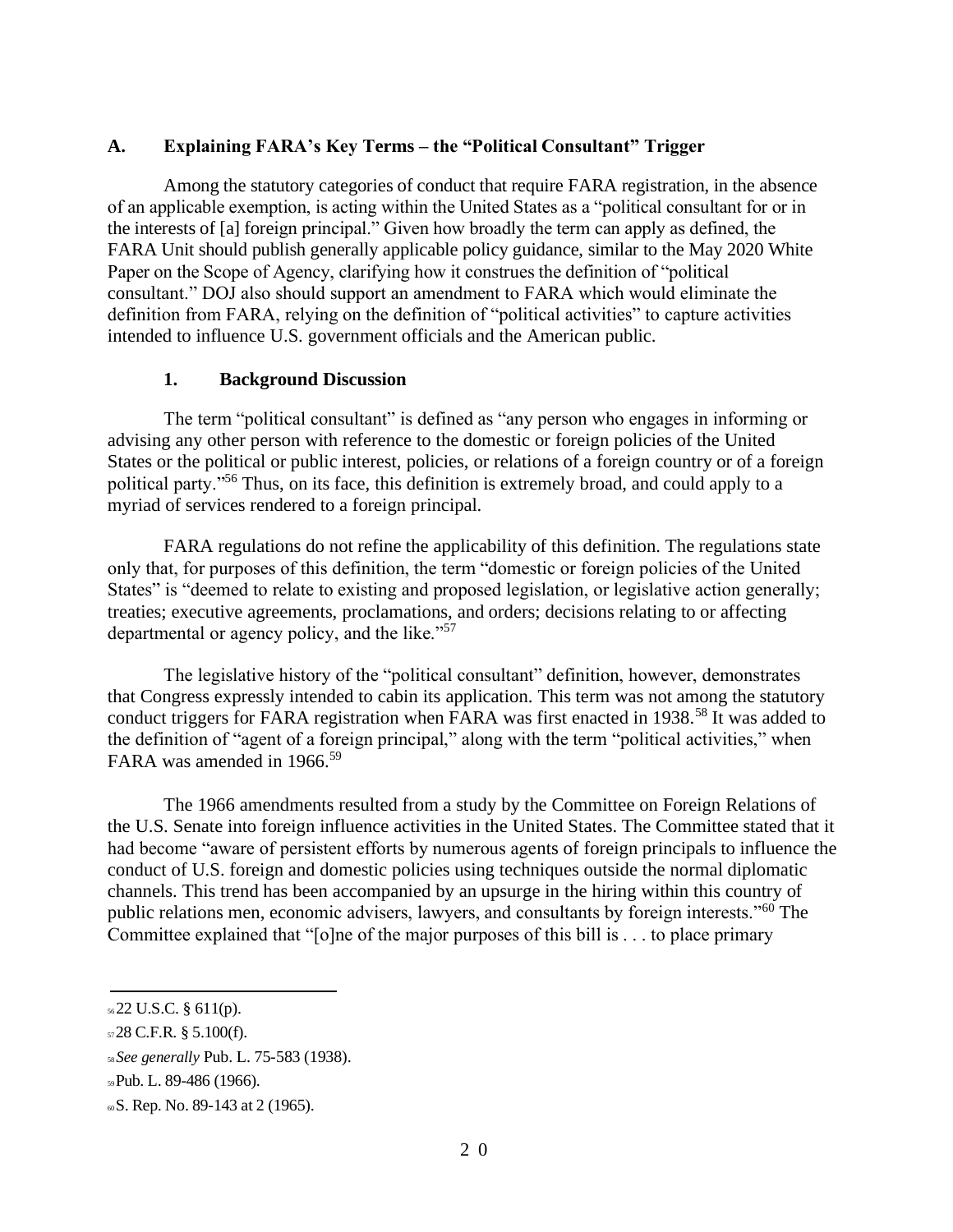emphasis on protecting the integrity of the decision-making process of our Government and the public's right to know the source of the foreign propaganda to which they are subjected."<sup>61</sup>

Notwithstanding its expansion of FARA's scope to encompass "political consultants," Congress explicitly communicated its intent that this new category should be construed narrowly. Although the legislation did not include an accompanying statutory exemption for parties satisfying the statutory definition of a political consultant, Congress made it clear that only efforts that include political activities  $-i.e.,$  work to influence U.S. policy or public opinion – should require registration. In its report on the legislation, for example, the Senate Committee on Foreign Relations stated that "the activities of a 'political consultant' could be nonpolitical in nature and he would be exempt from registration."<sup>62</sup> The Committee further elaborated that "[t]he definition of the term 'political consultant' would apply to persons engaged in advising their foreign principals with respect to political matters. However, a 'political consultant' would not be required to register as an agent unless he is engaged in political activities, as defined, for his foreign principal. A lawyer who advised his foreign client concerning the construction or application of an existing statute or regulation would be a 'political consultant' under the definition, but unless the purpose of the advice was to effect a change in U.S. policy he would not be engaged in 'political activities' and would be exempt from registering with the Department of Justice."<sup>63</sup> Accordingly, in explaining the new definitions of "political activities" and "political consultant," the Committee stated that "[u]nder the bill, persons engaging in political activities as agents of a foreign principal would be required to register with the Department of Justice."<sup>64</sup>

Certain recent advisory opinions indicate that the FARA Unit is, consistent with congressional intent, construing "political consultant" to be substantially limited to those who conduct "political activities" as defined in the statute. In an advisory opinion dated December 2018, the FARA Unit considered the activities of an individual who was serving as "an Officer, Advisor, and/or Political Advisor" for a foreign political party. The FARA Unit focused on activities in which the individual "provided counsel and follow up to the [foreign political party] regarding invitations sent to Members of the U.S. Congress to attend [text deleted]." The individual had "drafted two resolutions for [text deleted], the subject of which would be of

<sup>61</sup>Dep't of Justice, *Report of the Attorney General to the Congress of the United States on the Administration of the Foreign Agents Registration Act of 1938* at 3 (1967).

<sup>62</sup>S. Rep. No. 89-143 at 7 (1965).

<sup>63</sup>S. Rep. No. 89-143 at 9 (1965).

<sup>64</sup>*Id.* at 8. The conference committee reiterated the Senate Foreign Relations Committee's intent that the applicability of the new "political consultant" category be limited. In noting that a person may be exempt from registration even if the person's activities came within the definition of "agent of a foreign principal," the conference committee illustrated its point by citing the new "political consultant" category. "For example," the conference committee explained, "the activities of a 'political consultant' on behalf of his foreign principal could be nonpolitical in nature and he would be exempt from registering." *Id.* at 7. Acknowledging the intersecting applicability of an exemption for legal representation, the conference committee observed that "the day-to-day routine activities of attorneys in advising and counseling with foreign clients will continue to be exempt . . . ." *Id.* at 11. Nonetheless, Congress did not add a statutory exemption corresponding to its stated, limited view on the registration obligations of a person meeting the new definition of a "political consultant." So, too, the Department of Justice, in promulgating implementing regulations for the new amendments, did not issue regulations that limit the applicability of the term "political consultant."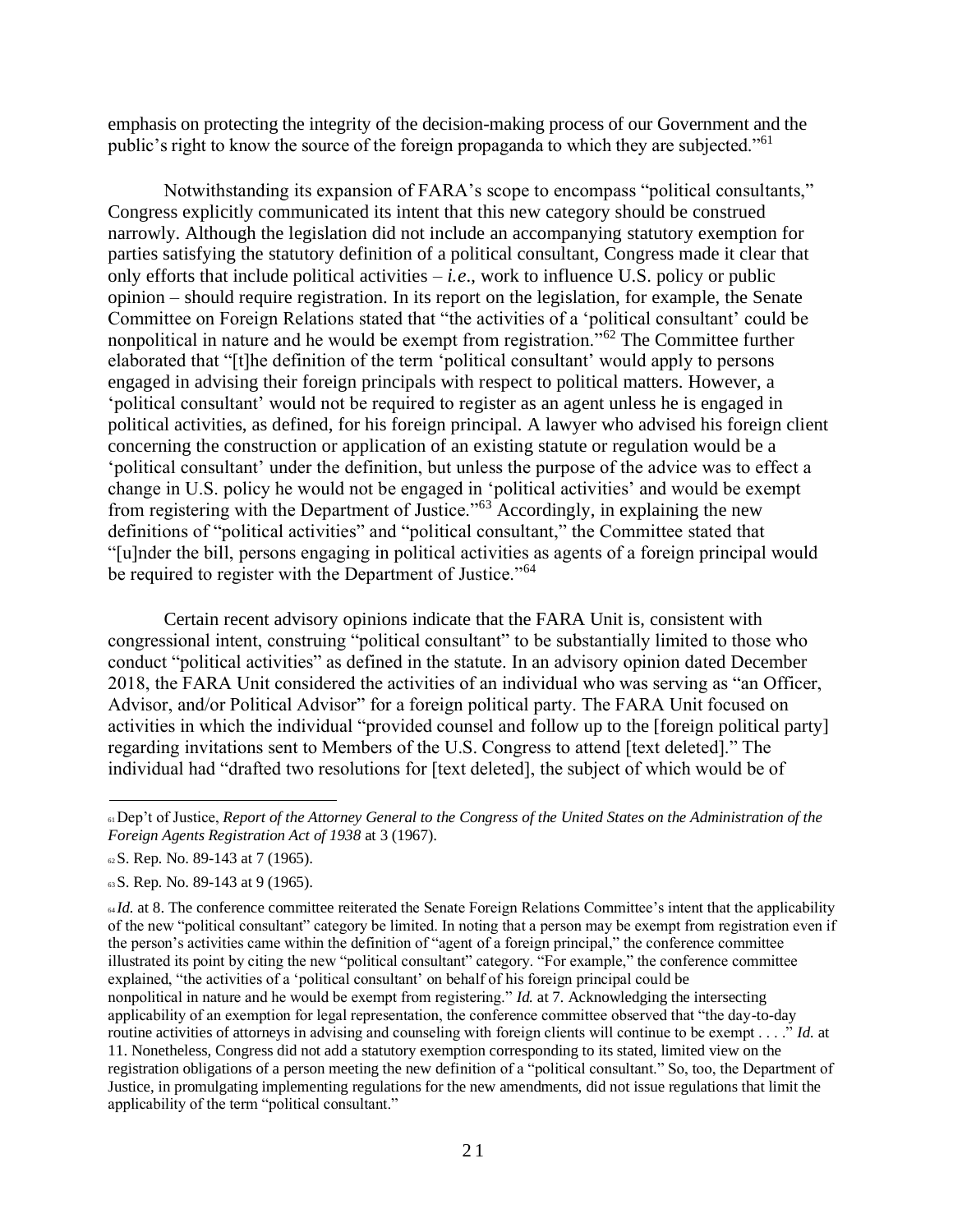political interest to the United States as well as [foreign region]." In the FARA Unit's view, the individual was a "political consultant" precisely because he "engaged in political activities that reached the United States."<sup>65</sup> Similarly, in a December 2019 advisory opinion to a party that was "exploring an opportunity to assist [a foreign government entity] in modernizing its [text deleted] certification standards by aligning with and emulating the standards of the United States' [US Government entity], the FARA Unit determined that the requesting party did not have an obligation to register. In language consistent with the definition of "political activities," the FARA Unit said the requestor would not have an obligation to register "[s]o long as your activities remain focused on modernizing the [text deleted] standards in [foreign country] and do not become an effort to influence U.S. domestic or foreign policy . . . ." The FARA Unit did not separately discuss whether the requester was engaging in registrable conduct as a "political consultant," even though the requester would be advising a foreign government on matters of public interest to that government.

Other advisory opinions raise questions about whether the FARA Unit would require registration of parties (including law firms) for acting as a "political consultant" even where the specific conduct at issue appears to be private in nature. In an advisory opinion dated April 21, 2020, the FARA Unit stated that among the grounds for requiring a law firm to register was its representation of a foreign government with respect to "providing legal advice and analysis on law and policy regarding matters and developments that concern and affect US-[foreign country] relations, such as*. . .*pending legislation, and executive decisions and policy*. . .*." It is unclear from the advisory opinion whether the FARA Unit concluded that this conduct in isolation would constitute registrable political consulting.

#### **2. Recommendation**

The regulated community deserves clarity with respect to what activities the FARA Unit deems to constitute registrable political consulting. DOJ should therefore publish generally applicable policy guidance, similar to the May 2020 White Paper on the Scope of Agency, to afford greater understanding and predictability, and include such guidance on the FARA Unit's website. DOJ may issue such guidance in its own discretion and without promulgating new regulations. To the extent that the FARA Unit does not construe conduct to constitute registrable political consulting unless it also consists of political activities – as Congress intended – the new guidance should confirm that interpretation explicitly, rather than leaving the matter open to interpretation from a hodgepodge of various advisory opinions.

## **B. Interpreting FARA's Exemptions**

FARA features many exemptions, the application of which often determine whether a prospective "agent" must register and report under the statute. The broadly worded nature of several important exemptions make registration determinations challenging for the regulated community<sup>66</sup> and, according to even the Department itself, "make criminal or civil enforcement

<sup>65</sup>FARA Adv. Op. 12-13-2018, *available [at](https://www.justice.gov/nsd-fara/page/file/1179721/download)* https://www.justice.gov/nsd-fara/page/file/1179721/download.

<sup>66</sup>*DOJ IG Report on FARA* at iii ("Another difficulty NSD cited relates to the breadth and scope of existing exemptions to the FARA registration requirement and determining whether activities performed by certain groups, such as think tanks, nongovernmental organizations, university and college campus groups, foreign media entities,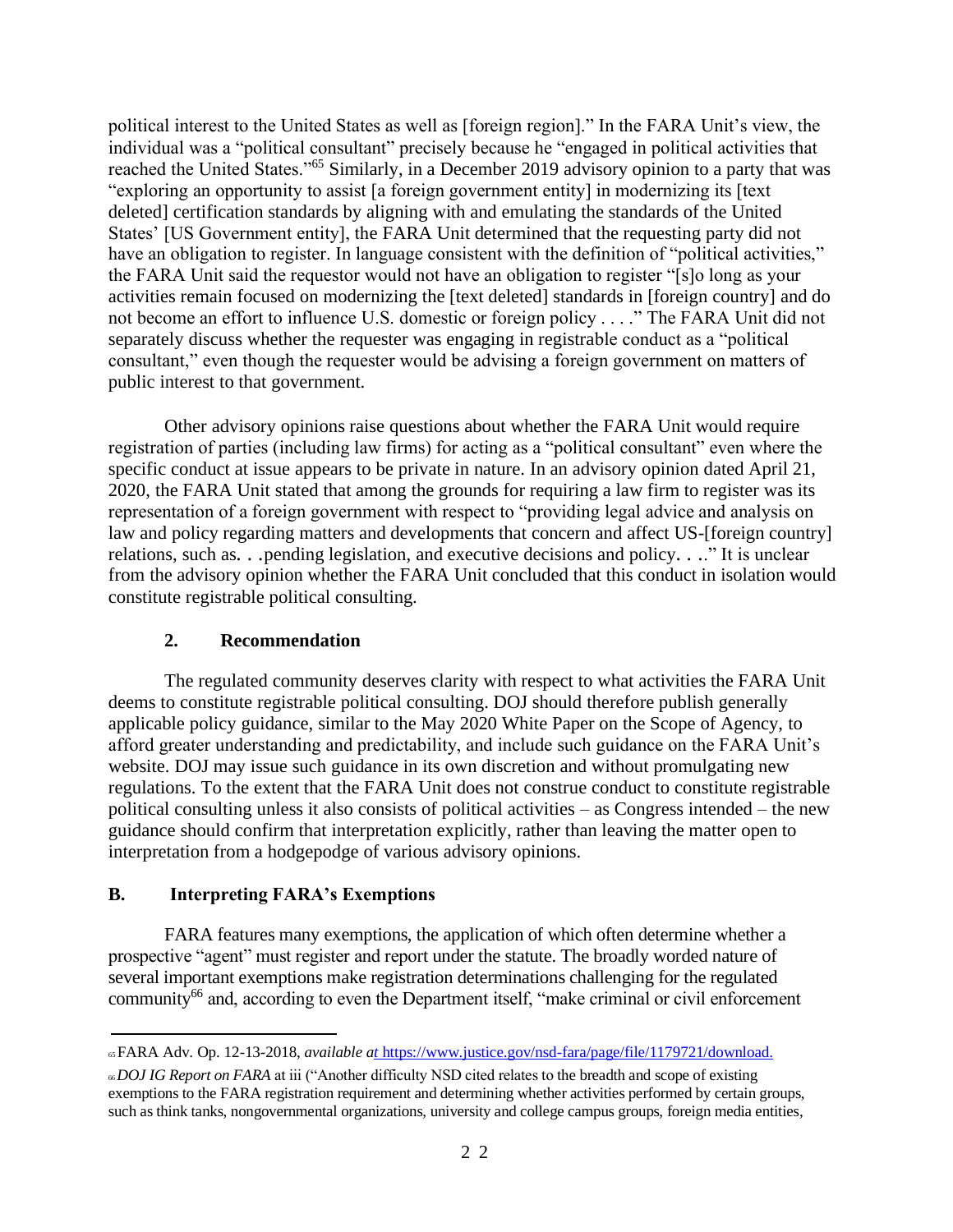difficult."<sup>67</sup> Accordingly, the Department should endeavor to more clearly interpret exemptions for: (1) "bona fide trade or commerce" and "other activities not serving predominantly a foreign interest; (2) "activities in furtherance of bona fide religious, scholastic, academic, or scientific pursuits or of the fine arts"; (3) lawyers "engage[d] in the legal representation of a disclosed foreign principal" before a court or agency; and (4) Lobbying Disclosure Act registrants. Each of these exemptions is discussed below.

## **1. Exemptions for "Bona Fide Trade or Commerce" and for "Other Activities Not Serving Predominantly a Foreign Interest"**

## **a. Background Discussion**

FARA began as a statute that covered activities within the United States on behalf of all manner of foreign interests, but Congress later manifested its intent that the law's scope be "limited to agents of foreign governments and political parties."<sup>68</sup> One of FARA's current primary mechanisms for differentiating between "agents" of foreign government and political parties that must register and "agents" of other foreign interests that need not register is a set of statutory exemptions at 22 U.S.C.  $\S$  613(d)(1) and (d)(2). There, FARA exempts from registration any "agent" that engages only: (1) "in private and nonpolitical activities in furtherance of the bona fide trade or commerce of [a] foreign principal"; or (2) "in other activities not serving predominantly a foreign interest."<sup>69</sup>

In an attempt<sup>70</sup> to implement congressional intent to "narrow  $\lceil \cdot \rceil$  the scope of FARA to agents of foreign governments and foreign political parties," the Department ultimately promulgated regulatory provisions applying these two exemptions in the context of state-owned enterprises ("SOEs").<sup>71</sup> For "agents" engaged only "in private and nonpolitical activities in furtherance of . . . bona fide trade or commerce," the Department regulation states that activities "shall be considered 'private,' even though the foreign principal is owned or controlled by a foreign government, so long as the activities do not directly promote the public or political

and grassroots organizations that may receive funding and direction from foreign governments fall within or outside those exemptions. According to the FARA Unit, these types of organizations generally claim that they act independently of foreign control or are not serving a foreign interest and are not required to register."). <sup>67</sup>*Id*. at 17.

<sup>68</sup>H.R. Rep. No. 104-399, pt. 1 at 21 (1995). Legislative history indicates that activities "in furtherance" of commerce are "*all* private and nonpolitical activities with a bona fide commercial purpose," including "the normal professional activities of ... professional people with foreign clients, including foreign governments, so long as those activities do not constitute 'political activities' as the term is used in the bill." S. Rep. No. 89-143 at 11 (1964) (emphasis added); *see also* S. Rep. No. 89-143 at 12 (1965) (explaining that this exemption was added to "further assure" commercial interests of the narrow application of FARA).

<sup>69</sup>22 U.S.C. § 613(d)(1)-(2).

<sup>70</sup>The Department's rulemaking process applying the exemption for "activities not serving predominantly a foreign interest" in the context of state-owned enterprises was irregular, as four years elapsed between the single rulemaking notice (which was not met with any public comment) and the final issuance of the rule. 68 Fed. Reg. 33629 (Jun. 5, 2003).

<sup>71</sup>*Id.* (issuing rule interpreting 22 U.S.C. § 613(d)(2)); *see also* 32 Fed. Reg. 6364 (Apr. 22, 1967) (issuing rule interpreting 22 U.S.C. § 613(d)).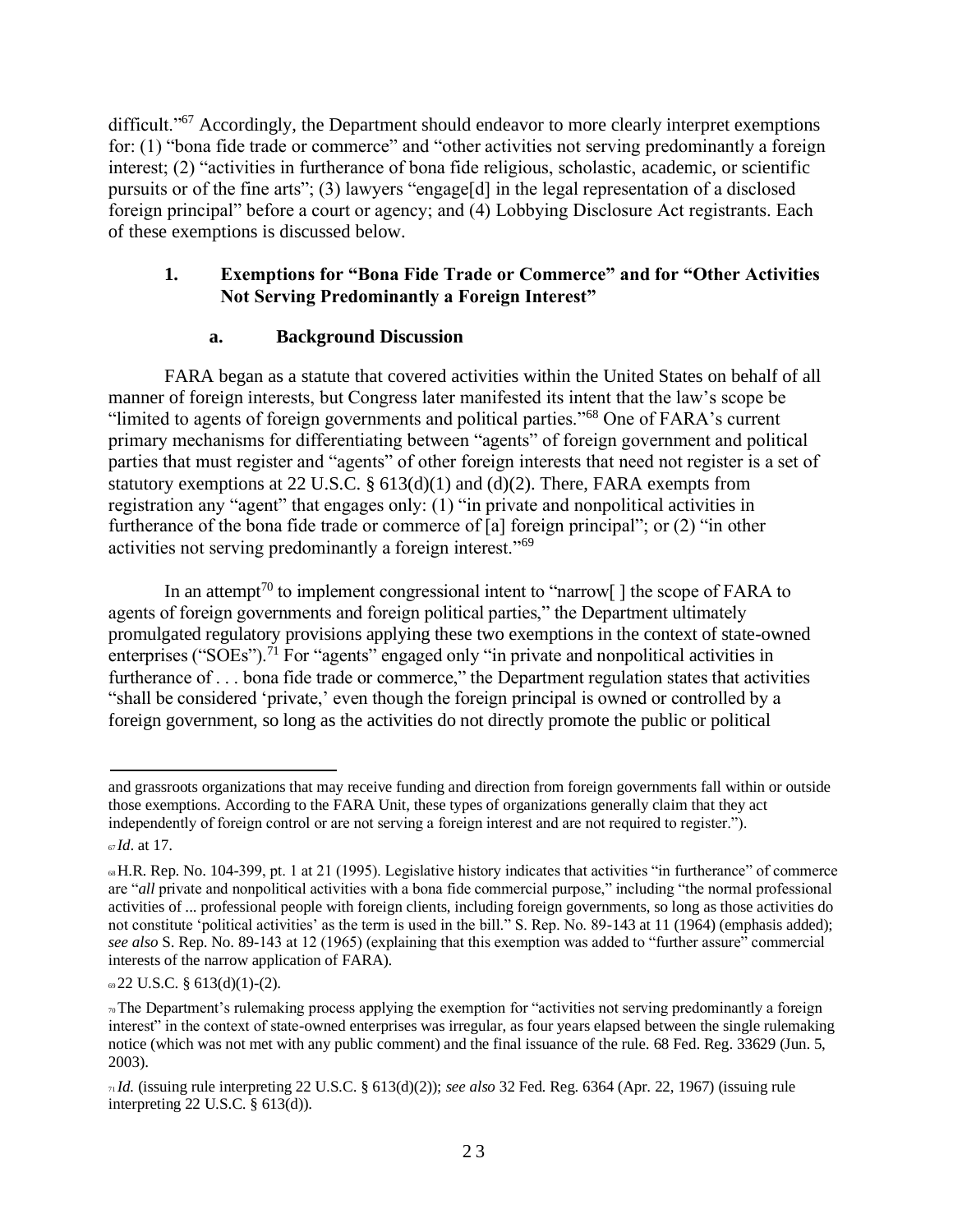interests of the foreign government."<sup>72</sup> Similarly, for "agents" engaged only "in other activities not serving predominantly a foreign interest" on behalf of a foreign corporation, "even if [the foreign corporation is] owned in whole or in part by a foreign government," the Department regulation stipulates that activities "will not be serving predominantly a foreign interest" where the activities:

- Are "directly in furtherance of the bona fide commercial, industrial, or financial operations of the foreign corporation";
- Are not "directed by a foreign government or foreign political party"; and
- Do not "directly promote the public or political interests of a foreign government or of a foreign political party."<sup>73</sup>

The Department's effort to address the application of these exemptions for those acting as "agents" of SOEs, though, has exhibited at least two main flaws: (i) it is unclear when an "agent" works to "directly promote the public or political interests of a foreign government or foreign political party," which is the Department's primary caveat in describing the contours of both exemptions; and (ii) it is not apparent whether or how the Department's articulation of these exemptions in the context of SOEs applies to other common scenarios, such as work on behalf of individuals, privately held for-profit companies, or nonprofit organizations.

## **i. Unclear Meaning of "Directly Promote the Public or Political Interests of a Foreign Government"**

Congress has recognized that it could "prove difficult to decide whether [FARA], or the registration provisions, apply in a given situation," but it initially anticipated that the Department of Justice would "advise on hypothetical situations in order to help to resolve uncertainties."<sup>74</sup> Department efforts to interpret and apply the exemptions for "private and nonpolitical activities in furtherance of . . . bona fide trade or commerce" and for "other not serving predominantly a foreign interest" have unfortunately not met this congressional expectation.<sup>75</sup>

As noted above, Department regulations condition the availability of both exemptions on whether activities "directly promote the public or political interests of a foreign government or of a foreign political party."<sup>76</sup> The Department's inclusion of this caveat in both exemptions seems to connote that there are potential circumstances when work for an SOE is legitimately "in furtherance of *. . .* bona fide trade or commerce"—or even "*directly* in furtherance of *. . .* bona

 $n28$  C.F.R. § 5.304(b).

<sup>73</sup>*Id.* § 5.304(c).

<sup>74</sup> S. Rep. No. 89-143 at 12 (1965).

<sup>75</sup>*See* H.R. Rep. No. 104-399, pt. 1 at 7 (1995) ("The Justice Department's test for this provision is whether the presence of the domestic entity is real or ephemeral. In short, their test asks whether the domestic entity is a viable working entity, or a so-called 'front' or 'shell.' The lack of clear written guidance from the Justice Department and the confusion over the proper application of FARA exemptions has allowed representatives of foreign principals to reach their own conclusions as to whether registration is required.").

<sup>76</sup>28 C.F.R. § 5.304(b)-(c).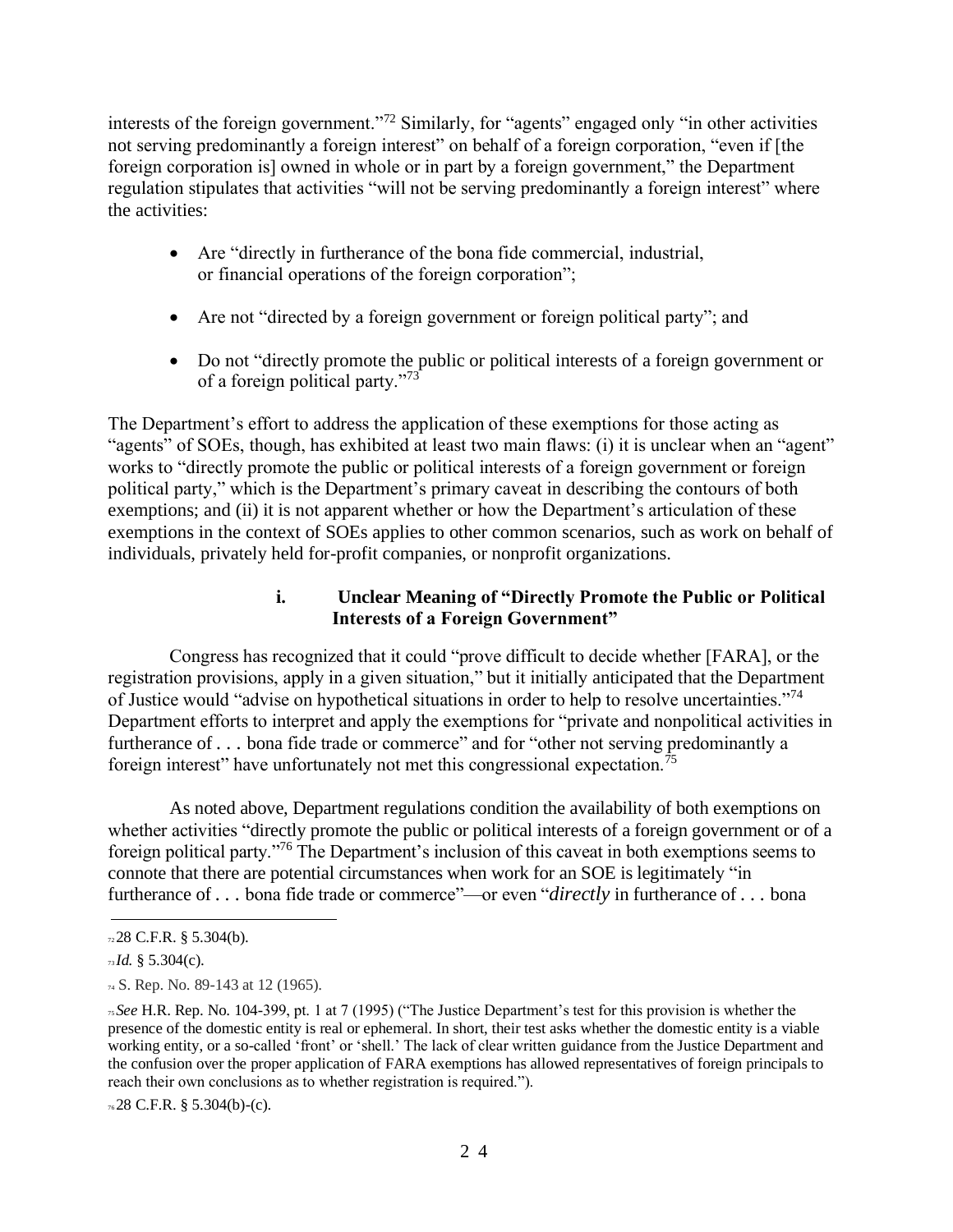fide commercial, industrial, or financial operations" without any direction from a foreign government or foreign political party—that would nonetheless require registration because the work "directly promote[s] the public or political interests of a foreign government or of a foreign political party." Conversely, this feature of the Department's regulations expressly recognizes that an SOE's "agents" can engage in certain commercial activity that does not trigger FARA registration because it does not "directly" serve "public or political interests."

The Department has tried to define this distinction through Advisory Opinions, but has instead created a jumble of results that do not provide consistent guidelines on what it means to "directly promote . . . public or political interests," such as the following examples:

- In 1984, the Department advised a firm creating tourism bureau advertisements to register because "tourism creates an influx of capital and a host of jobs for the indigenous population, both of which are obviously in the political and public interests of [foreign country]."<sup>77</sup> Similarly, in 2019 the Department instructed a firm engaged by a foreign investment vehicle to register for appearing before U.S. government officials, since the work "directly promoted the public or political interests of a foreign government" because the investment vehicle's commercial interests were "inextricably connected to the public interest of the [foreign government] because *. . .* its core function [was] to generate funds for the [foreign government]."<sup>78</sup> On the other hand, in 2018 the Department exempted the "agents" of two joint ventures involving SOEs—one a technology company<sup>79</sup> and one a manufacturer<sup>80</sup>—from registration even though the SOEs' commercial activities would undoubtedly create capital and jobs in the foreign country and generate funds for the foreign government. It is unclear at which point the creation of jobs and capital through commercial transactions stops being exempted "trade or commerce" and becomes the registrable promotion of "public or political interests."
- In 2019, the Department instructed a firm to register that was hired to initiate commercial discussions with U.S. media, wireless, and renewable energy companies,  $81$  but in 2017 it declared as exempt a firm working for a foreign government to facilitate meetings with "private industry leaders in the defense and cybersecurity markets."<sup>82</sup> Of those two factual circumstances, one would suppose that meetings with defense and cybersecurity leaders in the United States would be more likely to "directly promote *. . .* public or political interests" than commercial meetings with U.S. media, wireless, and renewable energy companies, but the Department held otherwise.

<sup>79</sup>FARA Adv. Op. 8-10-2017, *available [at](https://www.justice.gov/nsd-fara/page/file/1036086/download)* https://www.justice.gov/nsd-fara/page/file/1036086/download.

<sup>82</sup>FARA Adv. Op. 12-21-2017, *available [at](https://www.justice.gov/nsd-fara/page/file/1036096/download)* https://www.justice.gov/nsd-fara/page/file/1036096/download.

<sup>77</sup>FARA Adv. Op. 1-20-1984, *available [at](https://www.justice.gov/nsd-fara/page/file/1046156/download)* https://www.justice.gov/nsd-fara/page/file/1046156/download.

<sup>78</sup>FARA Adv. Op 9-18-2019, *available [at](https://www.justice.gov/nsd-fara/page/file/1213271/download)* https://www.justice.gov/nsd-fara/page/file/1213271/download.

<sup>80</sup>FARA Adv. Op. 7-26-2018, *available [at](https://www.justice.gov/nsd-fara/page/file/1092526/download)* https://www.justice.gov/nsd-fara/page/file/1092526/download

<sup>81</sup>FARA Adv. Op. 4-11-2019, *available [at](https://www.justice.gov/nsd-fara/page/file/1180311/download)* https://www.justice.gov/nsd-fara/page/file/1180311/download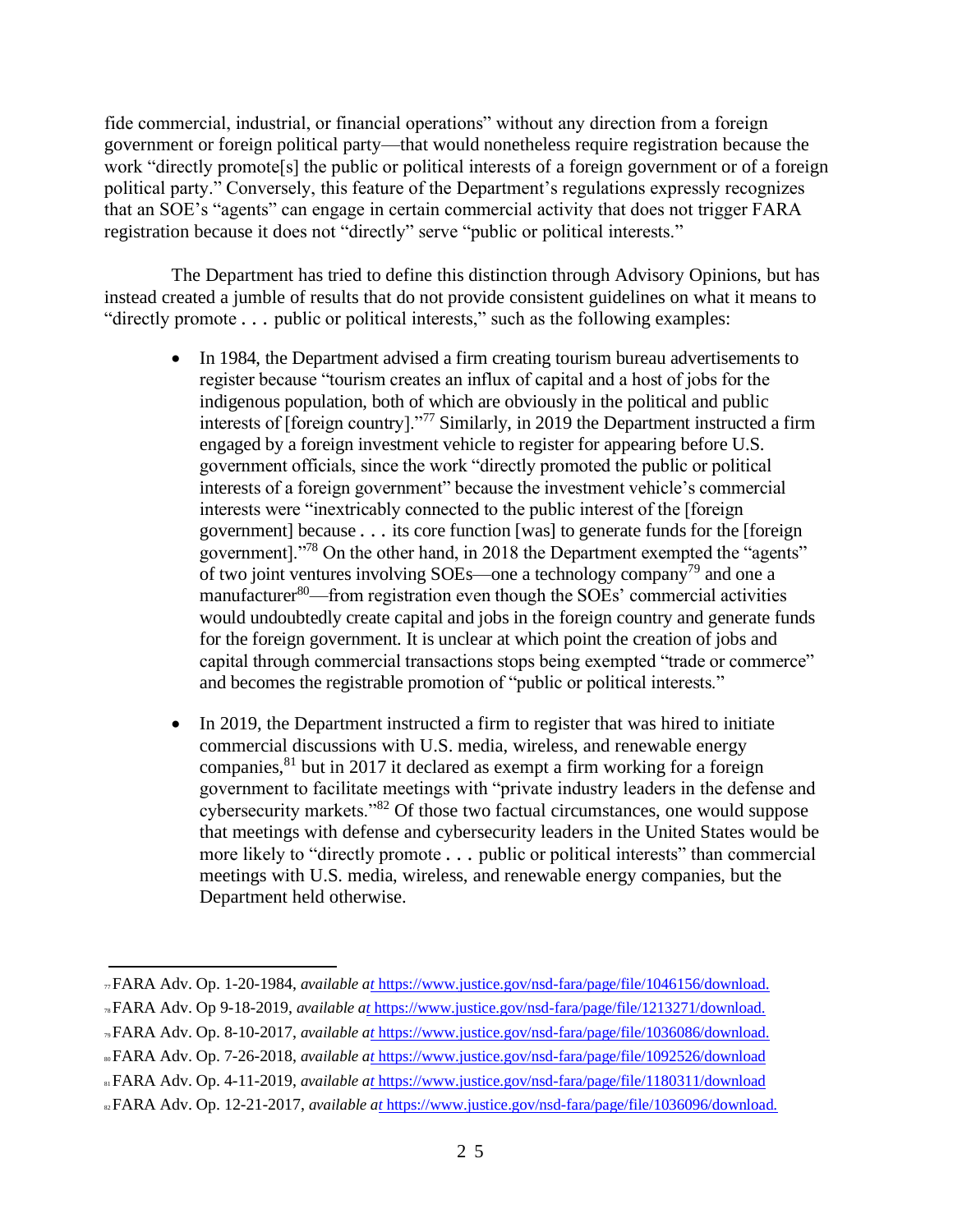- In 2011, the Department exempted from registration an SOE effectuating the multibillion-dollar sale of a U.S. company that required permission from the U.S. government,<sup>83</sup> but in 2013 it required registration for the "agents" of an SOE owned by a foreign municipal government that sought to acquire a U.S. business because the foreign country "and its banking system [are] bound together."<sup>84</sup> This reference to the banking system may be unique to the foreign country at issue or it may be a statement on banking systems generally, but it is not apparent when any industry and a foreign country's interests are sufficiently "bound together" such that advancing the industry's commercial goals becomes the equivalent of "directly promot[ing] *. . .* public or political interests" of a foreign government, particularly when a foreign government has an interest in the commercial success of *all* its SOEs and even privately owned companies succeeding.
- In 2018, the Department exempted from registration a consultancy retained to promote an industry conference that was held in a foreign country, hosted by a foreign state-owned enterprise, and sponsored by a mix of private companies, SOEs, and foreign government agencies. As part of its conference promotion, the consultancy distributed materials that "were inherently political in nature and *. . .*  also serve[d] the interests of" the foreign country and government, such as issuing statements "regarding foreign government industry leadership" and authoring "opeds on behalf of a foreign government." The Department concluded that these activities did not "directly promote *. . .* public or political interests" and that the Department would "consider the benefits to be indirect and incidental *. . .* as long as [foreign government] and [foreign country] refrain from directing" the consultancy's activities.<sup>85</sup> The Department, in other words, said that even overt promotional acts, such as issuing statements that highlight a foreign government's industry leadership and drafting industry op-eds authored by foreign government officials, would not "*directly* promote *. . .* public or political interests" in instances where the foreign government avoided direction of those activities. Given the other opinions in this area, though, it is uncertain whether this bright line would hold in different circumstances.

<sup>83</sup>FARA Adv. Op. 7-27-2011, *available [at](https://www.justice.gov/nsd-fara/page/file/1036101/download)* https://www.justice.gov/nsd-fara/page/file/1036101/download.

<sup>84</sup>FARA Adv. Op. 4-9-2013, *available [at](https://www.justice.gov/nsd-fara/page/file/1038291/download)* [https://www.justice.gov/nsd-fara/page/file/1038291/download;](https://see/) *see also*  FARA Adv. Op. 12-3-2012, *available [at](https://www.justice.gov/nsd-fara/page/file/1038226/download)* [https://www.justice.gov/nsd-fara/page/file/1038226/download;](https://cf.fara/) *cf.* FARA Adv. Op. 2-9-2018, *available [at](https://www.justice.gov/nsd-fara/page/file/1068636/download)* https://www.justice.gov/nsd-fara/page/file/1068636/download (requiring registration from a U.S. compliance consulting firm proposed a contract with a U.S. law firm to provide services to the law firm's client, a foreign country's central bank; the U.S. consulting firm would assist the U.S. law firm in the "rendering of legal advice and provision of legal services" by: (1) assessing the foreign central bank's cyber security programs; (2) evaluating the foreign central bank's policies and programs concerning anti-money laundering and terrorism finance; (3) communicating, under the direction of the U.S. law firm, with U.S. banks, financial institutions, and government agencies; (4) contacting U.S. banks, financial institutions, and government agencies to demonstrate the foreign central bank's "suitability for establishing commercial relationships with U.S. financial institutions.").

<sup>85</sup>FARA. Adv. Op. 11-6-2018, *available [at](https://www.justice.gov/nsd-fara/page/file/1112151/download)* https://www.justice.gov/nsd-fara/page/file/1112151/download.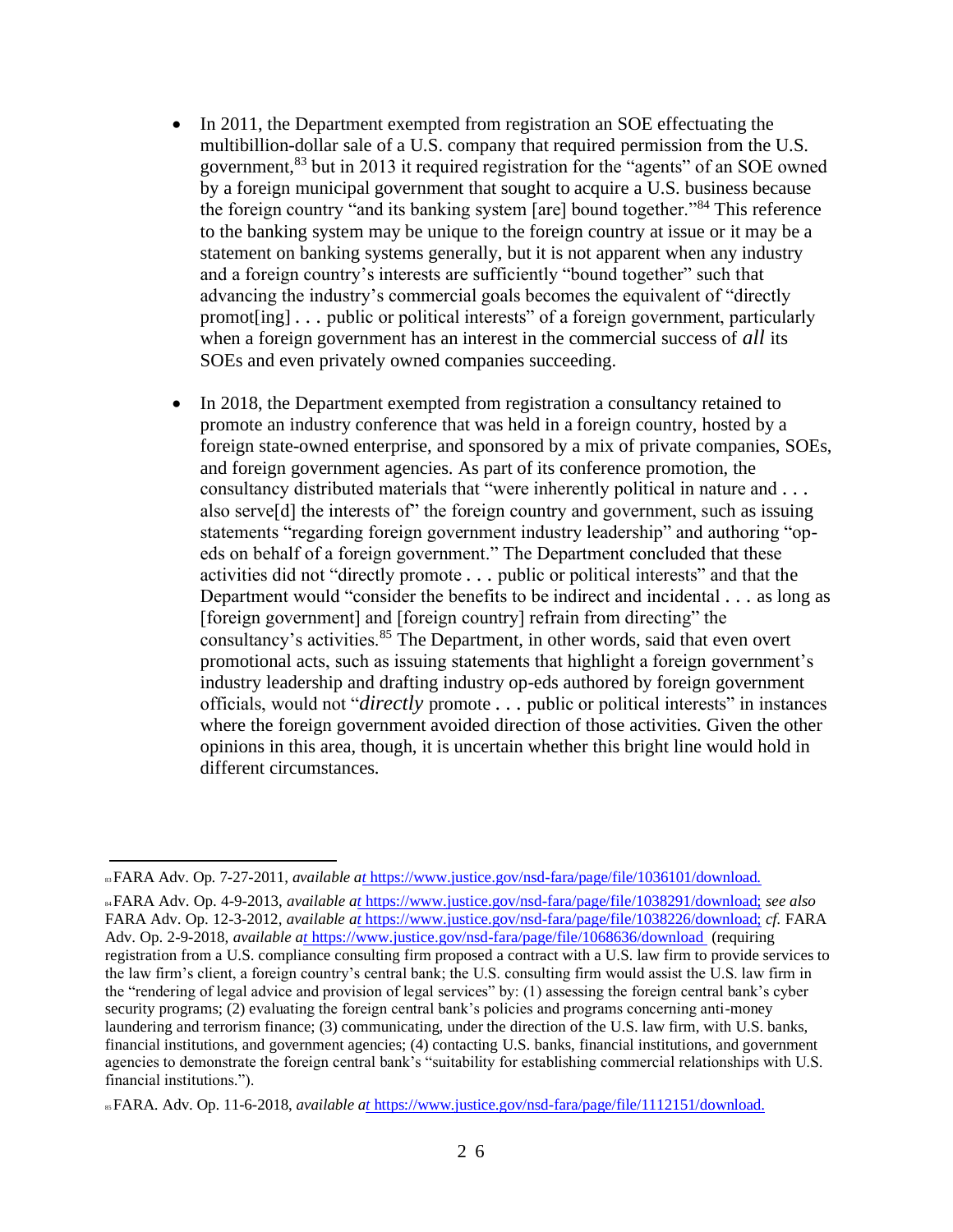The consequence of these disparate Advisory Opinions is that prospective FARA registrants are left with insufficient or inconsistent guidance as to when activities "directly promote the public or political interests of a foreign government or of a foreign political party" and therefore make the exemptions at 22 U.S.C.  $\S 613(d)(1)$  and  $(d)(2)$  unavailable. This impedes the ability of the regulated community to differentiate between exempt and registrable conduct, frustrating both industry compliance and the Department's administration of FARA.

#### **ii. Uncertainty in How the Department's Exemption Criteria in the Context of SOEs Applies to Other Common Scenarios**

Although the Department's attempt to clarify the scope of the statutory exemptions at 22 U.S.C. § 613(d)(1) and (d)(2) has been inconsistent and unclear at times, it should still be recognized as an ambitious and laudable initial effort. Regulators often gravitate toward issuing rules that pertain to the "easy cases" – factual scenarios where the application of the law is neatly explained. But the Department, in attempting to differentiate between the "agents" of foreign governments and political parties that must register and the "agents" of other foreign interests that need not register, promulgated a regulatory test that expressly attempts to tackle the more difficult scenario of SOEs, which categorically involves a blend of governmental and commercial interests. Department rules, such as they are, ultimately show that the statutory exemptions can apply "even though the foreign principal is owned or controlled by a foreign government" and "even if [the foreign corporation is] owned in whole or in part by a foreign government."<sup>86</sup> SOEs are exactly where one would expect the Department to most closely scrutinize the activities of an ostensibly commercial entity for ulterior governmental or political motives that could trigger FARA registration.

The Department has unfortunately not issued any subsequent rules applying the statutory exemptions at 22 U.S.C.  $\S$  613(d)(1) and (d)(2) to other contexts outside of SOEs, though it has episodically attempted to apply these exemptions in a cursory manner to purely private enterprises in Advisory Opinions.<sup>87</sup> This has led to some confusion on how to read the statutory exemptions as applied to work on behalf of many private individuals, for-profit corporations, and nonprofit entities, with some under the impression that the rules that apply the exemptions in the context of SOEs apply even in scenarios of lesser regulatory concern. A privately held and controlled business may feel the need to analyze, for example, whether its efforts to advance its own commercial interests could "directly promote . . . public or political interests" if they simply coincide in even a limited fashion with the stated views of a foreign government. A nonprofit organization could be apprehensive to receive a project grant from a foreign NGO because the grant does not support activities that further "commercial, industrial, or financial operations." These activities plainly fall outside of FARA's intended goal of disclosure for "agents of foreign governments and political parties,"<sup>88</sup> but they are chilled by the Department's decision to

 $\& 28$  C.F.R. § 5.304(b)-(c).

<sup>87</sup>*See, e.g.*, FARA Adv. Op. 7-30-2020, *available [at](https://www.justice.gov/nsd-fara/page/file/1366661/download)* https://www.justice.gov/nsd-fara/page/file/1366661/download (applying exemption to a privately held life sciences company); FARA Adv. Op. 12-6-2019, *available at*  <https://www.justice.gov/nsd-fara/page/file/1232931/download> (applying exemption to firm working on behalf of a foreign chamber of commerce).

<sup>88</sup>H.R. Rep. No. 104-399, pt. 1 at 21 (1995).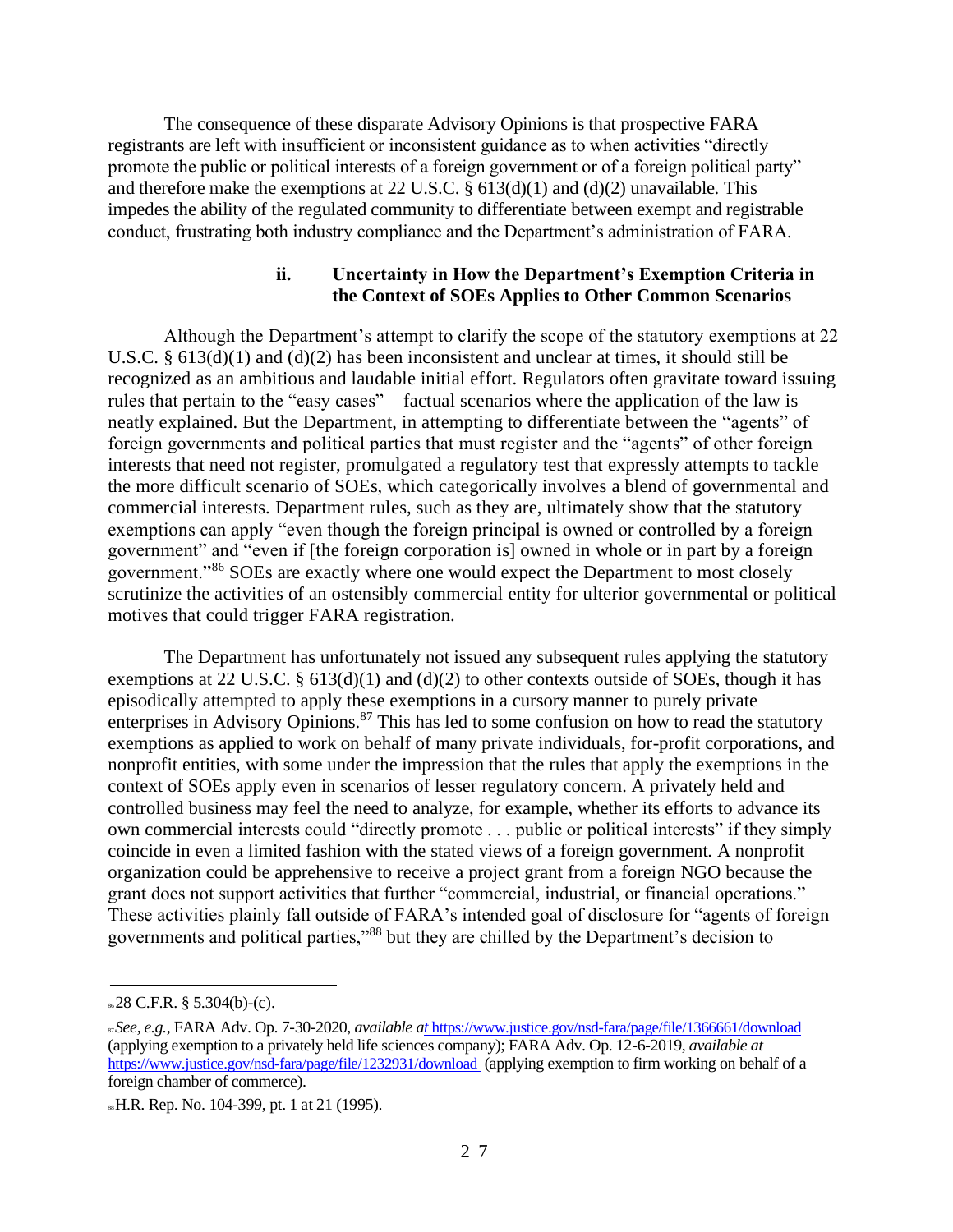articulate a position on how statutory exemptions apply to SOEs while remaining silent on how the exemptions apply in other situations.

## **b. Recommendations**

## **i. The Department of Justice Should Resolve Uncertainty Associated with the Meaning of "Directly Promote the Public or Political Interests of a Foreign Government"**

The Department should attempt to resolve the uncertainty associated with the meaning of the phrase "directly promote the public or political interests of a foreign government." Given the centrality of these two exemptions to business activities, the Department should reconcile its disparate Advisory Opinion conclusions, and provide clearer public guidance, in a generally applicable policy statement such as the 2020 White Paper on the Scope of Agency. DOJ also should consider replacing the "directly promote" provision with a purpose test, where activities are ineligible for the exemptions if they are undertaken by the "agent" for the purpose of promoting the public or political interests of a foreign government or foreign political party. A rebuttable presumption of that purpose could be established by the presence of certain factors (*e.g.*, any involvement by, or coordination with, a foreign government official) to make the exemption simpler to apply.

## **ii. The Department of Justice Should Issue New Regulations that Apply the Statutory Exemptions at 22 U.S.C. § 613(d)(1) and (d)(2) to Situations Outside of SOEs**

Confusion persists in the regulated community regarding the applicability of current FARA regulations applying the exemptions for "private and nonpolitical activities in furtherance of . . . bona fide trade or commerce" and for "other activities not serving predominantly a foreign interest" even in the context of SOEs, coupled with the absence of corresponding rules addressing other contexts. The Department should, at its earliest opportunity, issue new regulations that address how these statutory exemptions apply in the context of private for-profit corporations, nonprofit organizations, and other common entities.

## **2. Exemption for "Activities in Furtherance of Bona Fide Religious, Scholastic, Academic, or Scientific Pursuits or of the Fine Arts"**

## **a. Background Discussion**

FARA exempts from registration any "agent" engaging "*only* in activities in furtherance of bona fide religious, scholastic, academic, or scientific pursuits or of the fine arts."<sup>89</sup> This exemption is available to an "agent" working for any type of foreign principal, including a foreign government or foreign political party, but does not cover the performance of "political

<sup>89</sup>22 U.S.C. § 613(e) (emphasis added).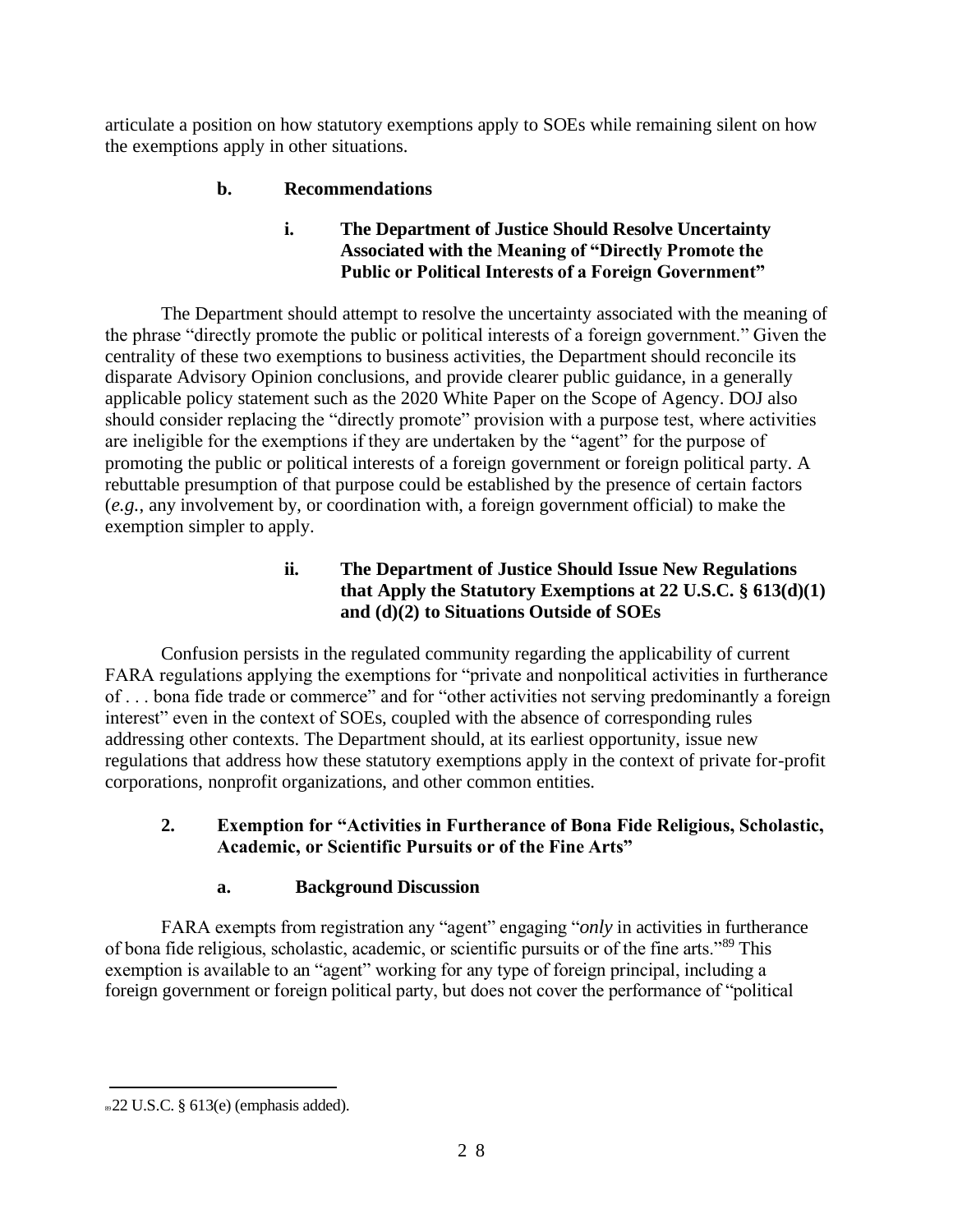activities."<sup>90</sup> The Department has interpreted this exemption narrowly. In 2020, for example, DOJ determined that the exemption applied to "lectures, seminars, discussion groups and conferences" about a foreign country's art, culture, literature and performing arts, including the sponsorship of an annual cultural festival and literary award.<sup>91</sup> In 2019, however, the Department rejected the exemption's availability to a U.S. firm organizing an international religious organization's conference to "bring together the world's religious leaders to agree on measures to overcome important social challenges" because a foreign government's ministry paid for the firm's work and the conference involved social issues that "could also be in the public interests of a foreign government."<sup>92</sup> In 2016, the Department also disallowed the exemption where a foreign nonprofit working at the direction of a foreign government planned to sponsor exhibits at a U.S. museum "to educate the American public about the strong bonds that have existed between the two nations."<sup>93</sup>

This exemption is increasingly important due to the growth of the nonprofit sector, as well as the prevalence of cross-border fundraising and activity in that sector. The overall effect of FARA's broad scope and the Department's narrow interpretation of the exemption for "bona fide religious, scholastic, academic, or scientific pursuits or of the fine arts" is that many organizations that are not, in reality, "agents" of a foreign principal, nonetheless must consider whether they have a potential obligation to register. This regulatory and enforcement environment can chill legitimate religious, charitable, scholarly, and other activities if nonprofit organizations avoid activity due to uncertainty surrounding their potential FARA obligations.<sup>94</sup> Moreover, nonprofits across the world are increasingly under international scrutiny, including from authoritarian governments, lending greater urgency to the need for a regulatory enforcement regime that distinguishes between legitimate nonprofit activity and propaganda activity requiring registration.

#### **b. Recommendation**

The Department should issue more detailed interpretive guidance regarding the exemption for "activities in furtherance of bona fide religious, scholastic, academic, or scientific pursuits or of the fine arts." That guidance should re-focus FARA enforcement on influence operations conducted in the United States at the direction or control of a foreign government

<sup>90</sup>28 C.F.R. § 5.304(d); *see also* FARA Adv. Op. 11-19-2019 (rejecting U.S. foundation's claim of the exemption for "bona fide religious" work at Section 613(e) because the activities would include "political activities"), *available [at](https://www.justice.gov/nsd-fara/page/file/1232921/download)*  https://www.justice.gov/nsd-fara/page/file/1232921/download.

<sup>91</sup>FARA Adv. Op. 1-31-2020, *available [at](https://www.justice.gov/nsd-fara/page/file/1287606/download)* [https://www.justice.gov/nsd-fara/page/file/1287606/download;](https://see/) *see also*  FARA Adv. Op. 11-24-2015, *available [at](https://www.justice.gov/nsd-fara/page/file/1038206/download)* https://www.justice.gov/nsd-fara/page/file/1038206/download (applying exemption to U.S. foundation that received funds from a foreign government without specifying the underlying facts about the grant or grant agreement).

<sup>92</sup>FARA Adv. Op. 11-12-2019, *available [at](https://www.justice.gov/nsd-fara/page/file/1234516/download)* https://www.justice.gov/nsd-fara/page/file/1234516/download.

<sup>93</sup>FARA Adv. Op. 7-12-2016, *available [at](https://www.justice.gov/nsd-fara/page/file/1038211/download)* https://www.justice.gov/nsd-fara/page/file/1038211/download.

<sup>94</sup>Nick Robinson, *Foreign Agents in an Interconnected World: FARA and the Weaponization of Transparency*, 69 Duke L.J. 1075 (2019-2020), *available [at](https://dlj.law.duke.edu/article/foreign-agents-in-an-interconnected-world-robinson-vol69-iss5/)* https://dlj.law.duke.edu/article/foreign-agents-in-an-interconnectedworld-robinson-vol69-iss5/ ("FARA's overbreadth not only can lead to politicized targeting, but also create confusion about who should register. This can chill transnational cooperation, as nonprofits, the media, and others avoid a broad range of relationships across borders that may make them vulnerable to potentially being tarred a 'foreign agent.'").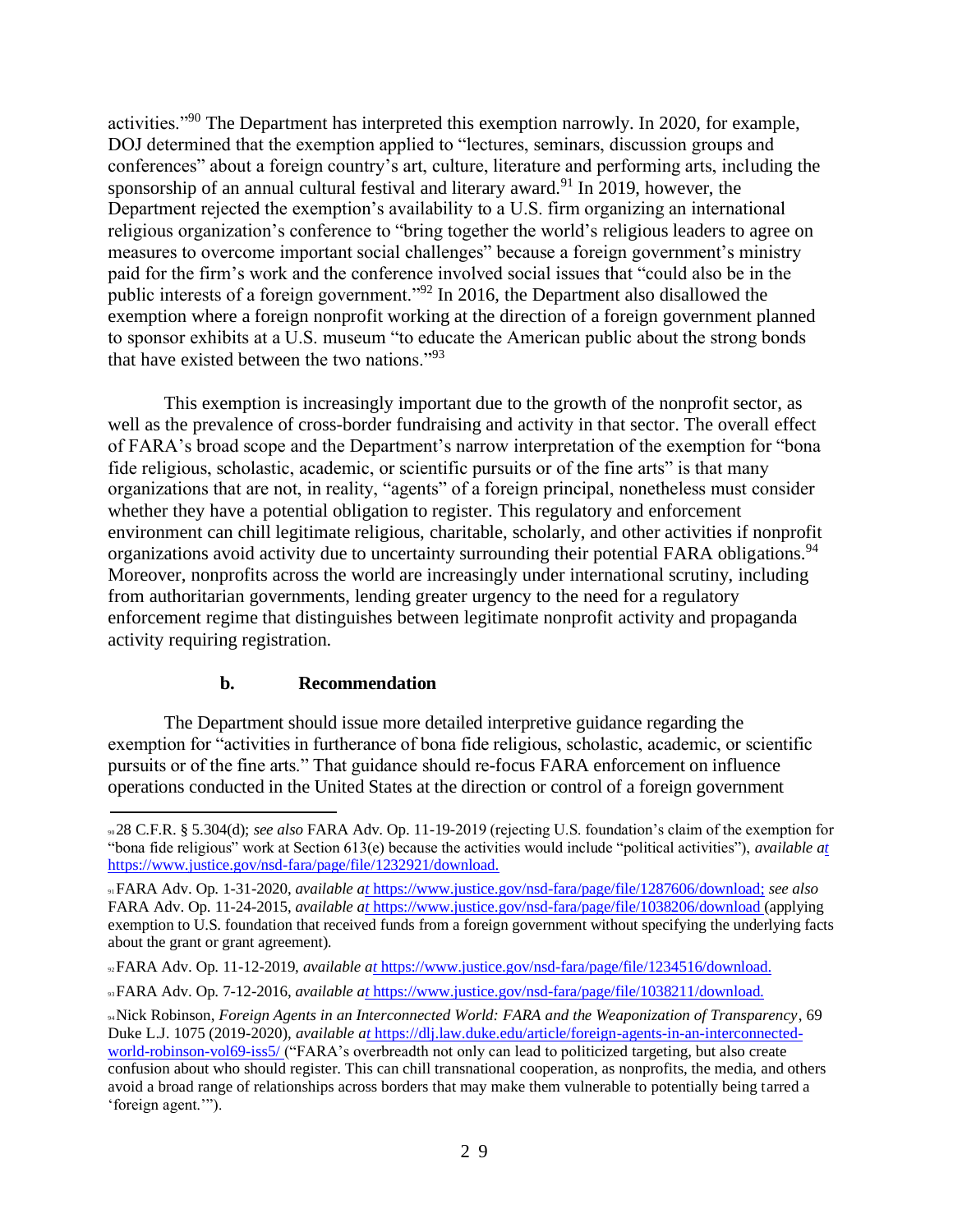based on a set of multiple factors. The guidance also should indicate that the receipt of funding from a foreign government, while probative of potential direction or control by a foreign government, is not singularly dispositive and should be considered among a range of factors.

## **3. Exemption for Lawyers Engaged in a Legal Representation**

## **a. Background Discussion**

FARA's initial definition of "agent" specifically covered any person "who acts or engages or agrees to act as . . . attorney for a foreign principal,"<sup>95</sup> and attorneys were commonly registrants under that iteration of the law.<sup>96</sup> A U.S. Supreme Court ruling<sup>97</sup> in the 1960s that required attorneys retained by the Government of Cuba to register, though, subsequently spurred Congress<sup>98</sup> to enact reform legislation that eliminated the statue's "attorney" reference and created a new exemption for legal representations under certain circumstances.<sup>99</sup> FARA currently provides that a person otherwise obligated to register is exempt from doing so if the person is "qualified to practice law" and "engage[s] in the legal representation of a disclosed foreign principal before any court of law or agency of the Government of the United States . . . .<sup>"100</sup> The statute further states that this exemption is not available to attorneys who "attempt[] to influence or persuade agency personnel or officials other than in the course of judicial proceedings, criminal or civil law enforcement inquiries, investigations, or proceedings, or agency proceedings required by statute or regulation to be conducted on the record."<sup>101</sup> Thus, the statute awkwardly describes conduct qualifying for the exemption within language specifying when the exemption is not unavailable.

FARA regulations add only that "attempts to influence or persuade" agency personnel or officials to which the statutory exemption refers are those "attempts to influence or persuade with reference to formulating, adopting, or changing the domestic or foreign policies of the United States or with reference to the political or public interests of a government of a foreign country or a foreign political party. . . .<sup>"102</sup>

A clear understanding regarding the applicability and scope of this obliquely worded exemption is frustrated by the sparse policy guidance that is publicly available and Advisory Opinions that are often too heavily redacted to fully discern their relevance to a given scenario.

<sup>95</sup>Pub. L. 75-583, 52 Stat. 632 (1938).

<sup>96</sup>Gen. Accounting Office, *Effectiveness of the Foreign Agents Registration Act of 1938, as Amended, and Its Administration by the Department of Justice* at 11-12 (1974), *available [at](https://www.gao.gov/products/b-177551)* https://www.gao.gov/products/b-177551.

<sup>97</sup>*Rabinowitz v. Kennedy*, 376 U.S. 605 (1964).

<sup>98</sup>H. Rep. No. 89-1470 at 10-13 (1966).

<sup>99</sup>Pub. L. 89-486, 80 Stat. 244 (1966); *see also* Gen. Accounting Office, *Effectiveness of the Foreign Agents Registration Act of 1938, as Amended, and Its Administration by the Department of Justice* at 10 (1974), *available at*  [https://www.gao.gov/products/b-177551.](https://www.gao.gov/products/b-177551)

<sup>100</sup>22 U.S.C. § 613(g).

<sup>101</sup>*Id*.

<sup>102</sup>28 C.F.R. § 5.306(a).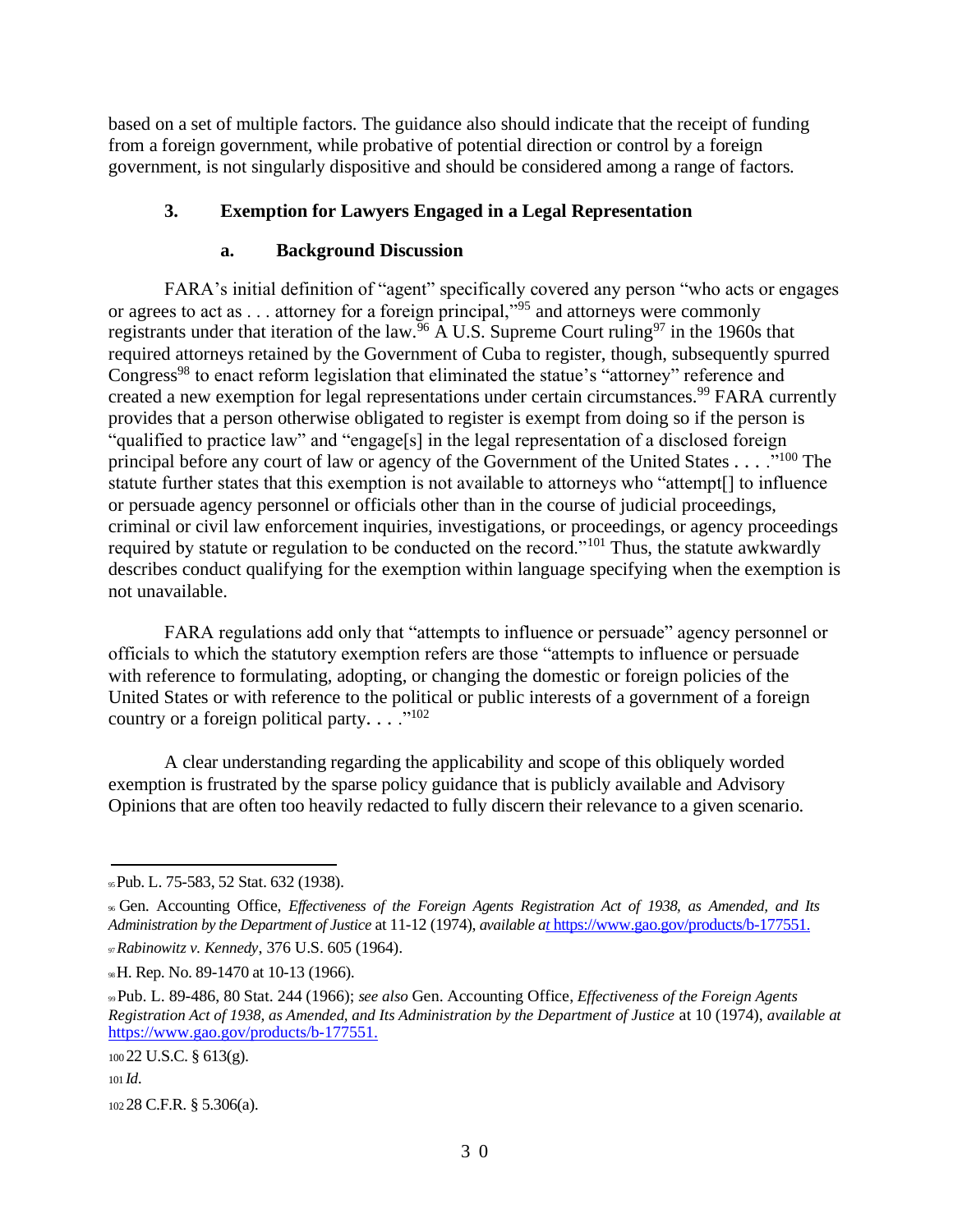## **i. Sparse Policy Guidance**

General policy guidance regarding this exemption remains limited. Currently, such guidance (as revised in 2020) consists solely of a brief Frequently Asked Questions ("FAQ") entry on the FARA Unit's website [\(www.fara.gov\)](http://www.fara.gov/), which states:

The legal exemption is triggered once a person, qualified to practice law, engages or agrees to engage in the legal representation of a disclosed foreign principal before any court or agency of the Government of the United States. The exemption is not triggered by an agreement to provide legal representation to further political activities, as defined by FARA, to influence or persuade agency personnel or officials, other than in the course of either judicial proceedings; criminal or civil law enforcement inquiries, investigations, or proceedings; or other agency proceedings required by law to be conducted on the record. The scope of the exemption, once triggered, may include an attorney's activities outside those proceedings so long as those activities do not go beyond the bounds of normal legal representation of a client within the scope of that matter.<sup>103</sup>

This FAQ guidance essentially replicates the statutory and regulatory language. But in an apparent recognition of the breadth and realities of the practice of law, it now also includes language that exempts from registration an attorney's activities outside those proceedings so long as those activities "do not go beyond the bounds of normal legal representation of a client within the scope of that matter." The FAQ does not provide any examples, however, of what type of activities would be "beyond the bounds of normal legal representation." Hence, while the revised guidance is welcome, it still falls short of what DOJ could offer attorneys to inform their FARA compliance analysis.

#### **ii. Unclear Advisory Opinions**

FARA Advisory Opinions published on [www.fara.gov](http://www.fara.gov/) shed some light on how the Department interprets the exemption for legal representation, indicating that the following activities by lawyers qualify for the legal representation exemption:

- Evaluating the merits of initiating or defending against particular litigation, even for a foreign government.<sup>104</sup>
- Conducting litigation for a foreign government in the United States.<sup>105</sup>
- Representation of foreign companies consisting of preparing attorney opinions, legal analyses, and litigation strategy, civil litigation in federal courts against a U.S. Government agency, representation in administrative proceedings before a U.S.

<sup>103</sup>Dep't of Justice*, FARA Frequently Asked Questions* at Sec. IV (Dec. 3, 2020[\),](https://www.justice.gov/nsd-fara/frequently-asked-questions#21) [https://www.justice.gov/nsd](https://see/)[fara/frequently-asked-questions#21;](https://see/) *see also* FARA Adv. Op. 1-5-2021, *available [at](https://www.justice.gov/nsd-fara/page/file/1351401/download)* https://www.justice.gov/nsdfara/page/file/1351401/download.

<sup>104</sup>FARA Adv. Op. 4-22-2020, *available [at](https://www.justice.gov/nsd-fara/page/file/1287661/download)* https://www.justice.gov/nsd-fara/page/file/1287661/download. <sup>105</sup>*Id.*; FARA Adv. Op. 1-5-2021, *available [at](https://www.justice.gov/nsd-fara/page/file/1351401/download)* https://www.justice.gov/nsd-fara/page/file/1351401/download.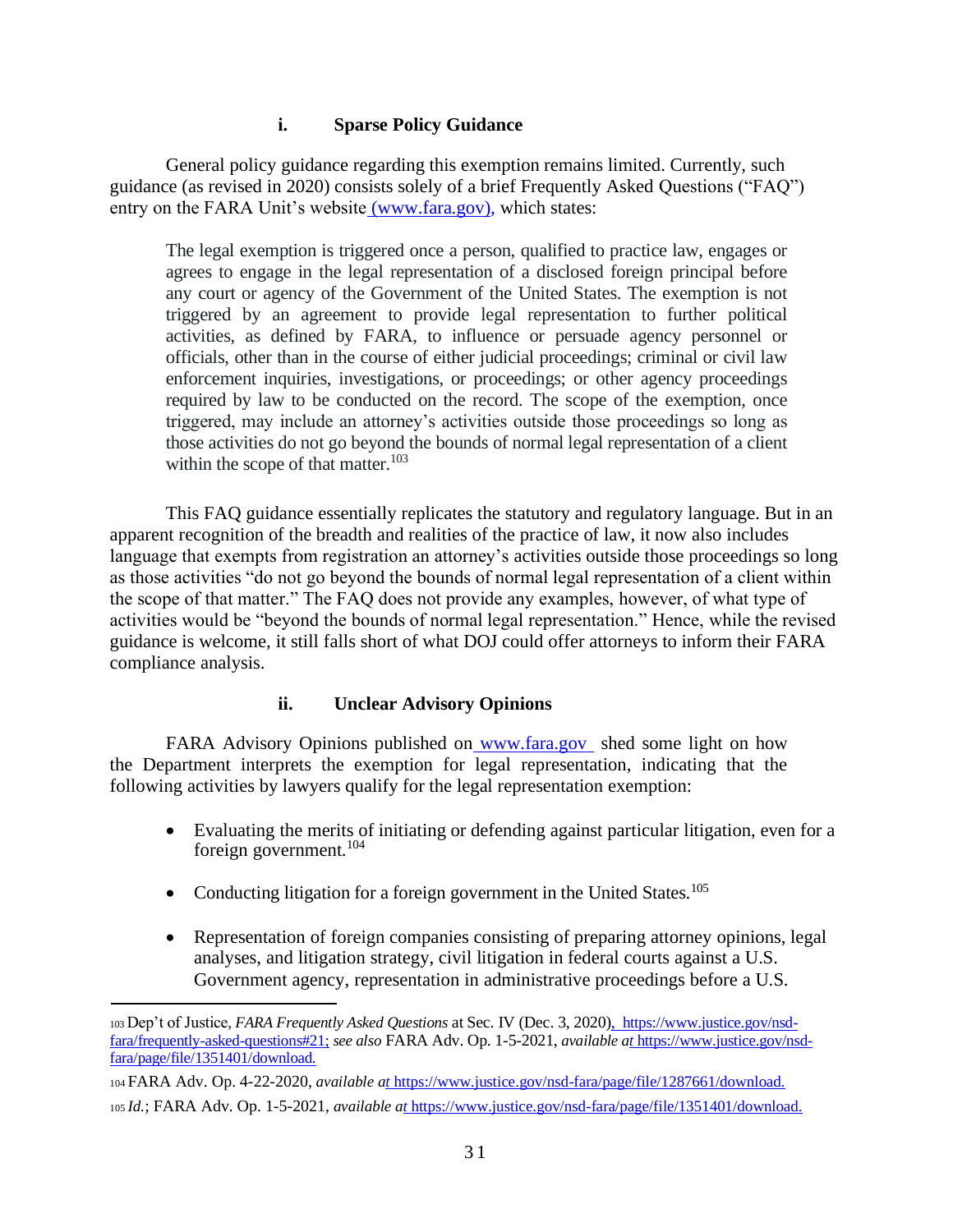Government agency, preparing regulatory applications and supplementary documents to obtain regulatory approval for transactions involving the companies, and otherwise corresponding with officials of U.S. Government agencies.<sup>106</sup>

- Representation of a foreign corporation to remove it from the Department of Commerce's Entity List, where the law firm proceeded strictly according to the civil administrative procedures prescribed in the Export Administration Regulations, the matter did not "involve[] attempts to influence federal officials outside of established agency proceedings," and the firm did not otherwise engage in "political activities," as defined in FARA.<sup>107</sup>
- Attending meetings at DOJ on behalf of a foreign government to discuss a pending extradition request by that government.<sup>108</sup>
- Participating in requests by a foreign government for legal assistance from the U.S. Government, if made pursuant to an official bilateral treaty on extradition and mutual legal assistance.<sup>109</sup>
- Representation of a foreign state-owned company and foreign person before the Office of Foreign Assets Control ("OFAC") at the U.S. Department of the Treasury with respect to investigative or enforcement proceedings undertaken by OFAC or another U.S. Government agency, and with respect to a letter request to OFAC to stay designation of the firm's clients until the firm had "an opportunity to present responsive information and documents to address the allegations leading to the [potential] designation by OFAC." (Importantly, the FARA Unit observed that the law firm's letter to OFAC "appear[ed] to stop short of an attempt to influence OFAC's policies regarding its sanctions regime beyond its specific application to [the firm's] two clients." $)^{110}$
- Pursuant to an engagement agreement with a foreign government, conducting litigation on behalf of foreign nationals in the United States, funded by – and at the direction and control of – the foreign government, where no facts were presented indicating that the law firm was engaged in "political activities" or other activities in the United States within the scope of FARA.<sup>111</sup>
- Pre-litigation discussions with federal, state, or local officials on behalf of a foreign government and foreign nationals with the goal of persuading government officials to enforce existing policies, or to change existing policies or practices, affecting the

<sup>110</sup>FARA Adv. Op. 5-3-2018, *available [at](https://www.justice.gov/nsd-fara/page/file/1068551/download)* [https://www.justice.gov/nsd-fara/page/file/1068551/download;](https://fara/) FARA Adv. Op. 5-3-2018, *available [at](https://www.justice.gov/nsd-fara/page/file/1068546/download)* https://www.justice.gov/nsd-fara/page/file/1068546/download. <sup>111</sup>FARA Adv. Op. 7-27-2011, *available [at](https://www.justice.gov/nsd-fara/page/file/1038221/download)* https://www.justice.gov/nsd-fara/page/file/1038221/download.

<sup>106</sup>FARA Adv. Op. 5-29-2020, *available [at](https://www.justice.gov/nsd-fara/page/file/1287666/download)* https://www.justice.gov/nsd-fara/page/file/1287666/download. <sup>107</sup>FARA Adv. Op. 9-10-2013, *available [at](https://www.justice.gov/nsd-fara/page/file/1038231/download)* https://www.justice.gov/nsd-fara/page/file/1038231/download. <sup>108</sup>FARA Adv. Op. 4-21-2020, *available [at](https://www.justice.gov/nsd-fara/page/file/1287671/download)* https://www.justice.gov/nsd-fara/page/file/1287671/download. <sup>109</sup>*Id*.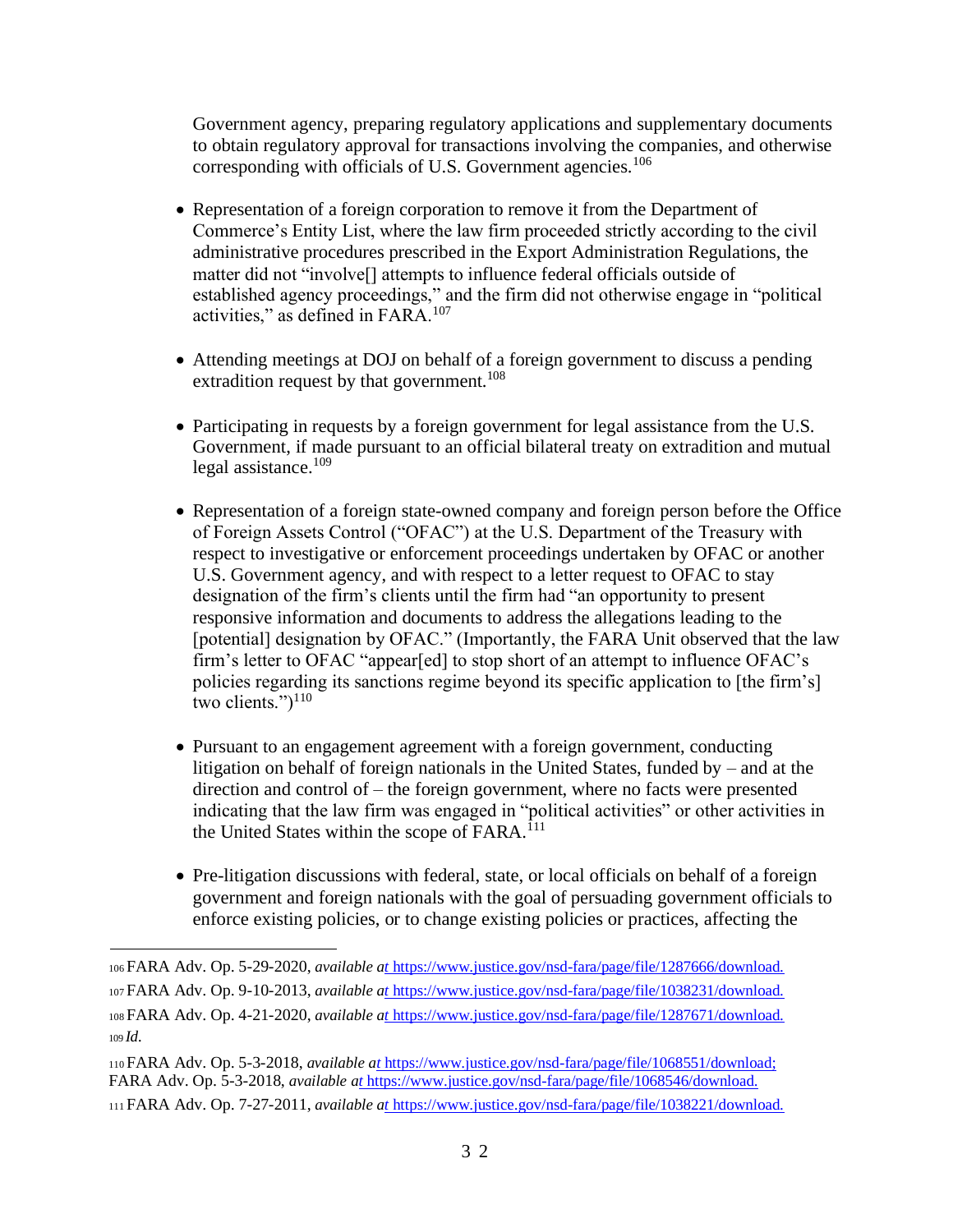rights of foreign nationals. (The FARA Unit agreed that these activities, since "limited to litigating cases" for the foreign government and foreign nationals, qualified for the exemption because the advocacy contemplated by the law firm was within the "course of judicial proceedings.")<sup>112</sup>

Conversely, Advisory Opinions indicate that the following activities are ineligible<sup>113</sup> for the exemption for legal representation:

- Providing factual responses to media inquiries about civil litigation on behalf of a foreign government, issuing press releases regarding the litigation, and engaging in press conferences regarding the legal representation – where conducting the litigation itself would be exempt from registration.<sup>114</sup>
- Plans to seek a waiver from the Department of State of a rule precluding U.S. courts from enforcing the tax laws of another country, in connection with pending civil litigation on behalf of a foreign country. (While the litigation itself qualified for the exemption, outreach to the Department of State was deemed to constitute registrable "political activities.") $115$

<sup>114</sup>FARA Adv. Op. 1-5-2021 (reaffirming the legal conclusion of a now-unpublished December 31, 2019 advisory opinion), *available [at](https://www.justice.gov/nsd-fara/page/file/1351401/download)* [https://www.justice.gov/nsd-fara/page/file/1351401/download.](https://acivil/) A civil settlement that the Department of Justice reached in January 2019 with the law firm Skadden, Arps, Slate, Meagher & Flom LLP ("Skadden") also illustrates the unavailability of the exemption when lawyers engage in media relations on behalf of foreign principal. In that case, Skadden's lead partner in an engagement with the government of Ukraine took steps to advance a public relations campaign in the United States concerning a report it had prepared on the 2011 prosecution of former Prime Minister Yulia Tymoshenko. *See* Press Release, Dep't of Justice, Prominent Global Law Firm Agrees to Register as an Agent of a Foreign Principal (Jan. 17, 2019), *available at*  [https://www.justice.gov/opa/pr/prominent-global-law-firm-agrees-register-agent-foreign-principal.](https://www.justice.gov/opa/pr/prominent-global-law-firm-agrees-register-agent-foreign-principal) Prior to the

report's release, the Skadden partner engaged in direct outreach to a journalist at a U.S. newspaper, arranged for delivery of the report to the journalist, and provided a quotation to the journalist for attribution. *Id*. In the settlement agreement, Skadden acknowledged that these activities required FARA registration, and the firm subsequently registered.

<sup>112</sup>FARA Adv. Op. 2-16-2011, *available [at](https://www.justice.gov/nsd-fara/page/file/1038241/download)* https://www.justice.gov/nsd-fara/page/file/1038241/download.

<sup>113</sup>The FARA Unit also has published a redacted determination letter regarding the availability of the exemption for legal representation. In that letter, the FARA Unit determined that a U.S. law firm representing the government of Turkey had engaged in registrable political activities where a partner had written a letter to a senior DOJ official (and had also initiated contact with a U.S. Attorney's Office), relating to a pending criminal prosecution of other parties, that was "intended to influence DOJ officials with reference to the foreign policy of the United States and its political and public relations with Turkey, to wit, U.S.-Turkey law enforcement cooperation concerning sanctions on Iran." Letter from Dep't of Justice, Nat'l Sec. Div., Counterintelligence and Export Control Section, to King & Spalding, Dec. 7, 2017, *available [at](https://www.justice.gov/nsd-fara/page/file/1282106/download)* [https://www.justice.gov/nsd-fara/page/file/1282106/download.](https://the/) The FARA Unit observed that Turkey, the law firm's client, was not a party to a pending criminal prosecution in which the firm urged DOJ "to take certain action," and that the firm's "attempts to influence concerned foreign policy and relations matters well beyond the scope of that criminal case." *Id*.

<sup>115</sup>FARA Adv. Op. 12-7-2010, *available [at](https://www.justice.gov/nsd-fara/page/file/1038236/download)* https://www.justice.gov/nsd-fara/page/file/1038236/download.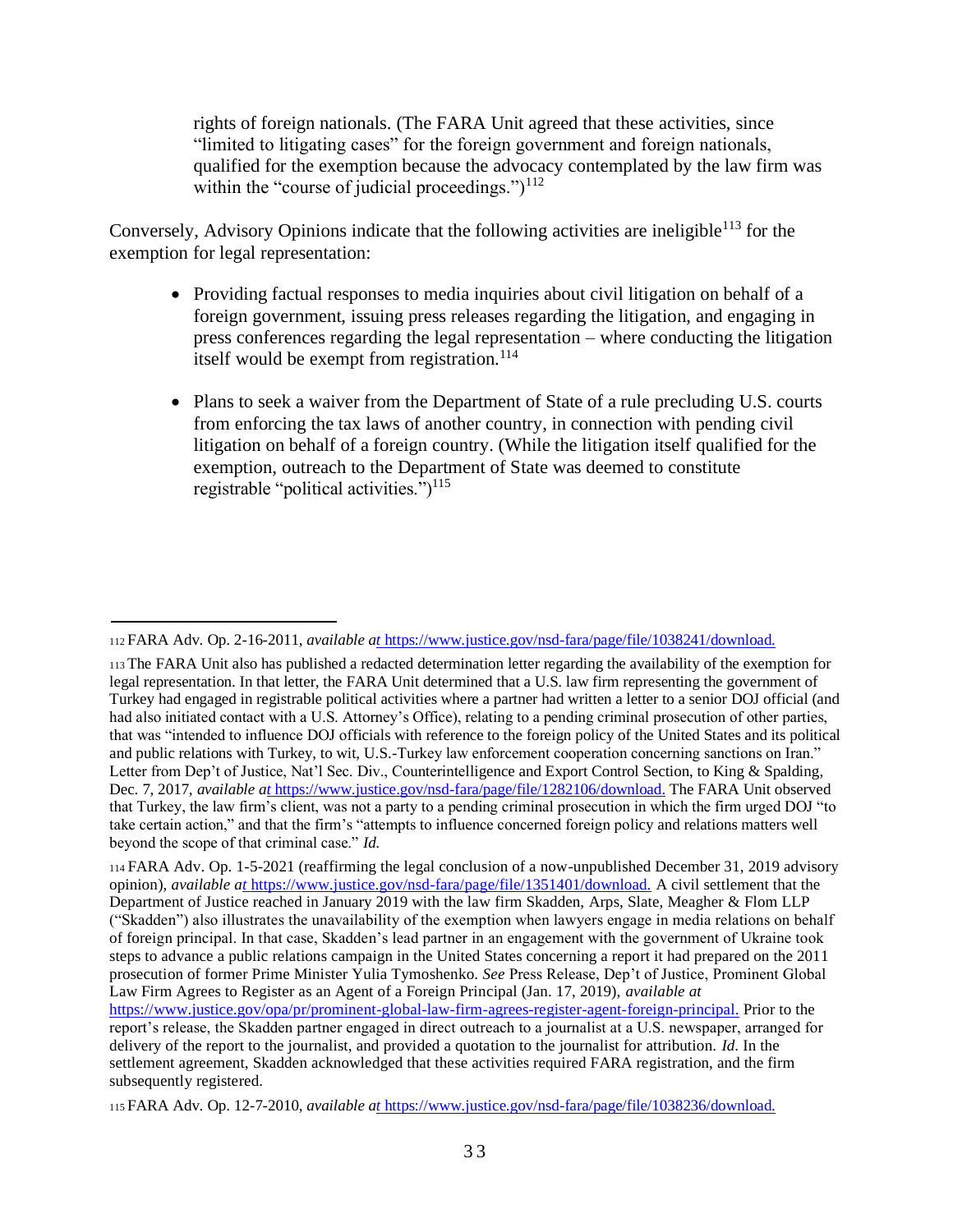- Providing legal advice and analysis to a foreign government regarding matters that concern bilateral relations between that government and the United States, including pending legislation in the United States and potential policy and action by the Executive Branch of the U.S. Government.<sup>116</sup>
- Attending regular meetings with U.S. lobbyists retained by a foreign government where proposed legislation and legislative strategy are discussed. $117$
- Sharing legal memoranda regarding pending congressional legislation with a foreign government's lobbyists and public relations firm.<sup>118</sup>
- Providing a foreign government with arguments to advance in opposition to legislation pending before the United States Congress.<sup>119</sup>
- Involvement in potential responses by the U.S. embassy of a foreign government to media inquiries concerning litigation in which the law firm is counsel of record, even where the litigation itself is exempt from registration.<sup>120</sup>

Considered collectively, the published Advisory Opinions provide data points that are useful to lawyers in gauging whether the exemption would apply to their activities on behalf of a foreign principal. Still, these Opinions collectively represent a patchwork of guidance and apply by their express terms only to the specific facts at issue in each case, meaning that they categorically do not constitute generally applicable policy guidance. In addition, Advisory Opinions are sometimes too redacted to afford a sufficient understanding of the underlying facts on which to base an informed evaluation regarding the exemption's availability to a given client engagement.

Furthermore, certain Advisory Opinions impacting lawyers appear to be inconsistent. In a redacted Advisory Opinion dated November 1, 2019, the Department considered the activities of a U.S. consulting firm retained by a U.S. subsidiary of a foreign corporation, where the consulting firm provided reports "about the domestic and foreign policies of the U.S. such as the United States' relationship with [foreign countries], and the U.S. foreign and trade policy." The consulting firm maintained that it was not required to register as a "political consultant"<sup>121</sup> because its activities were "'designed to educate [foreign corporation] on U.S. investment and financial opportunities for the ultimate purpose of maximizing their financial gain.'" The Department told the consulting firm that it would "not contest" the firm's assertion that it was not engaged in registrable work as a "political consultant."<sup>122</sup>

<sup>116</sup>FARA Adv. Op. 4-21-2020, *available [at](https://www.justice.gov/nsd-fara/page/file/1287671/download)* https://www.justice.gov/nsd-fara/page/file/1287671/download. <sup>117</sup>FARA Adv. Op. 4-21-2020, *available [at](https://www.justice.gov/nsd-fara/page/file/1287671/download)* https://www.justice.gov/nsd-fara/page/file/1287671/download. <sup>118</sup>*Id*.

<sup>119</sup>*Id*.

<sup>120</sup>*Id*.

<sup>121</sup>*See* 22 U.S.C. §§ 611(c)(1)(ii), (p).

<sup>122</sup>FARA Adv. Op. 11-1-2019, *available [at](https://www.justice.gov/nsd-fara/page/file/1232936/download)* https://www.justice.gov/nsd-fara/page/file/1232936/download.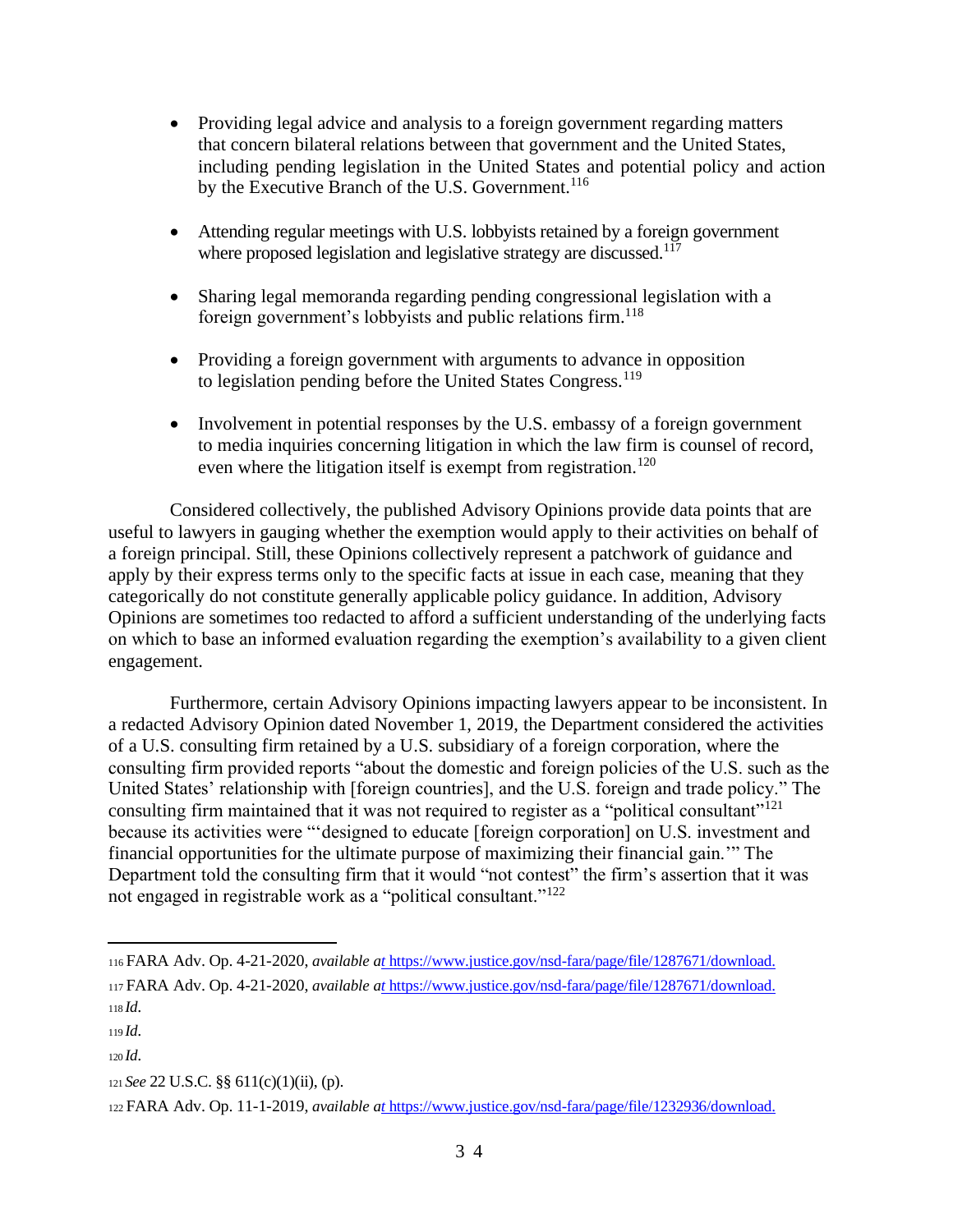Conversely, in an April 21, 2020 Advisory Opinion issued to a law firm, the Department considered multiple forms of assistance the firm provided to a foreign government through the government's embassy in the United States, some of which – like "[e]valuating the merits of initiating or defending against particular litigation" and conducting litigation – the FARA Unit found to be exempt from registration. But the Department found registrable the law firm's provision of "legal advice and analysis on law and policy regarding matters and development[s] that concern and affect US-[foreign country] relations, such as *. . .* pending legislation, and executive decisions and policy." It is unclear whether the Department found this part of the firm's work, standing alone, to be registrable, or considered it to be registrable only in the broader context of other registrable work, such as efforts to influence U.S. policy and public opinion.<sup>123</sup>

#### **b. Recommendations**

#### **i. The Department of Justice Should Augment Its Existing General Policy Guidance Concerning Legal Representations**

The Department should significantly expand upon the general policy guidance currently available regarding the exemption for legal representation. The Department should issue generally applicable policy guidance regarding the exemption for legal representation, similar to the white paper on The Scope of Agency issued in May 2020. It can issue this guidance on its own authority, without the need for a rulemaking or other approval.

At a threshold matter, such guidance should set forth the statutory and regulatory provisions of the legal exemption  $-i.e.,$  what general categories of activity are exempt and nonexempt – in as clear a manner as possible. More importantly, the guidance should provide concrete examples of activities by lawyers that can "cross the line" into non-exempt conduct – such as proactive involvement in media outreach or public relations – while describing other conduct that, without more, falls within the exemption. This guidance would not provide the insulation from possible liability accorded by obtaining an advisory opinion in a given case, but it would facilitate greater clarity, predictability, and confidence for attorneys evaluating whether engaging in certain activities would require registration.

#### **ii. The Department of Justice Should Revise Its Regulations to More Clearly Interpret the Statutory Exemption**

As indicated above, part of the difficulty and uncertainty in interpreting the scope of the exemption for legal representation is attributable to the cumbersome nature of the statutory language. FARA regulations could be revised to state that "The exemption provided by section 3(g) of the Act shall not be available to any person who attempts to influence or persuade agency personnel or officials other than in the course of judicial proceedings; criminal or civil law enforcement inquiries, investigations, or proceedings; or agency proceedings, if such attempts to influence or persuade are with reference to formulating adopting, or changing the domestic or foreign policies of the United States or with reference to the political or public interests, policies, or relations of a government of a foreign country or a foreign political party." If DOJ does not

<sup>123</sup>FARA Adv. Op. 4-21-2020, *available [at](https://www.justice.gov/nsd-fara/page/file/1287671/download)* https://www.justice.gov/nsd-fara/page/file/1287671/download.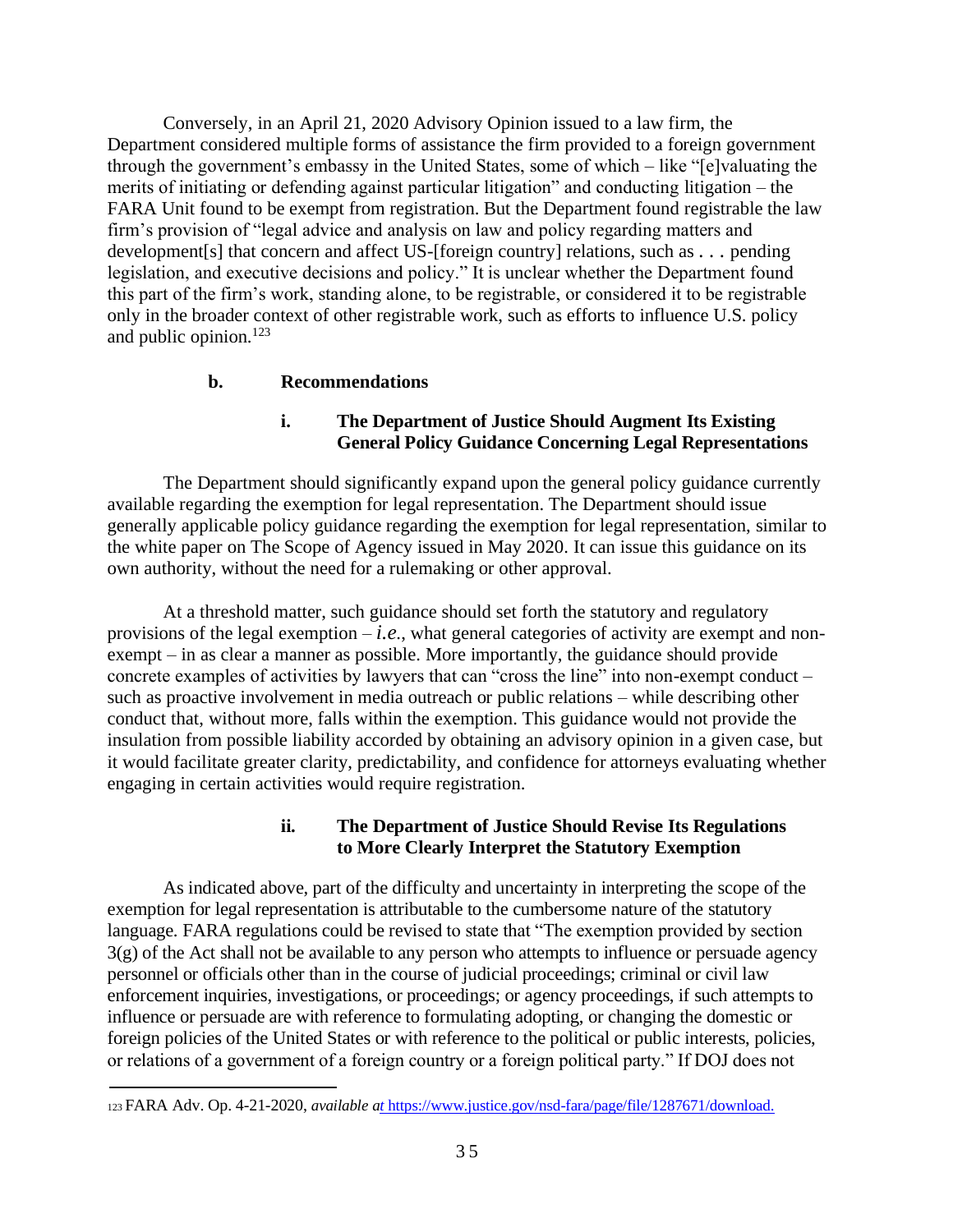feel that it can issue such a regulation to interpret the existing statutory language, it should support legislation to amend 22 U.S.C. § 613(g) to articulate the exemption in a more straightforward, intelligible manner. In that case, for example, the statutory exemption could be revised to apply to: "Any person qualified to practice law who engages in disclosed legal representation of a foreign principal in judicial proceedings; criminal or civil law enforcement inquiries, investigations, or proceedings; or agency inquiries, investigations, or proceedings, and activities routinely attendant to such disclosed legal representation."

## **4. Exemption for Lobbying Disclosure Act Registrants**

## **a. Background Discussion**

FARA exempts from its registration requirement an "agent" that "has engaged in lobbying activities" and has properly registered under the Lobbying Disclosure Act ("LDA"), the statute that regulates direct lobbying activity of federal government officials.<sup>124</sup> This exemption for LDA registrants is, by its express statutory terms, available to any "agent" of "a person outside of the United States" or "a partnership, association, corporation, organization, or other combination of persons organized under the laws of or having its principal place of business in a foreign country."<sup>125</sup> An "agent" of a foreign government or foreign political party is ineligible for this LDA exemption.<sup>126</sup> Congress enacted the LDA exemption in 1995 to "reaffirm the bright line distinction between governmental and nongovernmental representations,"<sup>127</sup> with the "disclosure of foreign nongovernment representation under the LDA and disclosure of foreign government representations under the Foreign Agents Registration Act."<sup>128</sup>

In 1999, the Department proposed a regulation to implement the LDA exemption that would have made the exemption unavailable "where a foreign government or foreign political party is the ultimate foreign principal" to account for the potential use of intermediaries by these actors, while recognizing expressly that "Congress generally narrowed the scope of FARA to agents of foreign governments and foreign political parties."<sup>129</sup> No written comments were

<sup>124</sup>22 U.S.C. § 613(h).

 $125$ *Id.* (exemption is available to any "agent of a person described in section  $611(b)(2)$ ... or an entity described in section 611(b)(3)"); *see also id.* § 611(b)(2) (referencing "a person outside of the United States"; 22 U.S.C. § 611(b)(3) (referencing foreign partnerships, associations, corporations, organizations and other combinations of persons).

<sup>126</sup>Dep't of Justice, *FARA Frequently Asked Questions* at Sec. IV (updated Dec. 3, 2020) (LDA exemption is available only where the work "is not on behalf of a foreign government or foreign political party"), *available at* [https://www.justice.gov/nsd-fara/frequently-asked-questions#22.](https://www.justice.gov/nsd-fara/frequently-asked-questions#22)

<sup>127</sup>S. Rep. No. 105-147, at 4 (1997).

<sup>128</sup>Cong. Rec. H.1258 (Mar. 18, 1998) (statement by Rep. Charles Canady) ("This change reaffirms the congressional intent of requiring disclosure of foreign nongovernment representations under the Lobbying Disclosure Act and disclosure of foreign government representations under the Foreign Agents Registration Act."); *see also* H.R. Rep. No. 104-399, pt. 1 at 21 (1997) ("FARA is limited to agents of foreign governments and political parties. Lobbyists of foreign corporations, partnerships, associations, and individuals are required to register under the Lobbying Disclosure Act, where applicable, but not under FARA.").

<sup>129</sup>64 Fed. Reg. 37065, 37066 (Jul. 9, 1999) ("Under new section 3(h) of FARA, 22 U.S.C. § 613(h), agents of foreign principals other than foreign governments or foreign political parties need not register under FARA if such agents engage in lobbying activities and register under the LDA.").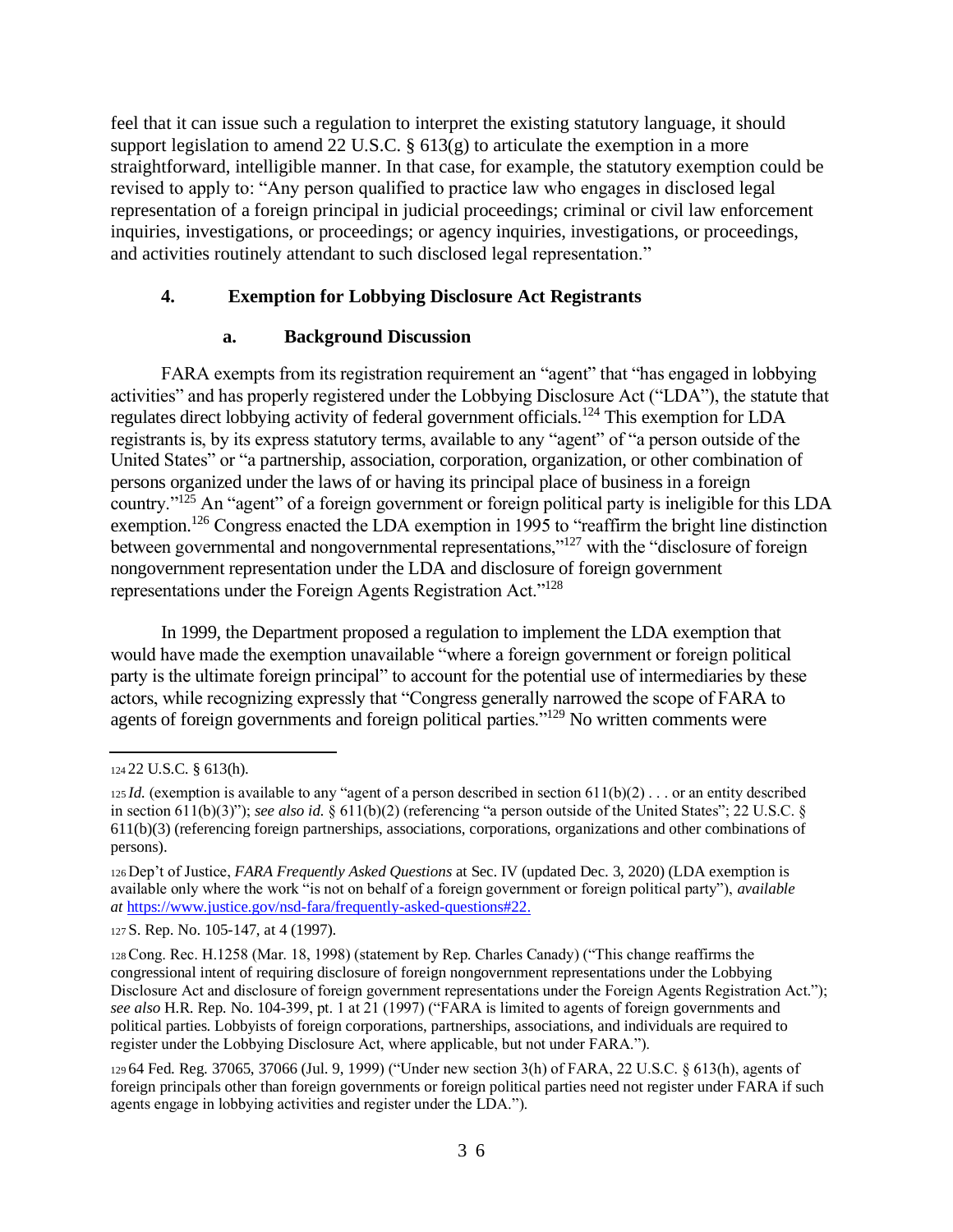received on that regulatory proposal, but the draft regulation was not adopted at that time for unstated reasons.<sup>130</sup> The Department subsequently revisited the LDA exemption in 2003 with a new proposed rulemaking, restating again that "Congress generally narrowed the scope of FARA to agents of foreign governments and foreign political parties" and characterizing the newly proposed regulatory provision as a mere "minor clarifying adjustment[ ]" to the proposal four years earlier.<sup>131</sup>

The 1999 and 2003 proposals differed significantly, though. Whereas the 1999 proposal made the LDA exemption unavailable "where a foreign government or foreign political party is the ultimate foreign principal," the 2003 proposal stated that the Department would not recognize the LDA exemption "where a foreign government or foreign political party is the principal beneficiary."<sup>132</sup> The Department adopted this new regulatory standard without explaining the Department's departure from congressional intent to set a "bright line distinction" between governmental and nongovernmental representations under the FARA and LDA filing regimes, and without clarifying the purpose or meaning of "the principal beneficiary" standard.<sup>133</sup>

Since then, the Department's articulation of "the principal beneficiary" standard in allowing or disallowing the LDA exemption has been uneven and unclear at times:

- In 2020, the Department concluded that a foreign government was not "the principal" beneficiary" of a U.S. firm's work for a foreign corporation based on the mere representation that most of the corporation's shares were "publicly traded."<sup>134</sup>
- In 2012, the Department vacillated on whether a foreign government was "the principal beneficiary" of two U.S. firms' work for a foreign company that was minority-owned by foreign municipal governments, at first disallowing the LDA exemption $135$  but, three years later, permitting its application after additional information certifying that the national-level foreign government did not own or control the company.<sup>136</sup>
- In 2019, the Department found a foreign government was not "the principal" beneficiary" of a U.S. company wholly owned by a foreign government where "all direction and control" for the work would be exercised by U.S. executives and employees.<sup>137</sup>

<sup>130</sup>68 Fed. Reg. 33629 (Jun. 5, 2003) ("On July 9, 1999, a proposed rule was published in the Federal Register (64 FR 37065). Interested persons were afforded the opportunity to participate in the regulatory process. The comment period ended on September 7, 1999. No written comments were received on the proposed rule.").

<sup>131</sup>68 Fed. Reg. 33629 (Jun. 5, 2003).

<sup>132</sup>*Id.* at 33629, 33631.

<sup>133</sup>28 C.F.R. § 5.307.

<sup>134</sup>FARA Adv. Op. 1-29-2020, *available [at](https://www.justice.gov/nsd-fara/page/file/1287656/download)* https://www.justice.gov/nsd-fara/page/file/1287656/download.

<sup>135</sup>FARA Adv. Op. 12-3-2012, *available [at](https://www.justice.gov/nsd-fara/page/file/1038226/download)* https://www.justice.gov/nsd-fara/page/file/1038226/download.

<sup>136</sup>FARA Adv. Op. 11-10-2015, *available [at](https://www.justice.gov/nsd-fara/page/file/1038296/download)* https://www.justice.gov/nsd-fara/page/file/1038296/download.

<sup>137</sup>FARA Adv. Op. 3-22-2019, *available [at](https://www.justice.gov/nsd-fara/page/file/1180271/download)* https://www.justice.gov/nsd-fara/page/file/1180271/download.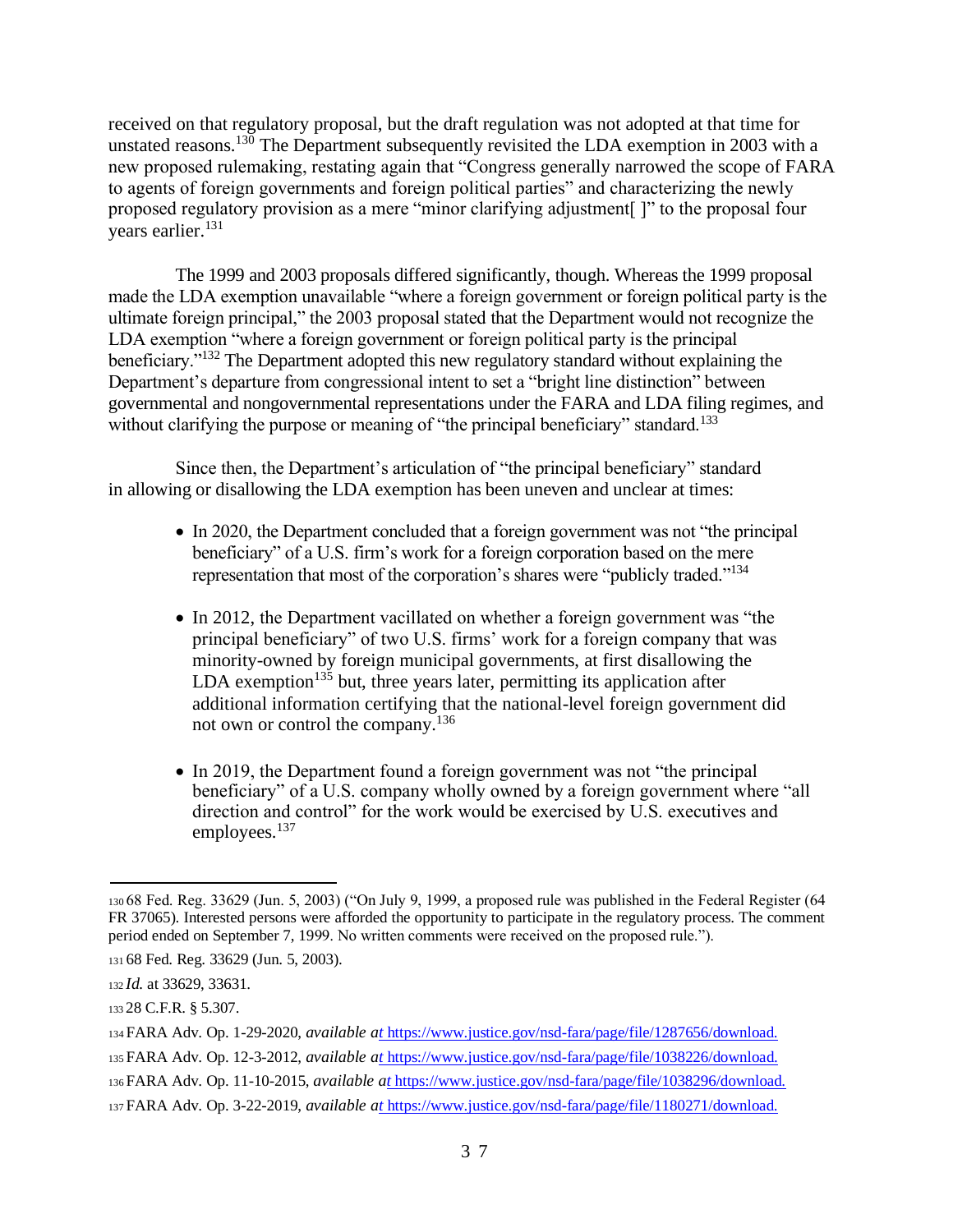- In 2018, the Department held that a foreign government was not "the principal beneficiary" of a U.S. firm's work for a U.S. company that was majority-owned by a foreign government, but cautioned that this determination would change if the foreign government "directed [the firm] to engage in political activities *. . .* that directly promote the public of political interests" of the foreign government.<sup>138</sup>
- In 2019, the Department concluded that a foreign government was not "the principal" beneficiary" of a U.S. firm's work for a foreign pension plan board appointed by foreign government officials and created by a foreign government's law because the pension plan benefited foreign individual pensioners and because the board operated independently from the foreign government.<sup>139</sup>
- In 2013, the Department concluded that a foreign government was "the principal" beneficiary" of a U.S. firm's work for a privately held bank (making the LDA exemption unavailable) because a foreign nation and its banking system are "bound together."<sup>140</sup>

The Department's advisory opinions regarding the LDA exemption are a jumble, failing to articulate which activities confer a cognizable benefit on a foreign government and which threshold should be used to decide when those benefits accrue to a foreign government to the point of making it "the principal beneficiary." Put differently, it is not apparent how and whether "the principal beneficiary" standard (and therefore the availability of the LDA exemption) turns on the extent of a foreign government's ownership share, formal direction and control, informal direction and control, overlapping interests with a private company, or a combination of these factors. The Department has even recently signaled – without explanation -- that it could depart in unspecified situations from the "*the* principal beneficiary" standard set forth in its own regulation and disallow the LDA exemption where a foreign government or foreign political party is merely "*a* principal beneficiary" of activities.<sup>141</sup>

This lack of clarity simultaneously creates difficulty for compliance-minded members of the regulated community and opportunity for those who seek to stretch its intent to accommodate their own goal of reduced disclosure of information to the public.

#### **b. Recommendation**

After the enactment of the LDA exemption by Congress in 1995, many "agents" that were previously registered for foreign nongovernmental interests chose to terminate their FARA registrations and instead disclose their representations on LDA forms.<sup>142</sup> As the Department and

<sup>142</sup>*DOJ IG Report on FARA* at 5.

<sup>138</sup>FARA Adv. Op. 1-5-2018, *available [at](https://www.justice.gov/nsd-fara/page/file/1038301/download)* https://www.justice.gov/nsd-fara/page/file/1038301/download.

<sup>139</sup>FARA Adv. Op. 3-20-2019, *available [at](https://www.justice.gov/nsd-fara/page/file/1180281/download)* https://www.justice.gov/nsd-fara/page/file/1180281/download.

<sup>140</sup>FARA Adv. Op. 4-9-2013, *available [at](https://www.justice.gov/nsd-fara/page/file/1038291/download)* [https://www.justice.gov/nsd-fara/page/file/1038291/download;](https://see/) *see also*  FARA Adv. Op. 12-3-2012, *available [at](https://www.justice.gov/nsd-fara/page/file/1038286/download)* https://www.justice.gov/nsd-fara/page/file/1038286/download.

<sup>141</sup>FARA Adv. Op. 3-20-2019, *available [at](https://www.justice.gov/nsd-fara/page/file/1180281/download)* https://www.justice.gov/nsd-fara/page/file/1180281/download ("While not the case here, there are situations in which a foreign government or political party may not be the principal beneficiary, but a principal beneficiary of lobbying activities in which the LDA exemption would not apply.").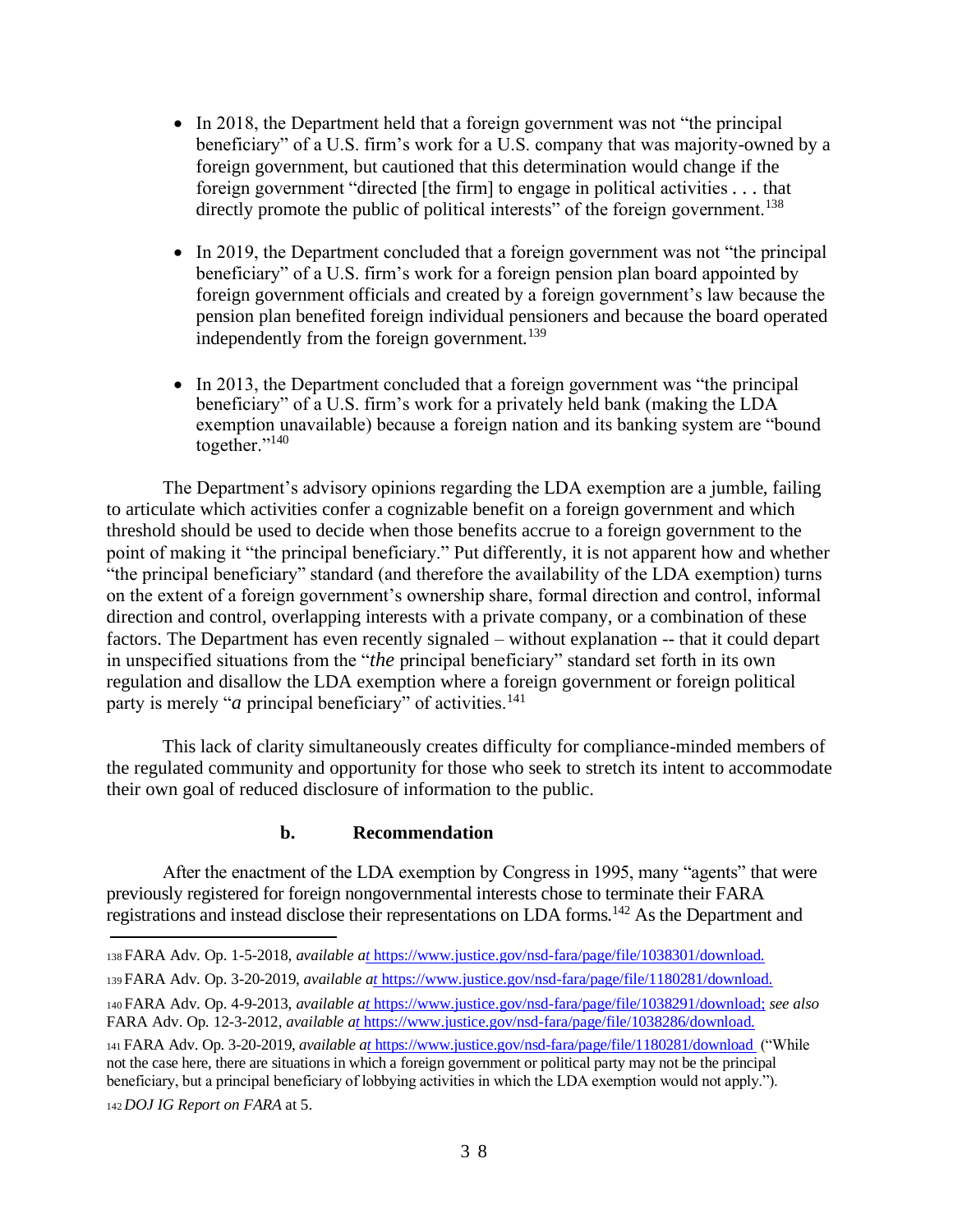public has focused their attention more intently on FARA and FARA enforcement in recent years, the high number of LDA registrations relative to the number of FARA registrations has led some to express concern that the LDA exemption is "a loophole to avoid FARA registration and disclosure,"<sup>143</sup> as LDA registration requires far fewer disclosures than FARA registration.

Many solutions have been proposed in order to eliminate this perceived loophole, including the elimination of the LDA exemption altogether, which would require all persons lobbying on behalf of *any* category of foreign principal, governmental or otherwise, to register and report under FARA. Although the proponents of this option claim that it would increase transparency, the underlying policy implications would impose substantial and unnecessary costs on both regulators and the regulated community without a commensurate benefit in terms of FARA's national security goals.

In drafting the LDA exemption, Congress sought to balance the optimal level of disclosure for national security purposes against the practical realities of subjecting commercial interests to complying with an ongoing, more intrusive and burdensome, reporting regime. Accordingly, removing the exemption would require FARA registration for a broad swath of activity that Congress clearly decided was sufficiently addressed by the LDA. Furthermore, such a dramatic shift in this balance would carry significant costs for both the regulated community and the public. Requiring private foreign companies and their representatives to comply with FARA's comparatively rigorous disclosure requirements would significantly increase the burden of engaging in legitimate and productive communications with the U.S. government on their own behalf, even when no foreign government or political party is involved. This would lead to increased compliance costs for the foreign company and a drag on cooperative engagement between industry and government, with little or no discernable effect on national security. Additionally, elimination of the LDA exemption would result in a dramatic expansion in the number of FARA registrants and substantially burden the Department with a deluge of new filings to process and review, when it is not clear that the Department has the resources to handle such an increase. The heightened volume of filings would hamper the Department's ability to enforce FARA efficiently, thereby making the wholesale repeal of the LDA exemption a counterproductive step.

Instead of discarding the LDA exemption altogether, $144$  the Department should sharpen its interpretation of the exemption by eliminating "the principal beneficiary" standard from its regulations replacing it with a purpose-based test. This would provide clearer guidance for the regulated community and a more enforceable standard for the Department to use to advance the national security goals of the statute. Below is recommended regulatory language to implement this change, redlined against the current regulation:

28 CFR 5.307 Exemption under 3(h) of the Act.

For the purpose of section 3(h) of the Act—

(a) The burden of establishing that registration under the Lobbying Disclosure Act of 1995, 2 U.S.C. 1601 et seq. (LDA), has been made shall fall upon the person claiming the exemption. The Department of Justice will accept as prima facie

<sup>143</sup>*DOJ IG Report on FARA* at 18.

<sup>144</sup>One member of the Task Force supported the elimination of the LDA exemption in its entirety.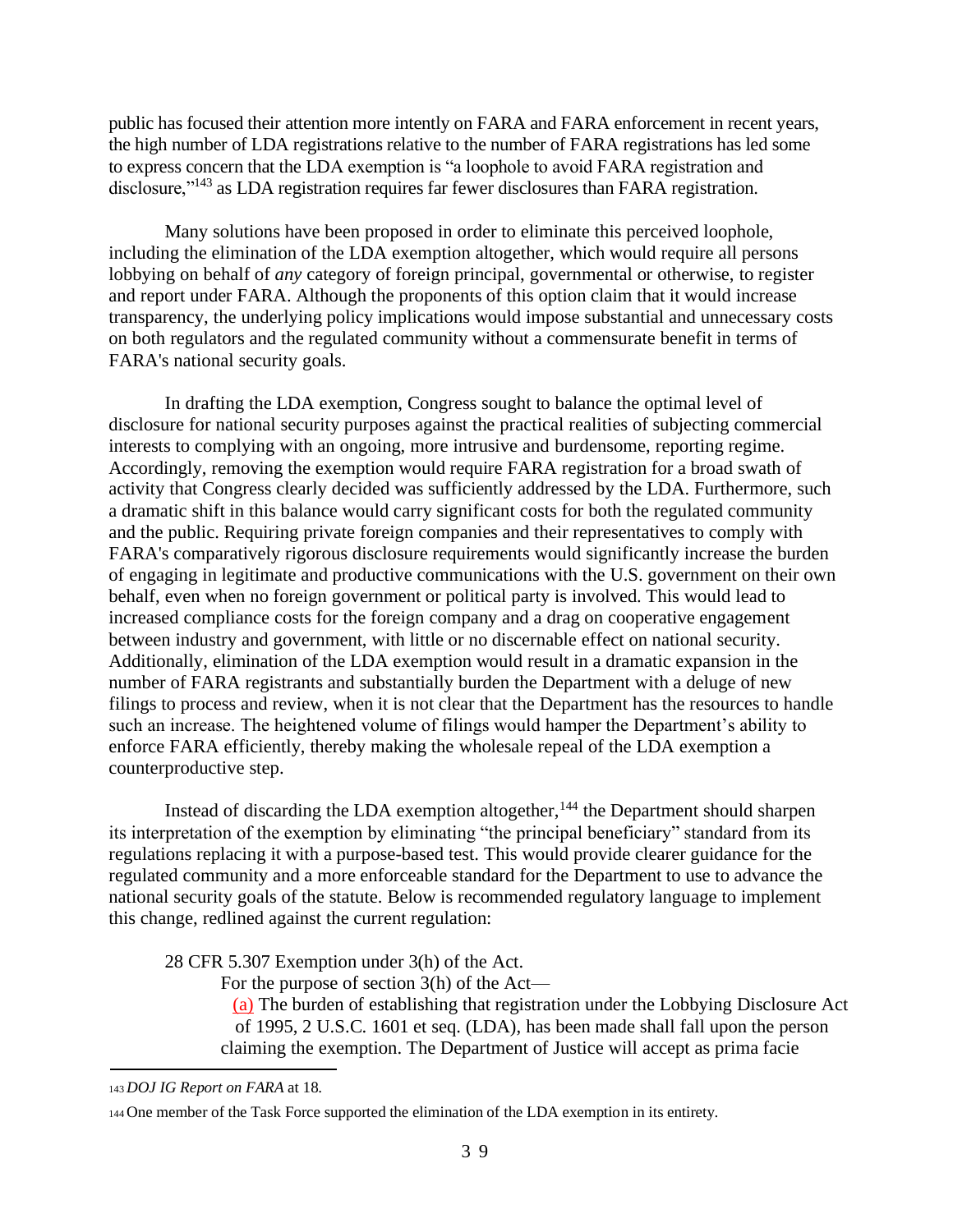evidence of registration a duly executed registration statement filed pursuant to the LDA.

(b) In no case where the political activities of an agent of a foreign principal are undertaken for the purpose of promoting the interests of a foreign government or of a foreign political party is the principal beneficiary will the exemption under 3(h) be recognized.

(c) There shall be a presumption that any political activities of an agent of a foreign principal: (i) that would not be undertaken but for the interests of a foreign government or political party in such activities or (ii) conducted at the request, direction, suggestion, or under the control of a foreign government, are for the purpose of promoting the interests of a foreign government or political party.

Shifting to a purpose-based standard would mean that the relevant analysis concerning the availability of the LDA exemption would depend on objective factors likely subject to corroboration by documentary and other evidence manifesting the purpose of the activity. The current LDA exemption's availability, in contrast, depends on a subjective, nebulous, and shifting determination of who may benefit most from a certain activity, which often proves difficult to know with any degree of certainty or to enforce as a legal standard. The establishment of a presumption that activity motivated or requested by a governmental entity is for the purpose of advancing its interests should ensure that the regulation is sufficiently clear for the regulated community and strict enough to alleviate concerns that the LDA exemption creates a loophole in FARA's disclosure regime.

## **C. Providing More Robust Guidance to the Public Generally**

## **1. Background Discussion**

A report on FARA issued in 1980 by the General Accounting Office recommended that the Department "provide specific guidance to agents and agency personnel on their responsibilities under the Act,"  $147$  given that the "present vagueness concerning the agencies' role and the agents' reporting responsibilities allows agents to operate with a degree of immunity not intended by the Act."<sup>148</sup> That same recommendation was renewed again in 1990 and 1992 reports by the Government Accountability Office (the successor to the General Accounting Office).<sup>149</sup> And recommendations published by the Department's own Inspector General in 2016 added the additional suggestion that the guidance in FARA Advisory Opinions be made "publicly available as an informational resource" to the regulated community.<sup>150</sup>

<sup>147</sup>Gen. Accounting Office, *Administration of Foreign Agent Registration* at 2 (1980), *available at*  [https://www.gao.gov/products/112952.](https://www.gao.gov/products/112952)

<sup>148</sup>*Id.* at 9.

<sup>149</sup>Gov't Accountability Office, *Foreign Agent Registration: Justice Needs to Improve Program Administration* at 7 (1990), *available [at](https://www.gao.gov/products/nsiad-90-250)* [https://www.gao.gov/products/nsiad-90-250;](https://gov/) Gov't Accountability Office, *Foreign Agents Registration: Former Federal Officials Representing Foreign Interests Before the U.S. Government* at 4 (1992), *available [at](https://www.gao.gov/products/nsiad-92-113)* https://www.gao.gov/products/nsiad-92-113.

<sup>150</sup>*DOJ IG Report on FARA* at 3.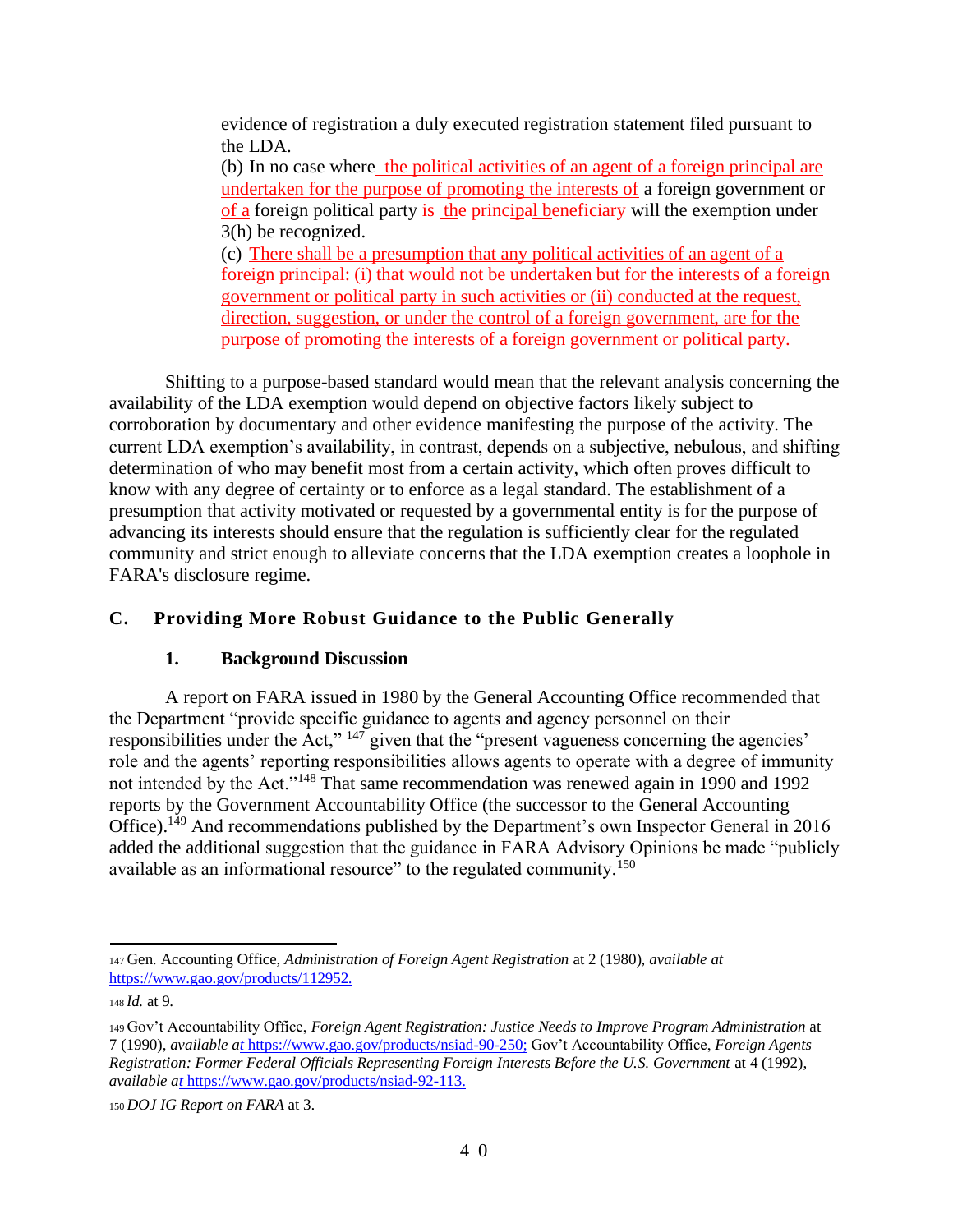The Task Force commends the Department for making significant strides in recent years in improving transparency regarding how the Department interprets and enforces FARA. The Department, for example, now posts selected Letters of Determination<sup>151</sup> as well as redacted FARA Advisory Opinions<sup>152</sup> on its public website. As noted above, the Department has also published a substantial guidance document about the "The Scope of Agency under FARA"<sup>153</sup> and revamped the Frequently Asked Questions section of the website.<sup>154</sup>

But considerably greater public guidance is needed, particularly given the marked increase in FARA enforcement in recent years. The regulated community (and attorneys who advise the regulated community) must be able to better understand how FARA applies and what is necessary to comply with registration and disclosure obligations under the statute and its implementing regulations. Enhanced public guidance promotes greater compliance with the statute and improves the accuracy and consistency of FARA registrations and disclosure filings.

#### **2. Recommendations**

The Department should take the following steps to improve its public guidance related to FARA: (a) expand its formal FARA guidance; and (b) resume the inclusion of updates about its enforcement activities in Department reports to Congress.

#### **a. Expand Formal FARA Guidance**

The Department should expand its formal FARA-related guidance by: (i) enhancing its practices with respect to Advisory Opinions and Letters of Determination; (ii) issuing more generally applicable policy guidance and detailed instructions for all FARA forms.

## **i. Enhance Practices with Respect to Advisory Opinions and Letters of Determination**

Advisory Opinions issued by the Department are sometimes cursory in nature and offer little guidance to the regulated community. The Department should include in all Advisory Opinions more extensive legal analysis, which would help illustrate for the regulated community the factors that are important to the Department in determining whether FARA registration is necessary. In addition, the Department should include with published Advisory Opinions the corresponding Advisory Opinion Requests (even if partially redacted) so that readers can better understand the factual context of the opinion and its potential relevance to other real-world scenarios.

<sup>151</sup>Dep't of Justice, *FARA: Letters of Determination* (updated May 14, 2021[\),](https://www.justice.gov/nsd-fara/letters-determination) [https://www.justice.gov/nsd-fara/letters-determination.](https://www.justice.gov/nsd-fara/letters-determination)

<sup>152</sup>Dep't of Justice, *FARA: Advisory Opinions* (updated May 28, 2021[\),](https://www.justice.gov/nsd-fara/advisory-opinions) [https://www.justice.gov/nsd-fara/advisory](https://www.justice.gov/nsd-fara/advisory-opinions)[opinions.](https://www.justice.gov/nsd-fara/advisory-opinions)

<sup>153</sup>Dep't of Justice, *The Scope of Agency Under FARA* (May 2020), *available [at](https://www.justice.gov/nsd-fara/page/file/1279836/download)* https://www.justice.gov/nsdfara/page/file/1279836/download.

<sup>154</sup>*See* Dep't of Justice, *FARA Frequently Asked Questions* (updated Dec. 3, 2020[\),](https://www.justice.gov/nsd-fara/frequently-asked-questions) [https://www.justice.gov/nsd](https://www.justice.gov/nsd-fara/frequently-asked-questions)[fara/frequently-asked-questions](https://www.justice.gov/nsd-fara/frequently-asked-questions)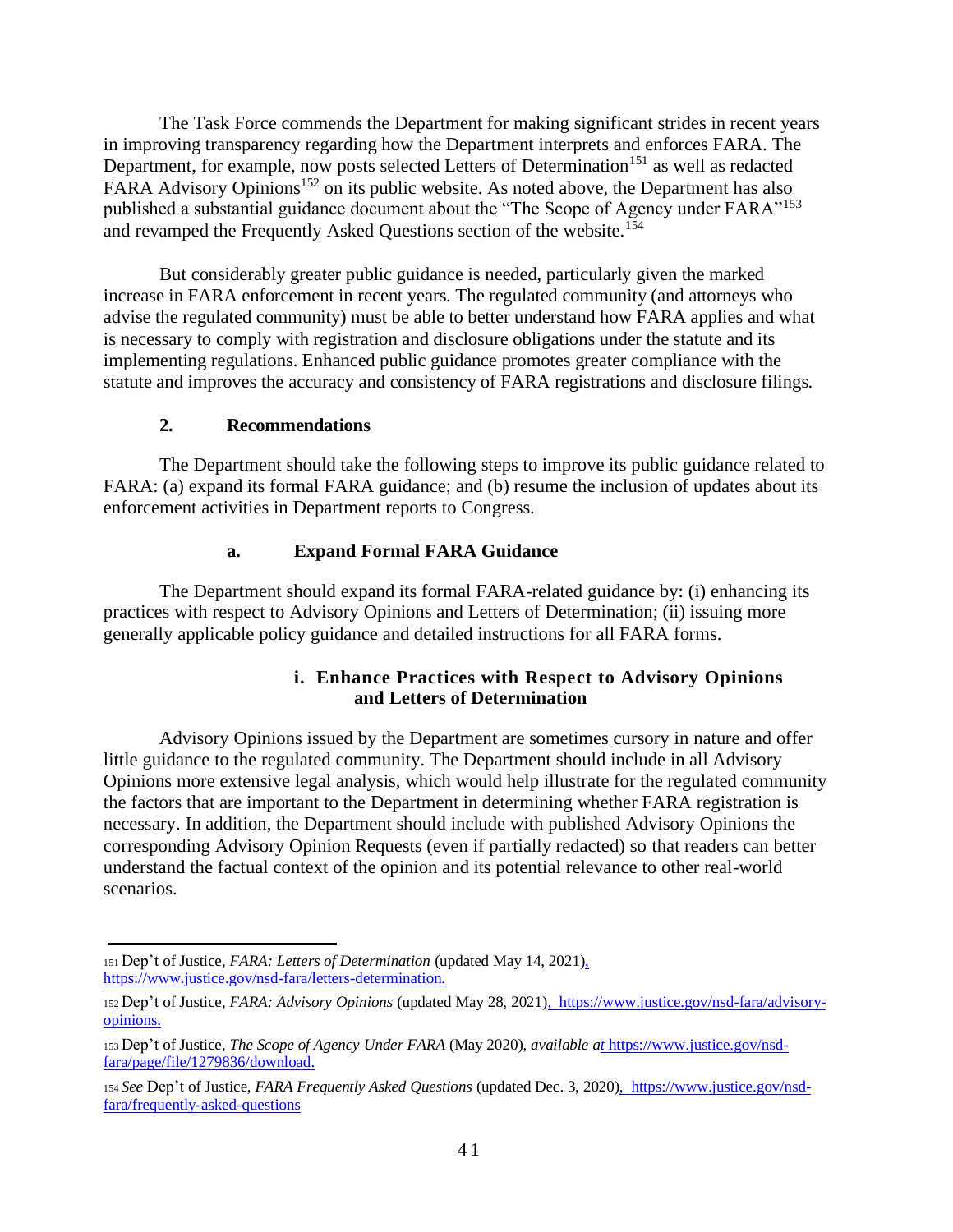Additionally, although the Department is required under FARA regulations to respond to a request for an advisory opinion within 30 days, the Department frequently takes considerably longer to issue Advisory Opinions.<sup>155</sup> If it is generally impracticable for the Department to respond within the 30-day period, it should revise FARA regulations to extend the deadline for a response to allow for uniform adherence and set consistent expectations for all members of the regulated community.

Finally, the Department currently posts Advisory Opinions online based on no discernable schedule and publishes only selected Letters of Determination based on no announced criteria. The Department should set a schedule for regularly posting Advisory Opinions and publish all Letters of Determination where the recipients have subsequently registered. Moreover, the Department should post a notice on the FARA Unit's website alerting the public when additional advisory opinions and determination letters have been published.

#### **ii. Issue More Generally Applicable Policy Guidance**

As discussed throughout this Report, the meaning and scope of certain FARA terms and exemptions are unclear, frustrating compliance with the statute. The Department should issue more generally applicable policy guidance providing broader interpretation of key issues concerning the applicability of FARA. The Department's May 2020 white paper on "The Scope of Agency" was a useful first step in this direction, particularly with respect to how the Department interprets the term "request" in the definition of "agent of a foreign principal." Additional publications, addressing core subjects that present repetitive challenges, should address the applicability of the two exemptions at 22 U.S.C.  $\S$  613(d)(1) and (d)(1), as well as the exemption for legal representation at 22 U.S.C. § 613(g) and the registration obligation, if any, of a party acting in the United States on behalf of a nongovernmental entity that is not a "foreign political party" but that engages in some election-related activities in foreign countries. The Department also should add formal guidance on best practices for prospective "agents" concerning the due diligence they should perform to make a good faith determination whether FARA registration is necessary (*e.g.*, research that a U.S. firm should undertake when initiating a relationship with a foreign business or organization), along with guidance on the essential elements for a model FARA training program for potential and current registrants.<sup>156</sup>

<sup>155</sup>28 C.F.R. § 5.2(i).

<sup>156</sup>In this regard, we recommend the issuance of a framework addressing core elements of a sound FARA compliance program. A framework published by the Office of Foreign Assets Control for establishing and maintaining an effective sanctions compliance program could be a useful model for the Department. *See* Dep't of the Treasury , *Publication of "A Framework for OFAC Compliance Commitments"* (May 2, 2019), *available at*  [https://home.treasury.gov/policy-issues/financial-sanctions/recent-actions/20190502\\_33.](https://home.treasury.gov/policy-issues/financial-sanctions/recent-actions/20190502_33) DOJ's Office of Information Policy also has a robust website on the Freedom of Information Act (FOIA) that has advice, interpretations, discussion of cases, etc., *available [at](https://www.justice.gov/oip)* https://www.justice.gov/oip.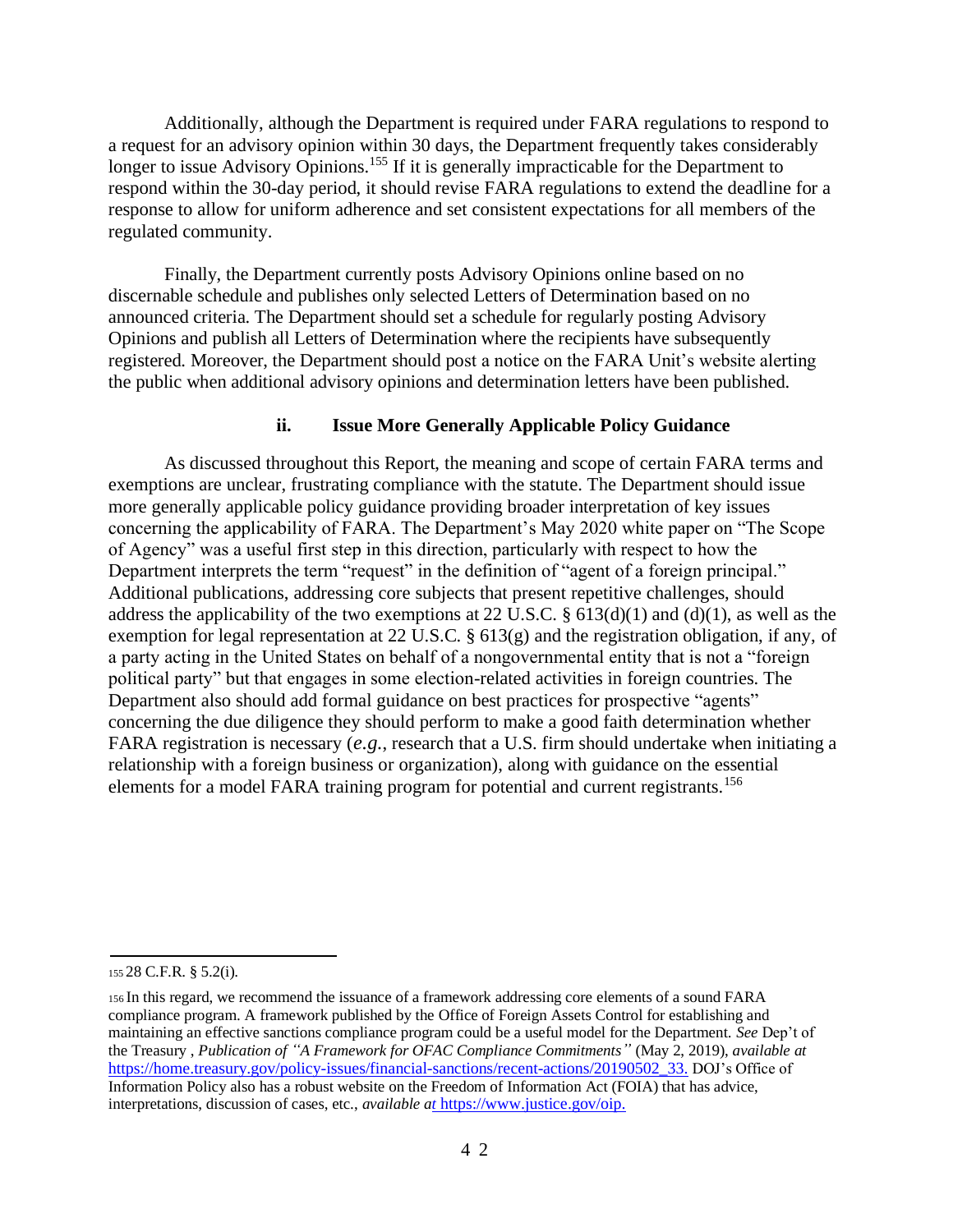The Department also should consider reorganizing<sup>157</sup> and enlarging<sup>158</sup> the Frequently Asked Questions page on its\_[www.fara.gov](http://www.fara.gov/)\_website, providing more comprehensive and detailed instructions for all FARA forms,<sup>159</sup> and embedding fact-specific hypothetical examples within FARA regulations themselves to illustrate the meaning of particular terms.<sup>160</sup>

#### **b. Resume Inclusion of Updates about Enforcement Activities in the Department's Semi-Annual Reports to Congress**

The Department is required by law to submit a written report to Congress every six months on its efforts to administer FARA.<sup>161</sup> The Department has duly provided written FARA reports to Congress since 1945.<sup>162</sup> Prior versions of these written reports, in the 1960s and 1970s, included substantive and statistical information related to the Department's enforcement activities, including the number of inspections initiated, the number of inspections completed, the number of Letters of Inquiry generated, the number of responses to Letters of Inquiry received that the Department deemed adequate, statistical and narrative description of all legal settlements reached, and statistical and narrative description of all civil and criminal enforcement cases initiated and/or resolved. The Department unfortunately stopped providing that information to Congress and the public in the 1990s, though, and now these reports are merely reprinted listings of registrants and foreign principals that are already available through the online database [at](http://www.fara.gov/) www.fara.gov. The Department's reports to Congress no longer provide useful information about its FARA-related activities. The Department should revert to earlier

<sup>159</sup>Instructions should include, where appropriate, model answers. The Security and Exchange Commission's online *Guide to Broker-Dealer Registrations* provides a helpful model for instructions on filling out registration forms. *S[ee](https://www.sec.gov/reportspubs/investor-publications/divisionsmarketregbdguidehtm.html)* https://www.sec.gov/reportspubs/investor-publications/divisionsmarketregbdguidehtm.html.

<sup>160</sup>Examples may be found in federal ethics regulations and in the approach taken by the Committee on Foreign Investments in the United States ("CFIUS"). *See, e.g*., 5 C.F.R. § 2641.201 ("Permanent restriction on any former employee's representations to United States concerning particular matter in which the employee participated personally and substantially"); *id*. § 2641.202 ("Two-year restriction on any former employees' representations to United States concerning particular matter for which the employee had official responsibility").

<sup>161</sup>22 U.S.C. § 621.

<sup>157</sup>The FAQs section of the website of the Alcohol and Tobacco Tax and Trade Bureau under the Department of the Treasury provides an example of FAQs with subordinated questions concerning subtopics. *See*  [https://www.atf.gov/questions-and-answers.](https://www.atf.gov/questions-and-answers) To improve the utility of the FARA website to practitioners and potential or current registrants, the Department could reorganize the site's FAQs page. As a threshold matter, certain topics should be subordinated so that readers can readily explore both broader areas of inquiry as well as more detailed subtopics within an FAQ. For example, the question, "What are the exemptions to FARA?" could be subordinated under "Which individuals and organizations are required to register under FARA?"; the question, "What activities are covered by the practice of law exemption?" could, in turn, be subordinated under the question concerning exemptions.

<sup>158</sup>The Department could also expand the content available on the FAQs section of the FARA website. For example, the "Definitions" section of the website should be broadened to cover, more generally, the scope of FARA, including its applicability to newer communications technologies and its potential application, as DOJ construes it, to conduct predominantly occurring outside of the United States. The Department also could create a new section concerning the ongoing obligations of registrants, and there include existing FAQs about supplemental statement filings, changes to registrants' staffing, informational materials, and books and records requirements. Finally, the FAQs could also include concrete examples where appropriate, as are currently available on the FAQs section of the Office of Foreign Assets Control website [at](https://home.treasury.gov/policy-issues/financial-sanctions/faqs) https://home.treasury.gov/policy-issues/financial-sanctions/faqs.

<sup>162</sup>Reports are posted publicly on the Department's [FARA.gov](http://fara.gov/) website. Dep't of Justice, *FARA: FARA Reports to Congress* (updated Feb. 8, 2021), *available [at](https://www.justice.gov/nsd-fara/fara-reports-congress)* https://www.justice.gov/nsd-fara/fara-reports-congress.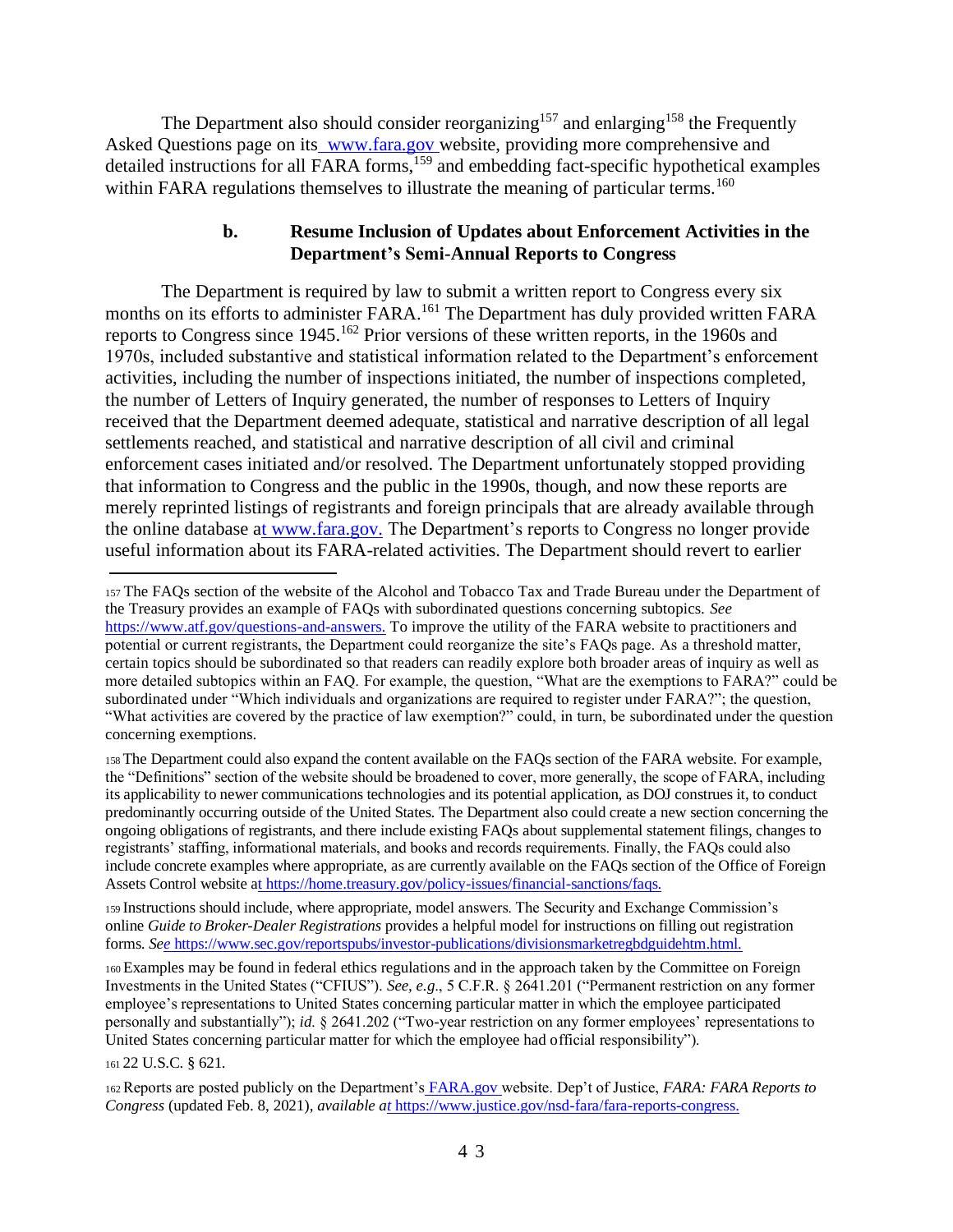practice and disclose detailed statistical and narrative information about its efforts to administrate and enforce FARA.

#### **SECTION VI: CONGRESS AND THE DEPARTMENT OF JUSTICE SHOULD REFORM THE OBLIGATIONS IMPOSED ON REGISTERED "AGENTS"**

FARA imposes several significant obligations on those that are required to register under the law. Congress and the Department should reform certain aspects of those obligations to further FARA's underlying public policy goals, ease administrative burdens on the regulated community, and facilitate more effective implementation of the statute. Specifically, Congress and the Department of Justice should: (A) require foreign principals to certify FARA filings' accuracy and completeness; (B) modernize the definition of "informational materials"; (C) protect personal information of individuals; and (D) repeal FARA's filing fees. Each of these proposed reforms is discussed in greater detail in this Section.

## **A. Requiring Foreign Principals to Certify Filings' Accuracy and Completeness**

## **1. Background Discussion**

FARA stipulates that the "agent" must file all required forms, which include factual representations about the foreign principal's contact information, ownership, control structure, and affiliations with other entities.<sup>163</sup> The foreign principal itself has no such obligations, even though it is arguably in a better position to make factual representations about itself than an "agent" working remotely and potentially encountering the foreign principal for the first time. As the filer of FARA forms, only an "agent" bears direct legal responsibility for any false statements or willful omissions.<sup>164</sup> A foreign principal has never been prosecuted for an omission or false statement on a FARA filing. Under the existing regime, then, the foreign principal does not have any "skin in the game" when factual representations are made to the Department, which means that there is little or no disincentive for foreign principals to omit information or mislead their "agents."

Other disclosure regimes take a different approach. Lobbying disclosure laws in many U.S. states, for example, require organizations to submit their own lobbying disclosure forms, separate and apart from the filings submitted by the lobbyists they hire.<sup>165</sup> Other U.S. states mandate that organizations simply authorize the filings submitted by their lobbyists through a

<sup>163</sup>22 U.S.C. § 612(a)-(b); *see also* Dep't of Justice, Exhibit A to Registration Statement (revised May 2017), *available [at](https://www.justice.gov/file/991276/download)* https://www.justice.gov/file/991276/download.

<sup>164</sup>22 U.S.C. § 618(a).

<sup>165</sup>*See, e.g.*, Ariz. Rev. Stat. §§ 41-1232, 41-1232.02; [Cal. Gov'](http://cal.gov/)t Code §§ 86105, 86115; Mass. Gen. L. ch. 3 §§41, 43; 65 Pa. Cons. Stat. §§ 13A04, 13A05; Tenn. Code Ann. §§ 3-6-302, 3-6-303.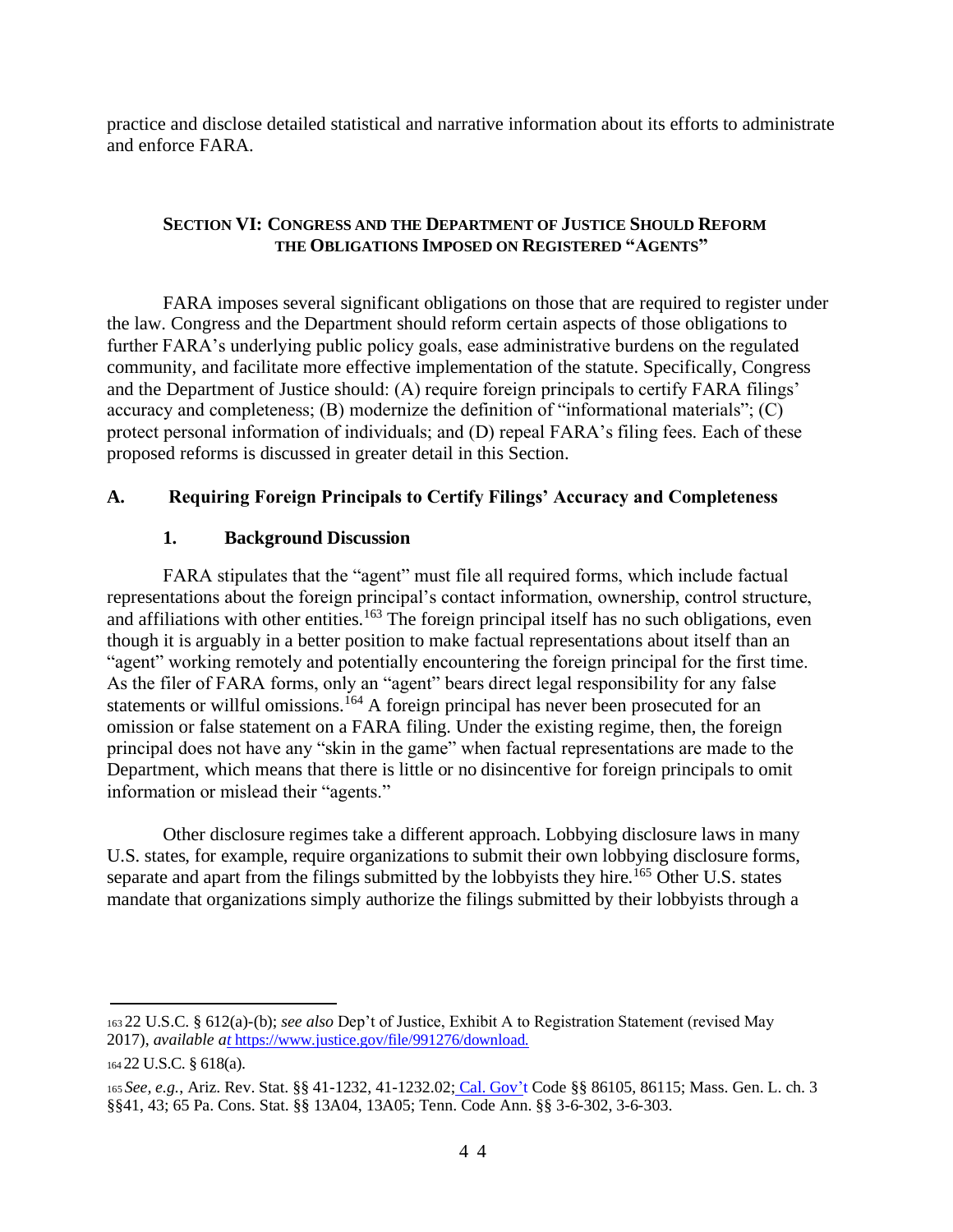signed statement.<sup>166</sup> These models ensure that the organization bears legal responsibility for the factual representations made to the government.

## **2. Recommendation**

Congress should institute a new requirement under FARA for each foreign principal to certify, via signature under penalty of perjury, that the information submitted by the foreign principal's "agent" on Exhibit A and Exhibit B (and any amendment to these forms) is correct. The addition of this foreign principal certification, which only requires an additional line on the existing FARA forms, would make foreign principals directly responsible and accountable for ensuring that the factual representations made about them are complete and accurate. This reform would more strongly deter foreign principals from omitting information or misleading their "agents" at the time of registration and therefore promote FARA's goal of transparency.

## **B. Clarifying and Modernizing the Definition of "Informational Materials"**

## **1. Background Discussion**

Since its inception, FARA has required disclosure of efforts to distribute materials and information to the American public, with Congress describing it in 1938 specifically as a law to "require the registration of certain persons employed by agencies to disseminate propaganda in the United States and for other purposes."<sup>167</sup> Congress subsequently amended FARA in 1942 to impose particular labeling and filing requirements on "political propaganda" for the first time, mandating that registrants place disclaimer language on "political propaganda" that was "disseminated or circulated among two or more persons" and send copies of such propaganda to the Librarian of Congress and the Attorney General within 48 hours.<sup>168</sup> "Political propaganda" was initially defined to include any communication that is "reasonably adapted" or intended to:

[P]revail upon, indoctrinate, convert, induce, or in any other way influence a recipient or any section of the public within the United States with reference to the political or public interests, policies, or relations of a government of a foreign country or a foreign political party or with reference to the foreign policies of the United States or promote in the United States racial, religious, or social dissensions, or *. . .* which advocates, advises, instigates, or promotes any racial, social, political, or religious disorder, civil riot, or other conflict involving the use of force or violence in any other American republic or the overthrow of any government or political subdivision of any other American republic by any means involving the use of force or violence.<sup>169</sup>

<sup>166</sup>*See, e.g.*, Ga. Code Ann. § 21-5-71; Md. Code Ann., Gen. Prov. § 5-704; N.J. Stat. Ann. § 52-13C-21; N.C. Gen. Stat. § 120C-206; Ohio Rev. Code Ann. §§ 101.72, 121.62.

<sup>167</sup>Pub. L. 75-538, 52 Stat. 631-633 (1938).

<sup>168</sup>Pub. L. 77-532, 56 Stat. 255 (1942). These labeling and filing requirements were later refined in the 1966 amendments to FARA. *See* Pub. L. 89-486, 80 Stat. 244 (1966) (clarifying, among other things, that labeling and filing requirements applied only to propaganda disseminated "for or in the interests of such foreign principal"). <sup>169</sup>Pub. L. 77-532, 56 Stat. 251 (1942).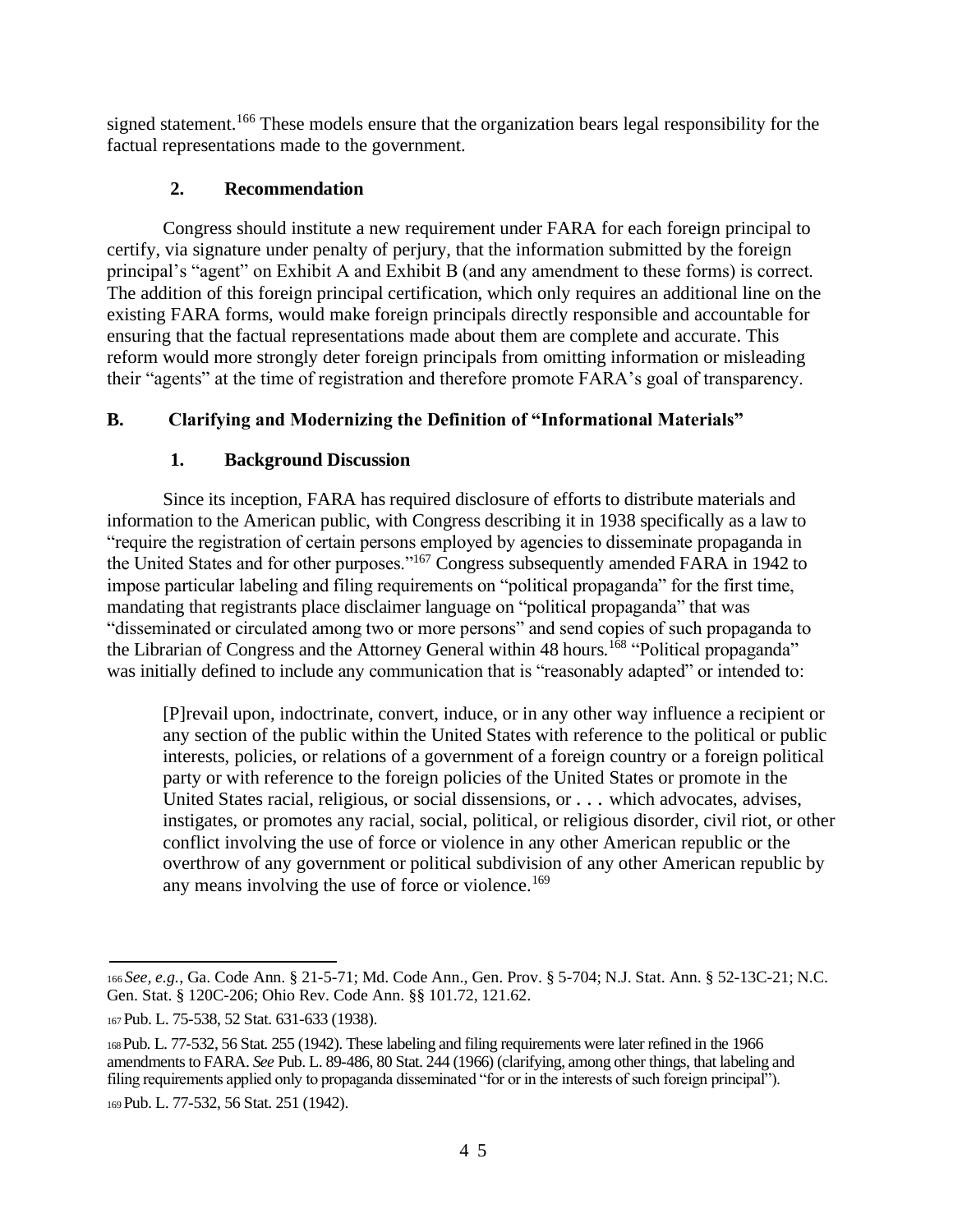Congress deleted most references to the term "political propaganda" that appeared in FARA's text, along with the term's definition, in 1995.<sup>170</sup> The term "informational materials" replaced "political propaganda" as the operative statutory trigger for FARA's labeling and filing requirements, but Congress failed to add a corresponding definition of "informational materials."

Today, a FARA registrant must properly label all "informational materials" that are "disseminated or circulated to two or more persons" and then submit them to the Department of Justice within 48 hours after their dissemination.<sup>171</sup> As currently constituted, this requirement suffers from several shortcomings, including:

- A lack of definition for "informational materials." FARA once contained an extensive definition for the term "political propaganda" to help registrants understand when they must label and file distributed materials. But there currently exists no definition of this key term, in statute or regulation, leaving the regulated community with inadequate guidance as to which written and electronic communications must be labeled and filed under FARA.<sup>172</sup> Based on the plain meaning of the words that comprise the term, "informational materials" conceivably could include any "materials that contain information," but such a reading would be a drastic departure from the statute's prior scope. This uncertainty leaves FARA registrants in an unclear situation when, for example, sending informational emails internally or to likeminded groups that would not have been disclosed historically under FARA as "propaganda" but could nonetheless be deemed "informational materials" in the most expansive sense.
- A "two or more persons" threshold that is outdated. FARA's labeling and filing requirements arise when "informational materials" are distributed to "two or more persons." This threshold was established in 1942, long before the advent of communication methods like email and messaging that make communication with multiple persons a regular feature of everyday life. A communication sent to just two persons is unlikely to have any marked impact on U.S. government or public opinion, and yet – 79 years later – it is still the statutory threshold for FARA's labeling and filing requirements. While it may seem ideal in this context to cast the regulatory net as wide as possible, this can create a heavy administrative burden for the Department of Justice and for the regulated community. And a disclosure system overloaded with a significant volume of inconsequential materials can even obscure from public view efforts that actually influence U.S. lawmakers or public opinion. An overly expansive approach is also out of step with federal campaign finance rules, which

<sup>170</sup>Publ. L. 104-65, 109 Stat. 699-700 (1995).

<sup>171</sup>22 U.S.C. § 614(a)-(b).

<sup>172</sup>*DOJ IG Report on FARA* at 19 (remarking that "without a statutory definition of the term 'informational materials,' the FARA Unit cannot be certain it is satisfying Congressional intent for FARA"). The Department recently updated FAQs on the FARA website to provide that "[i]nformational materials are items, in both physical and electronic form, that an agent disseminates in interstate commerce on behalf of the foreign principal." Dep't of Justice, FARA Frequently Asked Questions at Sec. VIII (updated Dec. 3, 2020), *available at*  [https://www.justice.gov/nsd-fara/frequently-asked-questions#44.](https://www.justice.gov/nsd-fara/frequently-asked-questions#44) But this revised FAQ does not provide the requisite additional guidance which the regulated community deserves.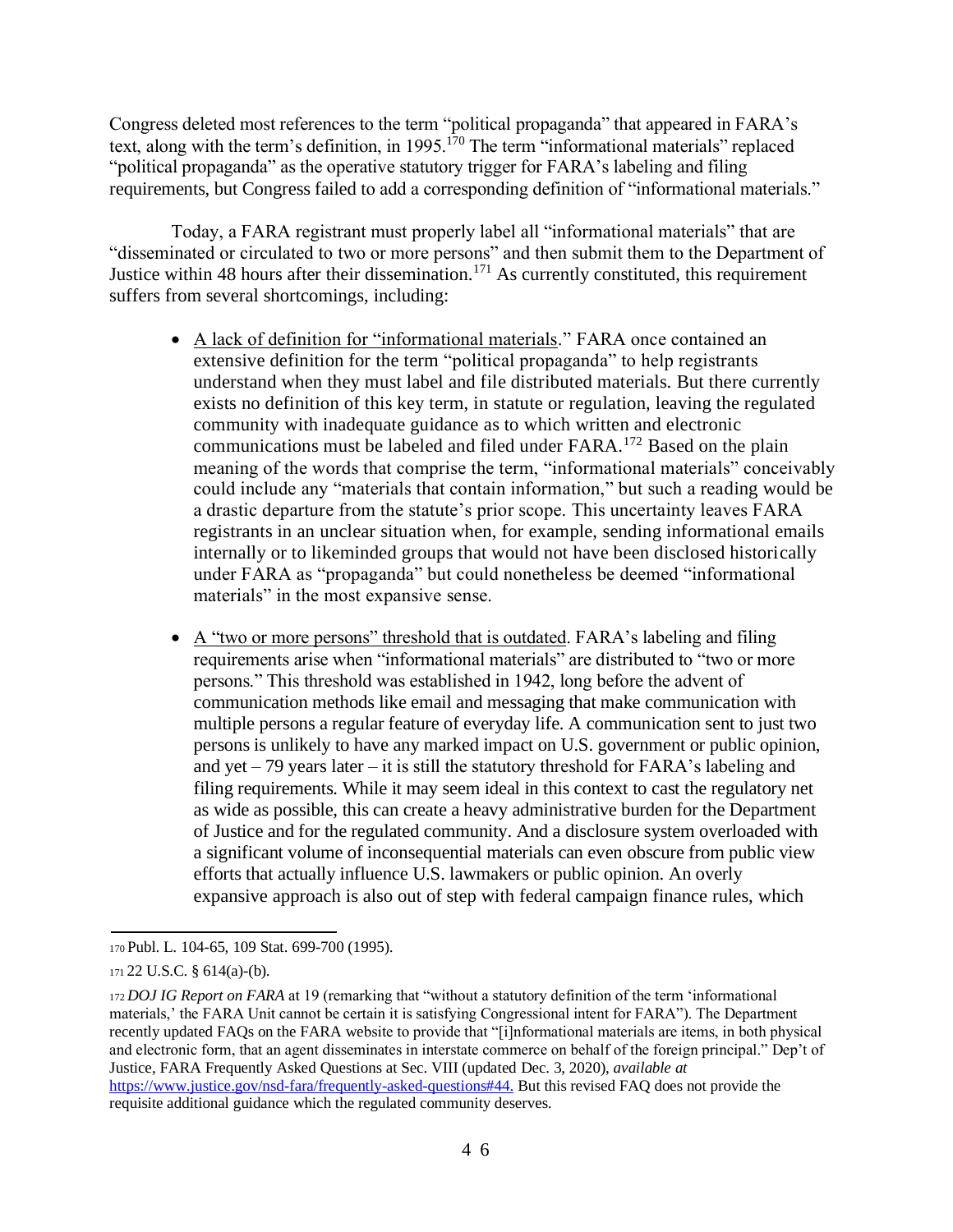apply disclosure provisions to television, radio, printed publications, billboards, mass mailings, telephone banks, and "other form[s] of general public political advertising,"<sup>173</sup> with a threshold set at more than 500 recipients for most forms of campaign finance labeling and filing.<sup>174</sup> FARA's "two or more persons" threshold is drastically lower than a federal campaign finance regime that has similar goals to disclose efforts to influence the public.

- A "two or more persons" threshold that is unclear. Aside from being outdated, FARA's "two or more persons" threshold is unclear as to whether it would cover instances where "informational materials" are sent to multiple individuals within a single organization, since the statute defines "person" to refer to both "an individual" as well as a "partnership, association, corporation, [and] organization." An email sent to multiple individuals in this instance could be read, then, to either be disseminated to multiple "persons" (*i.e*., more than one individual) or to a single "person" (*i.e*., the organization), which in the latter case would make the communication fall below the labeling and filing threshold.
- A 48-hour filing deadline that is too stringent. FARA registrants must submit "informational materials" to the Department within 48 hours of distribution among two or more persons. This 48-hour deadline imposes a substantial administrative burden on the regulated community, requiring FARA registrants to establish administrative protocols to immediately determine whether materials qualify as "informational materials" and then prepare them for submission to the Department. A review of the online database of "informational materials" by the Department's Office of the Inspector General indicated that the regulated community has substantial difficulty meeting this burden, since materials are often not filed within 48 hours of distribution.<sup>175</sup> The Inspector General also noted that the Department's FARA Unit staff itself "believes that advances in information technology have made the 48-hour rule outdated" because it "creates a constant and unrealistic burden on registrants" that are sending out "informational materials" on a near-continuous  $basis.$ <sup>176</sup>
- Uncodified special treatment for certain categories of "informational materials." The Department has, by convention and by ad hoc determination, extended special treatment to certain categories of "informational materials." The statute's text requires all types of "informational materials" to be labeled and filed, and yet certain categories of these materials have been treated as exempt from these FARA provisions. The Department, for example, has consistently required foreign tourism

<sup>173</sup>11 C.F.R. § 100.26 (defining "public communication").

<sup>174</sup>11 C.F.R. §§ 100.27 (defining "mass mailing" as mail "of more than 500 pieces"), 100.28 (defining "telephone bank" as "more than 500 telephone calls of an identical or substantially similar nature within any 30-day period"), 110.11 (setting disclaimer requirements for "electronic mail of more than 500 substantially similar communications when sent by a political committee").

<sup>175</sup>*DOJ IG Report on FARA* at 19 (noting substantial non-compliance with the 48-hour requirement for filing "informational materials").

<sup>176</sup>*Id*.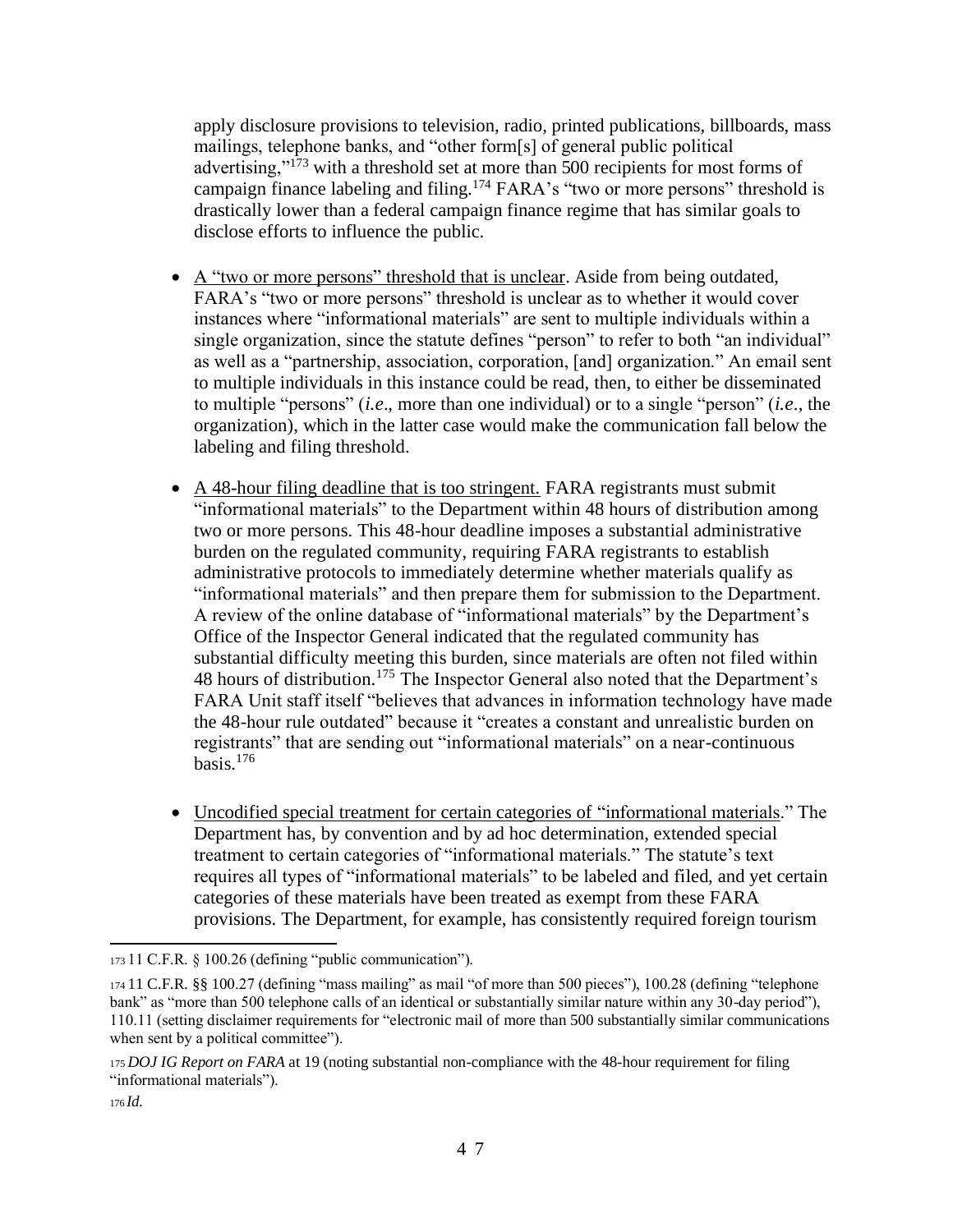bureaus to register under  $FARA$ <sup>177</sup> One would expect, then, that tourism bureaus would label and file "informational materials" in the same manner as any other registrant, since no statutory or regulatory exemption offers them reprieve. The Department has, in fact, stated in an Advisory Opinion that "tourism advertisements are technically political propaganda."<sup>178</sup> Despite this finding, the Department also declared in the same Advisory Opinion, without any legal analysis, that "for administrative purposes we do not require the labeling of tourism ads as political propaganda." The Department never followed up on this Advisory Opinion statement with a rulemaking, but as a practical matter it has somehow not required foreign tourism bureaus to observe FARA's labeling or filing requirements. The Department has made similar accommodations for websites available to the general public that are created and/or maintained by FARA "agents." As an "informational material" potentially distributed to and inevitably available to two or more persons, any substantive update to such a website would, by operation of FARA's statutory text, require submission to the Department of Justice. As a matter of convention, though, the Department has instead allowed FARA registrants simply to list their websites' Internet URLs on Supplemental Statements in lieu of observing the filing requirement. All of this is not to say that the Department erred in allowing special accommodations for certain types of "informational materials," as there may be good policy justification for the positions that the Department reached, and rote application of the statute is not desirable in many instances. The Department has, in fact, already announced and explained its departure from statutory requirements for motion pictures that an "agent" distributes, which are exempt under Department rules from FARA's normal filing requirement.<sup>179</sup> It is unclear why it has not done so for other categories of "informational materials" that receive similar treatment from the Department.

#### **2. Recommendations**

FARA's core policy goal of public disclosure would be better served by providing the regulated community with more certainty and flexibility, particularly given that the law carries such heavy sanctions for violations. The following reforms would modernize and improve FARA's labeling and filing regime for "informational materials":

• The Department of Justice should define the term "informational materials" through regulation. A key statutory term like "informational materials" should not be left wholly undefined. The regulated community deserves assistance and guidance in determining which communications and writings constitute "informational materials" subject to FARA's labeling and filing requirements. The Department should use its rulemaking authority to promulgate a regulation that defines "informational materials" under FARA.

<sup>177</sup>*See* FARA Adv. Op. 10-13-2011, *available [at](https://www.justice.gov/nsd-fara/page/file/1070151/download)* [https://www.justice.gov/nsd-fara/page/file/1070151/download;](https://fara/) FARA Adv. Op. 1-20-1984, *available [at](https://www.justice.gov/nsd-fara/page/file/1046156/download)* https://www.justice.gov/nsd-fara/page/file/1046156/download. <sup>178</sup>FARA Adv. Op. 1-20-1984, *available [at](https://www.justice.gov/nsd-fara/page/file/1046156/download)* https://www.justice.gov/nsd-fara/page/file/1046156/download. <sup>179</sup>28 C.F.R. § 5.401(c).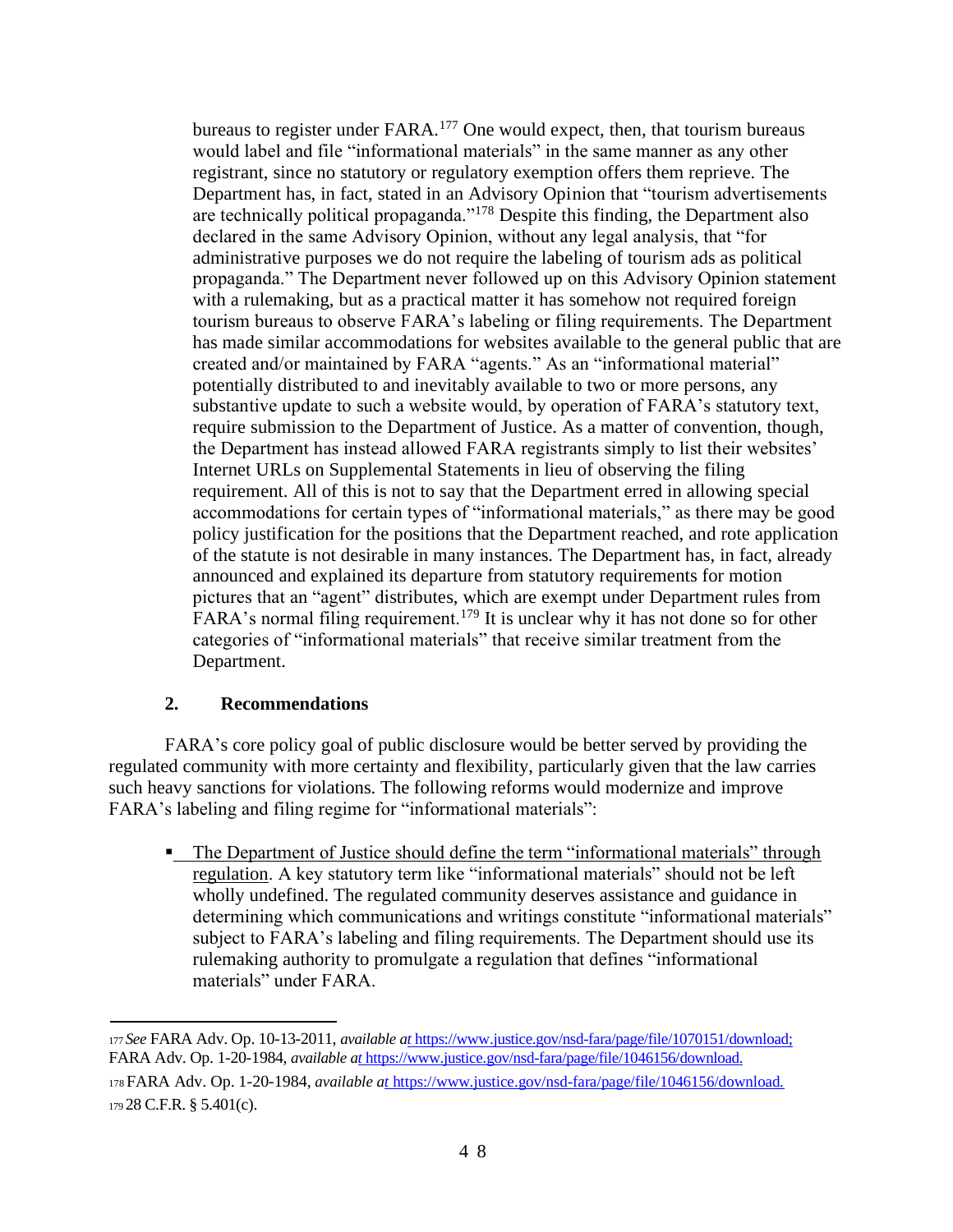- Congress or the Department of Justice should update and clarify the "two or more" persons" threshold. Congress should modernize the "two or more persons" threshold for "informational materials" to account for the ubiquity of communications with multiple individuals. In lieu of Congressional action, the Department could also issue a regulation or generally applicable policy statement to declare that it will not consider email communications sent to relatively few persons (*e.g*., 10 or fewer individuals) to be "informational materials." Additionally, the Department should clarify through regulation or generally applicable policy statement how "person" should be read with respect to "informational materials" so that it is simpler for the regulated community to determine how different categories of "persons" count toward the "two or more persons" threshold.
- Congress should extend the 48-hour deadline for filing "informational materials." FARA registrants should have a reasonable amount of time to make determinations as to which materials should be filed as "informational materials" and then submit them to the Department of Justice. The current 48-hour deadline is overly burdensome. Congress should extend the deadline for submitting "informational materials" to the Department to allow for more time – ideally at least seven calendar days.<sup>180</sup>
- The Department should explain any special treatment that it extends to specific categories of "informational materials." The Department should make an effort to explain and ultimately codify through a regulation or generally applicable policy statement its treatment of any category of "informational materials" where it departs from statutory labeling and filing requirements. The Department should provide guidance to the regulated community by undertaking a comprehensive rulemaking that attempts to memorialize the actual requirements for any category of "informational materials" that presently receives special, exempt treatment.

## **E. Protecting Personal Information in the Digital Age**

#### **1. Background Discussion**

FARA filings must include the personal residence address of each individual foreign principal,<sup>181</sup> the personal residence address of each individual registrant,<sup>182</sup> and, if the registrant is an organization, the personal residence address of each partner, director, member, or officer, regardless of whether they are themselves involved in FARA-registrable activity.<sup>183</sup> A FARA registrant must give notice of any change of information, including any personal residence

<sup>180</sup>The Department's FARA Unit staff has suggested that the "statute should be amended to allow registrants to compile informational materials and submit them semi-annually with each supplemental statement." *DOJ IG Report on FARA* at 19.

<sup>181</sup>22 U.S.C. § 612(a)(7).

<sup>182</sup>22 U.S.C. § 612(a)(1).

<sup>183</sup>22 U.S.C. § 612(a)(2). Overall, personal residential information is requested in five unique locations of the Registration Statement. *See* Dep't of Justice, Registration Statement at Sec. I, items 4-6; Sec. II, item 7; Sec. V, item 14 (revised May 2017), *available [at](https://www.justice.gov/file/991281/download)* https://www.justice.gov/file/991281/download.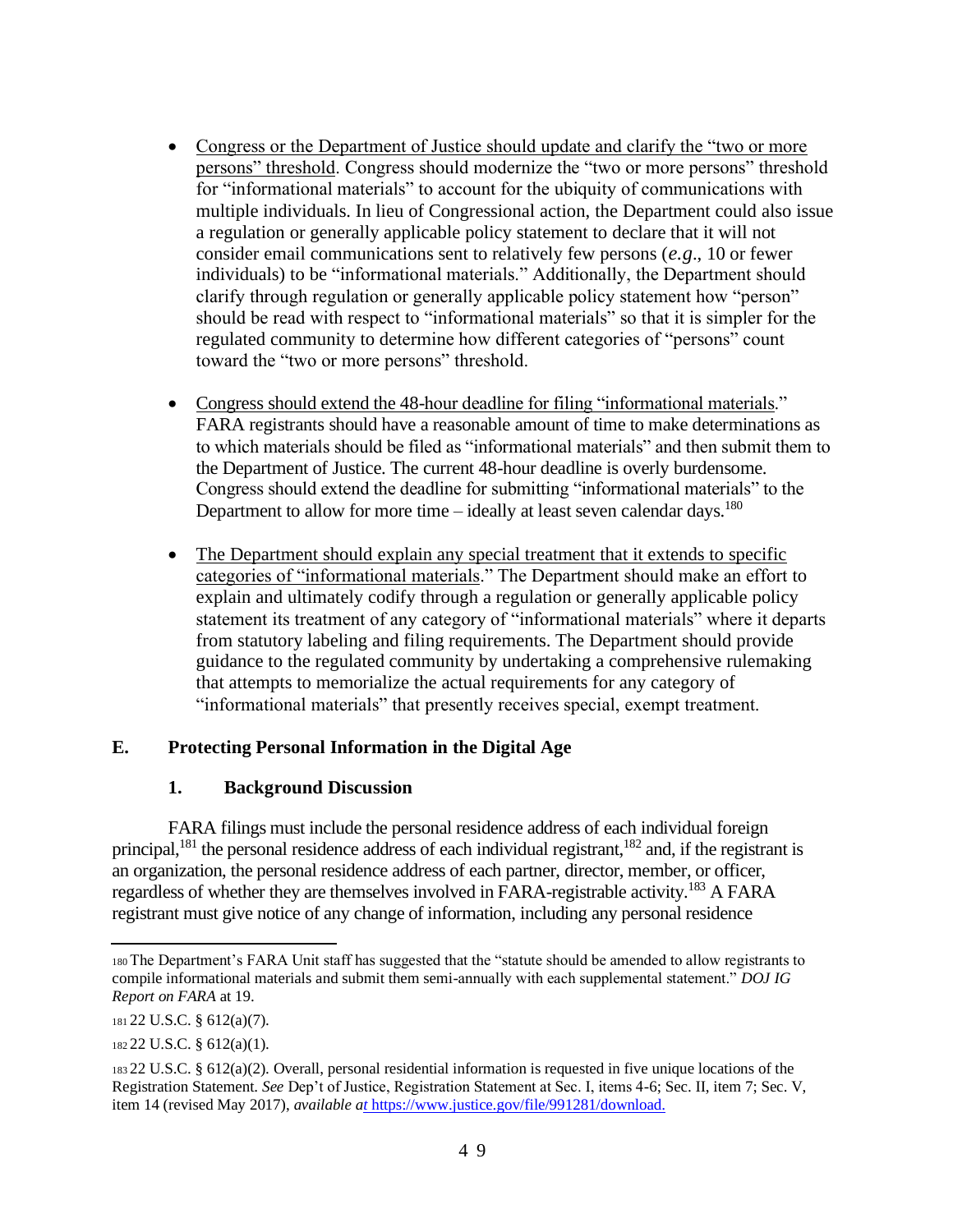address listed on a registration or other filing, within 10 days after the change occurs.<sup>184</sup> FARA's statutory language requires that the Department consider all filings to "be public records and open to public examination and inspection."<sup>185</sup> The Department's current practice in fulfilling that statutory obligation is to make all FARA filings and all their contents, including personal residence addresses, available to the general public on its [FARA.gov](http://fara.gov/) website and through a public records office located in Washington, D.C. that is open from 11 a.m. to 3 p.m. on weekdays.<sup>186</sup>

In any circumstance where the law requires the public disclosure of otherwise private information, the governmental purpose must be "balance[d] against the abridgement of First Amendment rights<sup>"187</sup> and, in particular, the possibility that public disclosure can result in harms to an individual or group whose information is disclosed.<sup>188</sup> FARA's disclosure requirements mandating the submission of information have been constitutionally upheld, with courts finding that the U.S. government's rationale for "requiring complete public disclosure by persons acting for or in the interests of foreign principals where their activities are political in nature" is rooted in an "indisputable power of the Government to conduct its foreign relations and to provide for the national defense" that "outweigh[s] any possible infringement" of the rights of an individual or group whose information is disclosed.<sup>189</sup> Information listed on FARA filings can provide the Department and the public with a means to identify the registered agent and determine the agent's connection with a foreign principal.<sup>190</sup>

Even if constitutionally permitted, though, the current FARA disclosure requirements with respect to residential addresses should be revisited as a policy matter. The online posting of individuals' residential addresses can present acute privacy concerns and even result in safety issues, harassment, or identity theft for those individuals. And it is unclear why the current arrangement – *i.e*., both the submission *and* the online disclosure of individuals' *residential*  addresses – should be required when less invasive alternatives could accomplish the same governmental interests.

<sup>184</sup>22 U.S.C. § 612(b); 28 C.F.R. § 5.800.

<sup>185</sup>22 U.S.C. § 616(a).

<sup>186</sup>28 C.F.R. §§ 5.600, 5.601. Dep't of Justice, *FARA Contact Information* (updated Dec. 5, 2019), *available at*  [https://www.justice.gov/nsd-fara/fara-contact-information.](https://www.justice.gov/nsd-fara/fara-contact-information) Informally, the FARA Unit has not cited registrants for a deficiency where personal residential information is provided via email for the Department's records, rather than included in official filings available for public inspection.

<sup>187</sup>*Att'y Gen. v. Irish N. Aid Comm.*, 346 F. Supp. 1384, 1390 (S.D.N.Y.), *aff'd*, 465 F.2d 1405 (2d Cir. 1972). <sup>188</sup>*See, e.g.*, *Buckley v. Valeo*, 424 U.S. 1, 64 (1976) ("[W]e have repeatedly found that compelled disclosure, in itself, can seriously infringe on privacy of association and belief guaranteed by the First Amendment."). <sup>189</sup>*Irish N. Aid Comm.*, 346 F. Supp. at 1390-92.

<sup>190</sup>*Cf.* S. Rep. No. 89-143 at 110 (1965) ("The act is intended to protect the interests of the United States by requiring complete public disclosure by persons acting for or in the interests of foreign principals where their activities are political in nature or border on the political. Such public disclosures as required by the act will permit the Government and the people of the United States to be informed as to the identities and activities of such persons and so be better able to appraise them and the purpose for which the act.").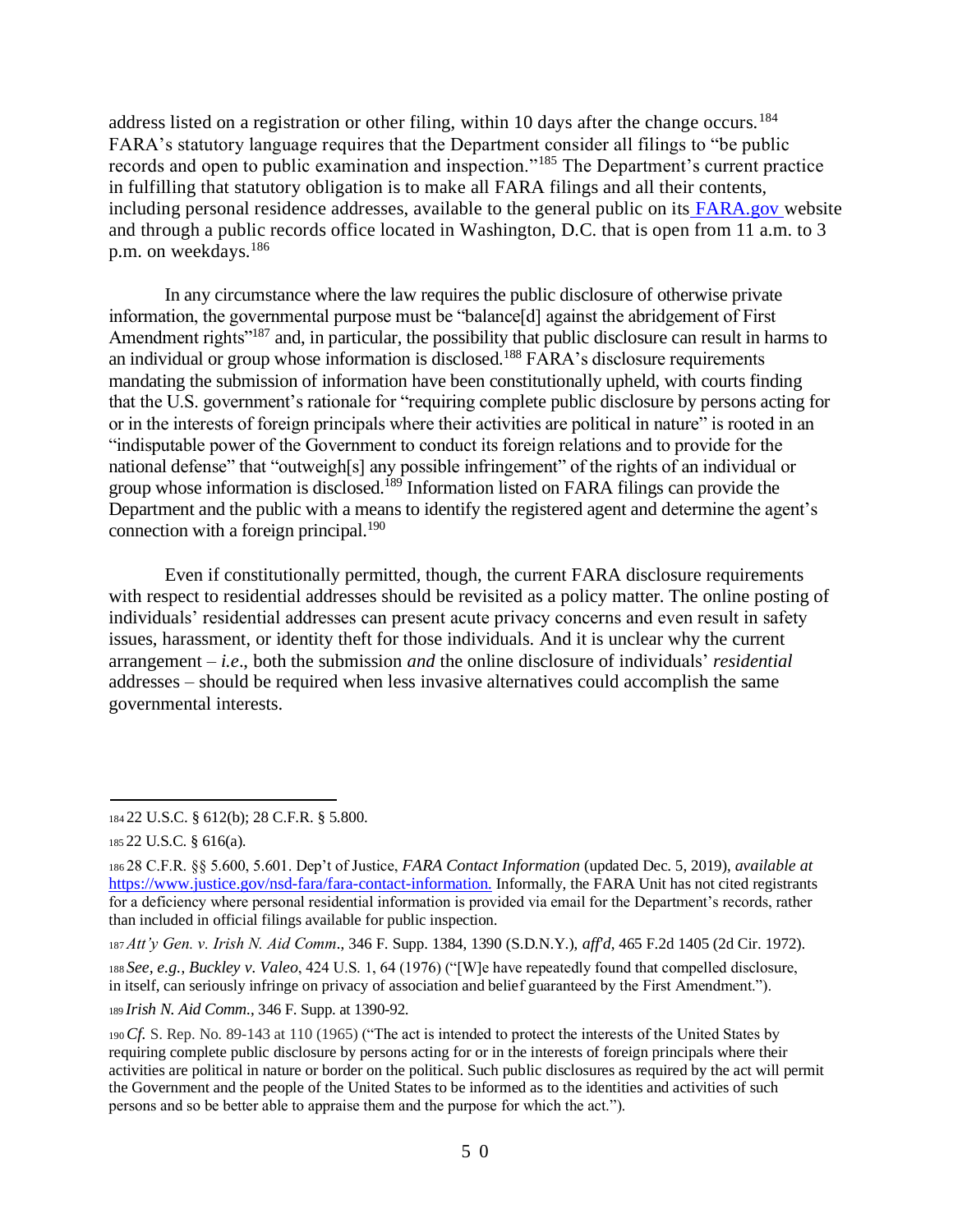## **2. Recommendation**

As an alternative to the current disclosure arrangement for individuals' residential addresses, the Department could continue to require the submission of individuals' residential addresses on FARA filings but choose to redact that same information from its online database. FARA authorizes the Department to exempt the disclosure of "any of the information" submitted under FARA when "the furnishing of such information *. . .* is not necessary to carry out the purposes of" the law.<sup>191</sup> The Department has already decided that information submitted as part of a FARA Advisory Opinion Request "shall be treated as confidential and shall be exempt from disclosure.<sup>"192</sup> The Department should expand its discretionary exemptions to redact individual residential addresses that are submitted on FARA filings from its online FARA database. This would permit the Department to continue to receive all statutorily required information but acknowledge the policy concern posed by the posting of individuals' residential addresses on the Internet.<sup>193</sup>

Additionally, Congress should amend FARA's statutory language to permit the provision of any physical address at which the registrant or a registrant's directors, officers, and partners may be reliably contacted. This would alleviate individuals' legitimate privacy concerns related to residential addresses but still provide the Department pertinent lines of contact and communication information for FARA-listed individuals.

## **F. Repealing FARA Filing Fees**

## **1. Background Discussion**

A FARA registrant must pay to the Department of Justice filing fees of \$305 for each initial Exhibit A form and \$305 per "foreign principal" for each semi-annual Supplemental Statement form.<sup>194</sup> A form is not "deemed to have been filed" unless it is accompanied by the required fee.<sup>195</sup>

Filing fees were first imposed on FARA registrants in the early 1990s, when Congress required the Attorney General to "establish and collect fees to recover necessary expenses of the Registration Unit (to include salaries, supplies, equipment and training)."<sup>196</sup> The Department

<sup>191</sup>22 U.S.C. § 612(f)(2).

<sup>192</sup>28 C.F.R. § 5.2(m).

<sup>193</sup>This approach would match the federal government's practice of routinely redacting personal identifying information, such as home addresses of individuals, when providing information requested under the Freedom of Information Act. *See* Dep't of Justice, *Department of Justice Guide to the Freedom of Information Act* at 417 (2019), *available [at](https://www.justice.gov/archive/oip/foia_guide09/exemption6.pdf)* https://www.justice.gov/archive/oip/foia\_guide09/exemption6.pdf.

<sup>194</sup>28 C.F.R. § 5.5; *see also* Dep't of Justice, *FARA Fee Schedule* (2017), *available [at](https://www.justice.gov/nsd-fara/fara-fee-schedule)* [https://www.justice.gov/nsd](https://the/)[fara/fara-fee-schedule.](https://the/) The Department also levies fees on submissions of Advisory Opinion requests but has elected not to impose fees on other FARA-related filings at this time. 28 C.F.R. § 5.5(d).

<sup>195</sup>*Id.* § 5.5(h). An individual who registers under FARA may have their filing fees waived by the Department upon demonstrating "that he or she is financially unable to pay the fees in their entirety." *Id.* § 5.5(c).

<sup>196</sup>Pub. L. 102–395, 106 Stat. 1831 (1992); *see also* 28 C.F.R. § 5.5(g) (stating that filing fees collected are "available for the support of the Registration Unit").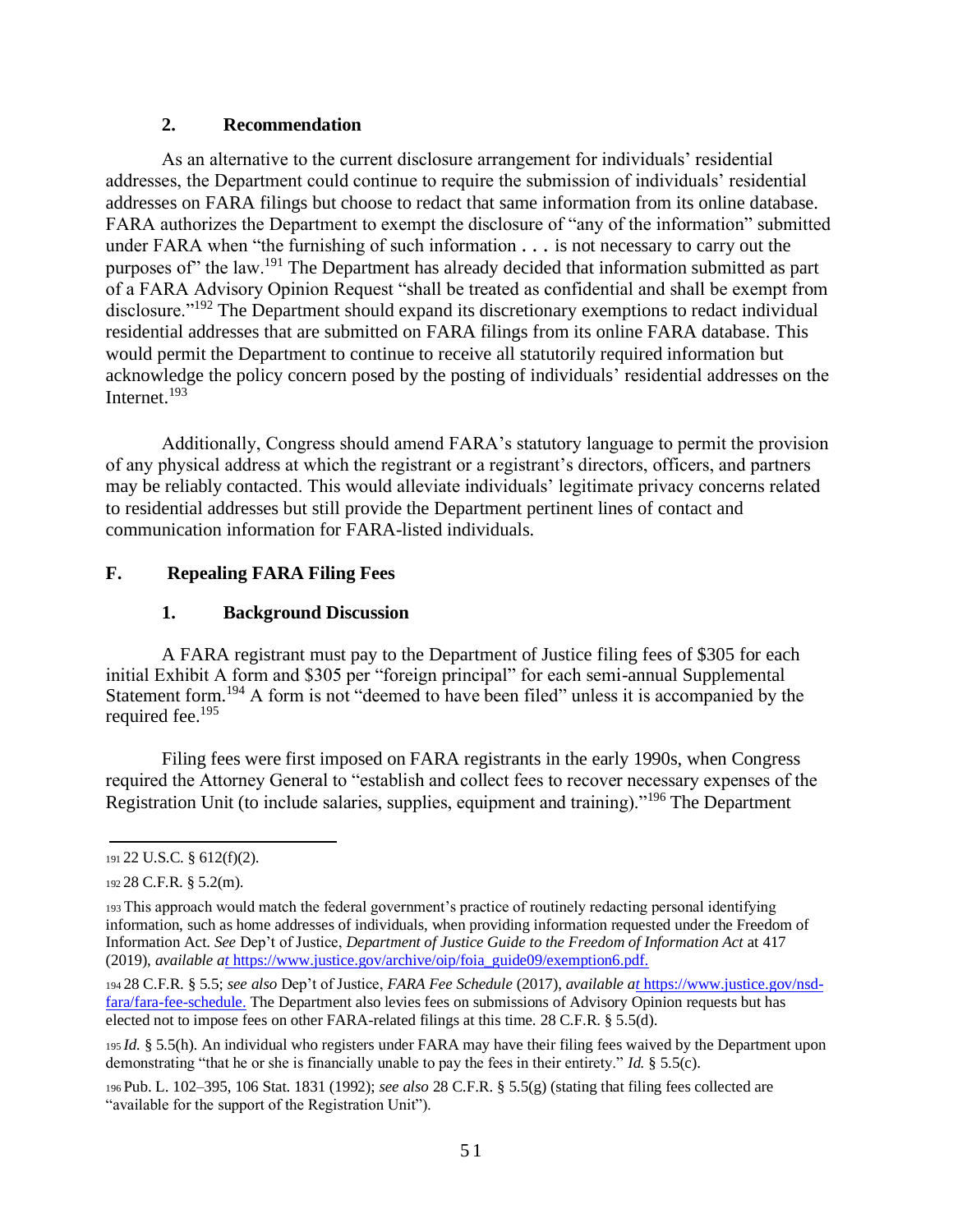appears to have originally intended FARA filing fees to cover nearly all significant costs associated with administering the statute, noting that the fees "are designed to recover the costs of the Registration Unit from the registrants *. . .* and relieve taxpayers of the burden of supporting this function" and should be "determined by calculating the costs of the operation and administration of the Registration Unit and allocating those costs" among various FARA-related "filings, copies, and services."<sup>197</sup> Filing fees brought in only \$437,370 for the Department in CY 2018 (the latest full-year fee collection information is available), though, which presumably did not cover the agency's FARA-related costs over that period.<sup>198</sup> The Department is authorized to adjust the filing fees "from time to time to reflect and recover the costs of the administration of the Registration Unit under the Act,"<sup>199</sup> but the \$305 filing fee amount for FARA registrations and supplemental statements has not been adjusted since its inception in a 1993 rulemaking.<sup>200</sup>

While filing fees have provided a modest subsidy to the Department's FARA-related operations, these fees also impose significant costs. Filing fees, for one, may discourage registration by prospective "agents" who might have otherwise registered (or at least registered out of an abundance of caution). A report by the Department's Office of the Inspector General, for example, noted that "active FARA registrations began falling sharply after the imposition of fees in 1993," with the Department's FARA staff expressing the opinion that new filing fees were a "likely factor<sup>[]"</sup> in a declining number of FARA registrations.<sup>201</sup> Filing fees may also cause Department personnel who are dedicated to FARA to spend less of their time on administering and enforcing the statute. The Inspector General's report also mentioned that the Department's FARA staff "spends a significant amount of [their] time on the collection and processing of FARA filing fees" and found that "it is possible that the overall cost of the time spent collecting and processing fees may not be justifiable" given limited staffing resources and other priorities in this area.<sup>202</sup> The imposition of FARA fees and related collection efforts, then, appear to undercut the statute's goal of fulsome public disclosure and distract from the Department's overall effort to administrate and enforce the statute effectively.

<sup>201</sup>*Id.* at 5-6, 20.

<sup>202</sup>*Id.* at 20.

<sup>197</sup>58 Fed. Reg. 37418 (1993).

<sup>198</sup>Dep't of Justice, *Report of the Attorney General to the Congress of the United States on the Administration of the Foreign Agents Registration Act of 1938, As Amended, for the Six Months Ending June 30, 2018*, at 3 (2018), *available [at](https://www.justice.gov/nsd-fara/page/file/1194051/download)* [https://www.justice.gov/nsd-fara/page/file/1194051/download;](https://dep/) Dep't of Justice, *Report of the Attorney General to the Congress of the United States on the Administration of the Foreign Agents Registration Act of 1938, As Amended, for the Six Months Ending December 31, 2018*, at 3 (2018), *available [at](https://www.justice.gov/nsd-fara/page/file/1347256/download)* [https://www.justice.gov/nsd](https://the/)[fara/page/file/1347256/download.](https://the/) The filing fee program yielded a grand total of \$10,645,538.30 over its first 25 years. *Id*.

<sup>199</sup>28 C.F.R. § 5.5(f).

<sup>200</sup>58 Fed. Reg. 37417 (1993). The Department's Office of the Inspector General found that "a proposal to increase FARA fees in 2010 was declined by NSD due to concerns that it would deter registrations." *DOJ IG Report on FARA* at 20.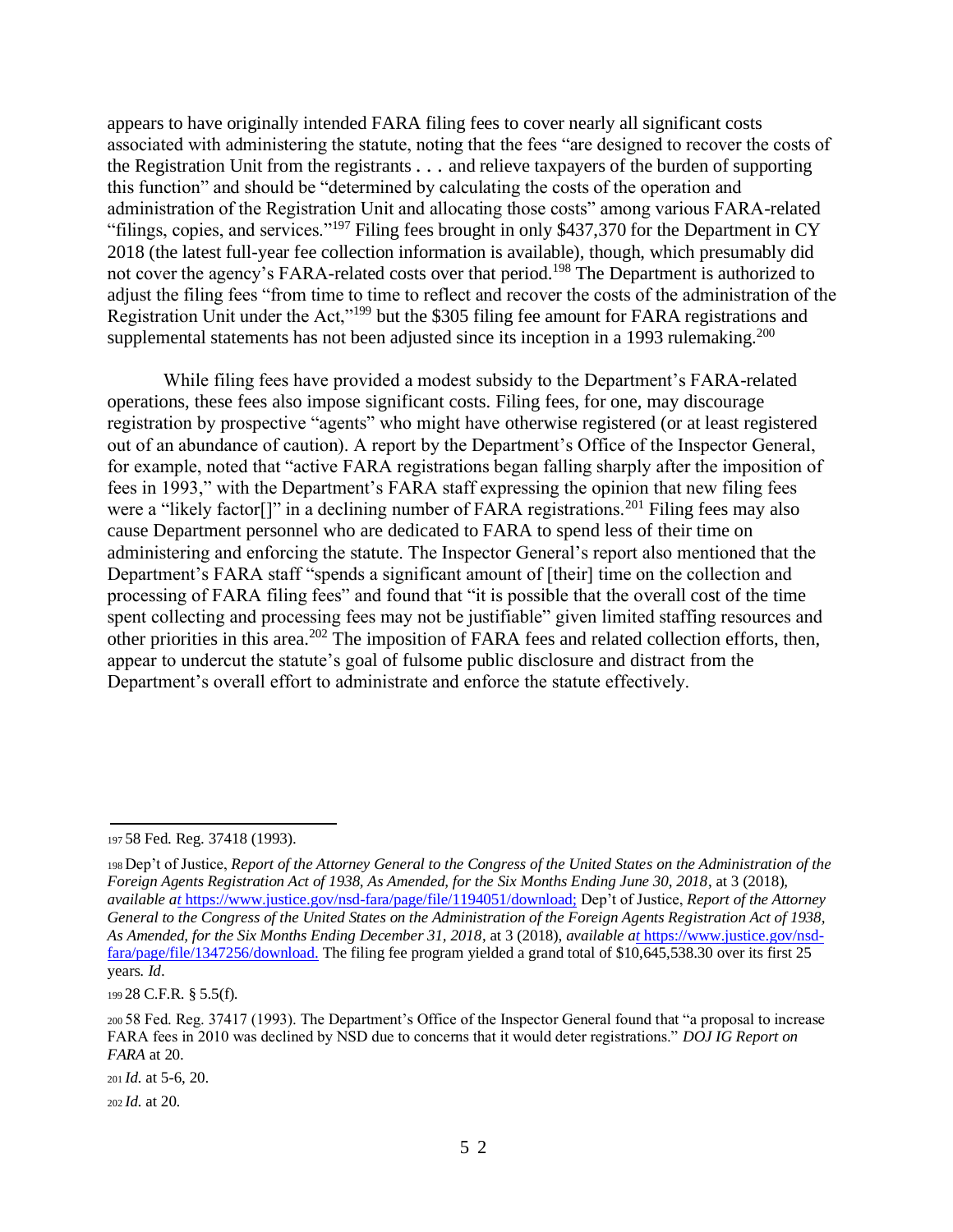#### **2. Recommendation**

Filing fees have yielded only a small amount of government revenue over time to defray the Department's FARA program, while also apparently discouraging FARA registrations and diverting Department resources that could otherwise be dedicated to more meaningful efforts to administer and enforce the provisions of the statute. Congress should therefore repeal FARA filing fees and, if a dedicated funding source is needed, instead consider appropriating funds specifically for FARA-related use or imposing a new civil penalty mechanism that could partially fund the FARA Unit's operations.

## **SECTION VII: CONGRESS SHOULD EXPAND THE DEPARTMENT OF JUSTICE'S FARA ENFORCEMENT TOOLS**

With the Department now assigning higher priority to FARA enforcement, a frequent question is whether the Department has adequate tools at its disposal to optimize its enforcement mission.<sup>203</sup> Although any expansion would have to be carefully balanced to protect against the risk of overreach, an update to DOJ's enforcement tools is long overdue and would serve both the statutory purpose of FARA and the interests of the regulated community. Specifically, Congress should amend FARA to: (A) provide DOJ with civil investigative demand ("CID") authority; (B) provide for civil monetary penalties; and (C) clarify and update criminal penalties.

## **A. Providing Civil Investigation Demand Authority**

## **1. Background Discussion**

Given the dual purpose of FARA – to provide information to the U.S. public about certain specified activities of foreign agents in the U.S. *and* provide the U.S. government with recourse to pursue willful violators of the Act criminally – DOJ is left, at present, with difficult choices to pursue its enforcement mission. If the grand jury process and traditional criminal tools are relied upon extensively or exclusively, even when evaluating whether a registration obligation exists, then DOJ may transform the FARA registration process and every administrative interaction with the FARA Unit into one where potential registrants are concerned primarily with their own criminal liability, rather than complying with the purpose of the Act, which is, of course, meant to foster transparency. On the other hand, if the FARA Unit were to continue to gather information from potential registrants through a voluntary process, as it has historically, then uneven compliance, up to and including outright refusals to comply, could persist. CID authority, if granted with the proper scope and oversight, may be the bridge between those two sub-optimal scenarios.

<sup>203</sup>The FARA Unit of the Counterintelligence and Export Control Section ("CES") in the National Security Division ("NSD") is responsible for the administration and enforcement of FARA.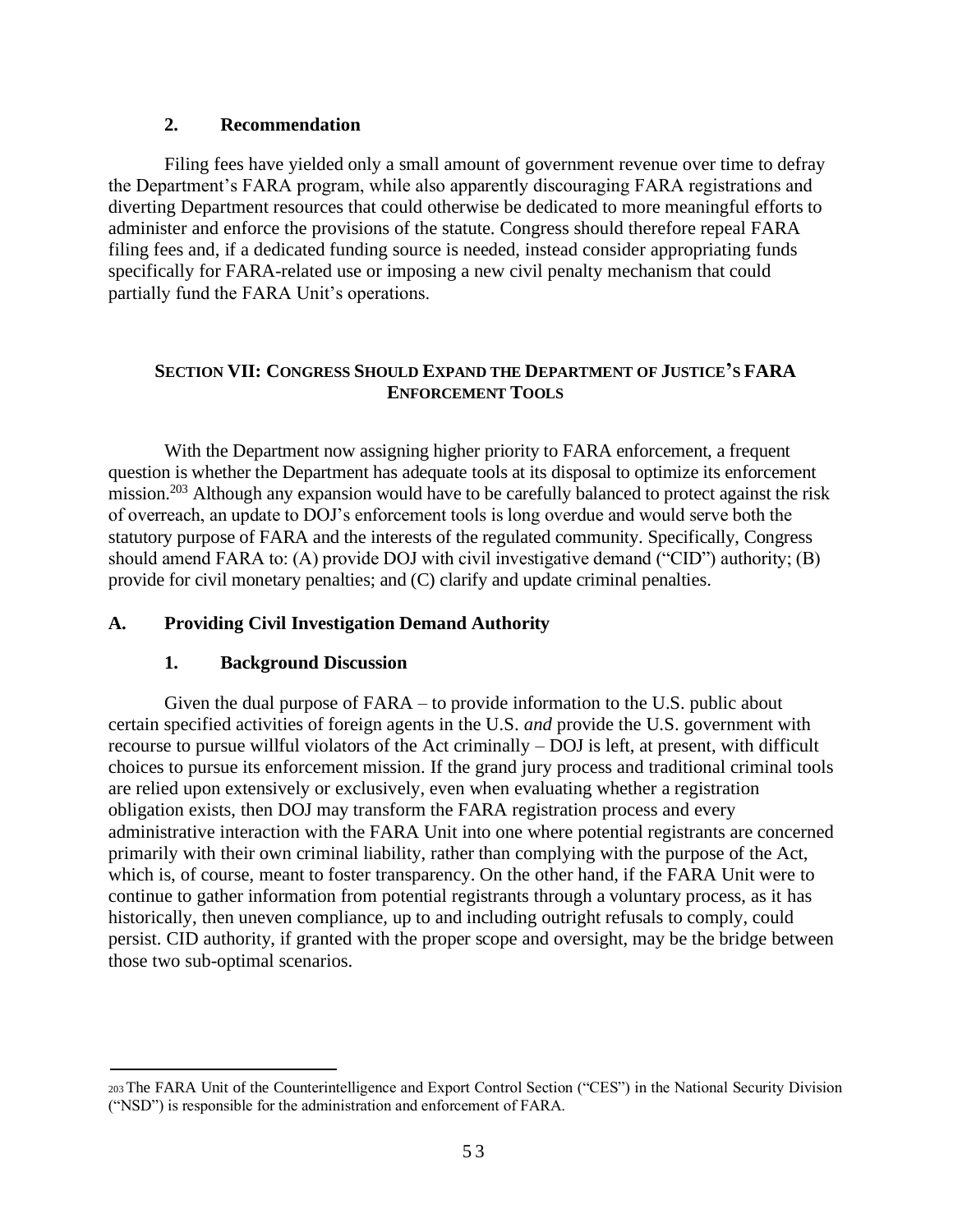Recent legislative proposals $^{204}$  have modeled FARA CID authority on existing civil investigative demand authority that DOJ already exercises in False Claims Act cases.<sup>205</sup> Principally, CID authority would allow DOJ to compel production of records, written responses to interrogatories, and oral testimony. Proposed CID authority is also analogous to the administrative subpoena authority enjoyed by other Executive Branch agencies investigating possible national security-related regulatory matters.<sup>206</sup> As with those examples, effective oversight and accountability should be essential components of any FARA CID authority, especially considering that inquiries intended to be primarily administrative or civil in nature, at least at the outset, have the potential to reveal or lead to criminal liability, as well.

#### **2. Recommendations**

Congress should authorize DOJ to exercise civil investigative demand authority to more effectively and efficiently fulfill FARA's purpose of ensuring identification of and compliance with FARA registration obligations. CID authority should be coupled with rigorous oversight by DOJ itself, Congress, and, critically, the federal courts to ensure accountability and mitigate the risk of overreach by NSD and the FARA Unit with respect to this new tool. Allowing recipients of civil investigative demands to challenge or limit those demands in a U.S. District Court, just as with a grand jury subpoena, is an important check on DOJ's authority and ensures independent judicial review of such actions. Likewise, DOJ's ability to petition for enforcement of a civil investigative demand in the event of non-compliance is fundamental to the effectiveness of the tool and stands in stark contrast to the purely voluntary nature of the traditional information gathering process currently utilized by the FARA Unit.

<sup>204</sup>*See, e.g.*, S. 1 (2021); H. 1 (2021); S. 1762 (2019); H.R. 1467 (2019).

<sup>205</sup>*See* 31 U.S.C. § 3733 (DOJ Civil Division).

<sup>206</sup>*See, e.g.*, 31 C.F.R. § 501.602 (setting forth the administrative subpoena authority of the Office of Foreign Assets Controls ("OFAC")). Administrative subpoena authority was first suggested in connection with FARA enforcement by the U.S. General Accounting Office. *See* Gen. Accounting Office, *Administration of Foreign Agent Registration* at 6 (1980), *available [at](https://www.gao.gov/assets/112952.pdf)* [https://www.gao.gov/assets/112952.pdf.](https://in/) In addition to the Civil Division, DOJ's Antitrust Division has long possessed civil investigative demand authority. *See* 15 U.S.C. § 1312 (Antitrust Division); *see also* 18 U.S.C. § 1968 (Criminal Division authority regarding racketeering investigations). DOJ itself submitted legislative proposals seeking CID authority for the FARA Unit in 1991 and 1999. *See DOJ IG Report on FARA* at 18.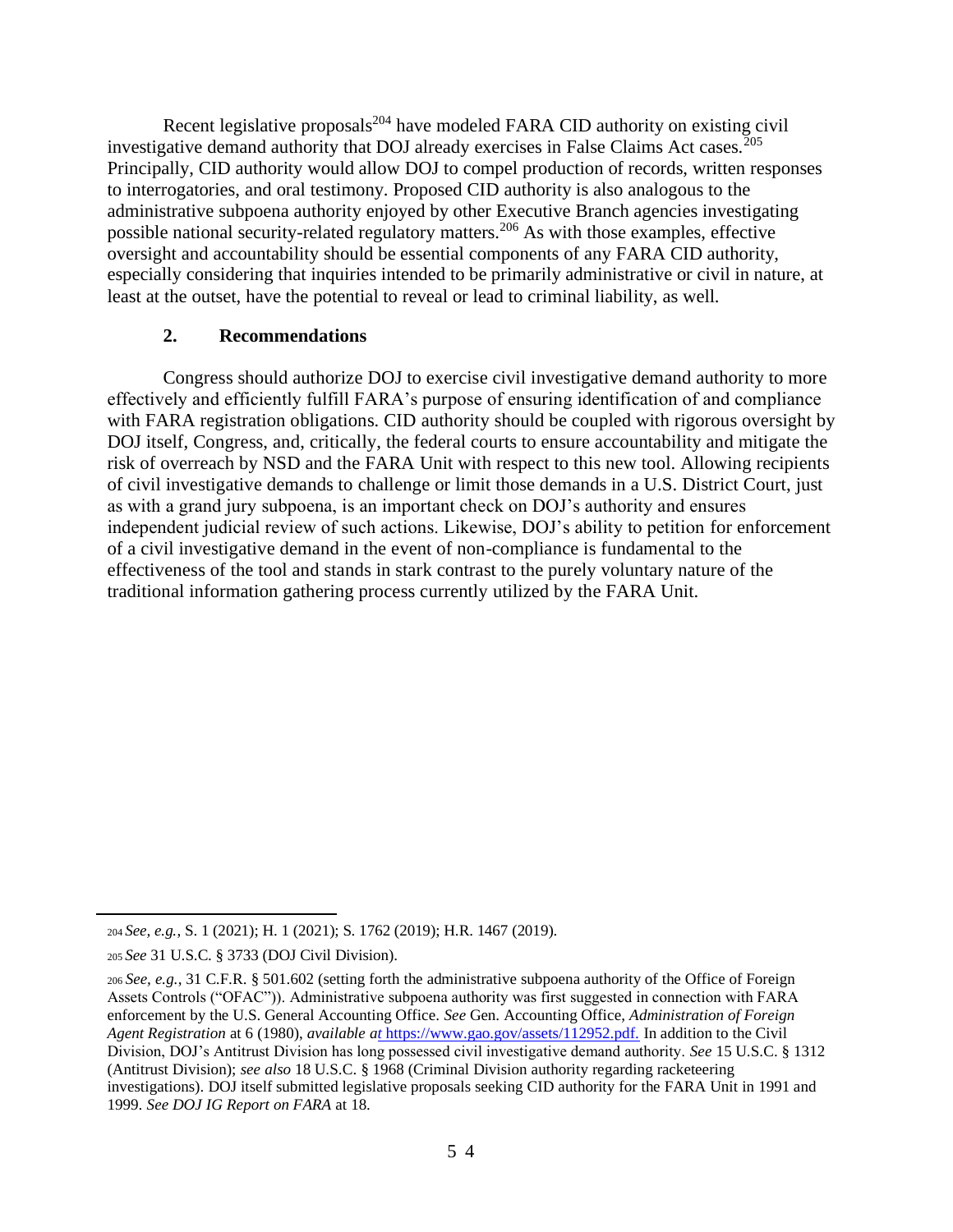## **B. Providing Civil Monetary Penalties**

#### **1. Background Discussion**

Although FARA contains a civil injunctive remedy, $207$  civil monetary penalties are not currently authorized under the Act even though they have been proposed and recommended for some time.<sup>208</sup> The absence of civil monetary penalties can put DOJ in a dilemma when potential violations come to light, as the choice may be between criminal enforcement or no enforcement at all. This is particularly challenging in cases where evidence of willfulness is either entirely absent or unsupported. If CID authority were granted to NSD and the FARA Unit, this tension could be amplified because, as discussed above, the focus of that investigative authority is more regulatory compliance-based rather than criminal.

Civil monetary penalties would provide an important enforcement mechanism for DOJ – one that acknowledges and helps regulate a critical middle ground – that it currently lacks. The ability to effectively regulate less serious violations of the Act that never approach the willfulness threshold is a clear enforcement gap. The availability of civil monetary penalties would allow DOJ to pursue more routine, often negligent violations, in a manner akin to other Executive Branch agencies, including those also responsible for national security-related matters, that regularly deploy administrative penalties to police compliance within their respective regulatory spheres.<sup>209</sup>

## **2. Recommendations**

Congress should amend FARA to authorize civil monetary penalties. Under the most recent legislative proposals,<sup>210</sup> civil penalties would be made available for failure to file a timely or complete registration statement (\$10,000), failure to file a timely or complete supplement to a registration statement (\$1,000), failure to remedy defective filings after receiving notice of such defect (\$200,000), and for any other knowing failure to comply with any other provision of the Act upon proof by a preponderance of the evidence (\$200,000).

Civil monetary penalties along those lines would serve as a reasonable, proportional penalty that could be imposed to address a wide variety of violations of the Act, from lowerorder, more technical violations (*e.g.*, failure to timely file a supplement to a registration) to more serious, knowing violations that may be difficult or impractical to pursue criminally due to deficient evidence of willfulness or other circumstances. From the perspective of the FARA

<sup>207</sup>Current civil injunctive authority under FARA allows DOJ to seek a temporary or permanent injunction, or any other order deemed proper by the court, when violations of the Act are ongoing or are about to occur. *See* 22 U.S.C. § 618(f).

<sup>208</sup>Cong. Research Serv., *The Foreign Agents Registration Act* at 16 (1977) ("Congress should also consider the desirability of permitting the Attorney General to assess civil penalties for minor violations as has been done in a number of other administrative context[s].").

<sup>209</sup> *See, e.g.*, Dep't of the Treasury, *Civil Penalties and Enforcement Information* (2021), *available at*  <https://home.treasury.gov/policy-issues/financial-sanctions/civil-penalties-and-enforcement-information;> Dep't of State, *Penalties & Oversight Agreements* (2021), *available at* 

[https://www.pmddtc.state.gov/ddtc\\_public?id=ddtc\\_kb\\_article\\_page&sys\\_id=384b968adb3cd30044f9ff621f961941](https://www.pmddtc.state.gov/ddtc_public?id=ddtc_kb_article_page&sys_id=384b968adb3cd30044f9ff621f961941) <sup>210</sup>*See* S. 1 (2021); H. 1 (2021); S. 1762 (2019); H.R. 1467 (2019).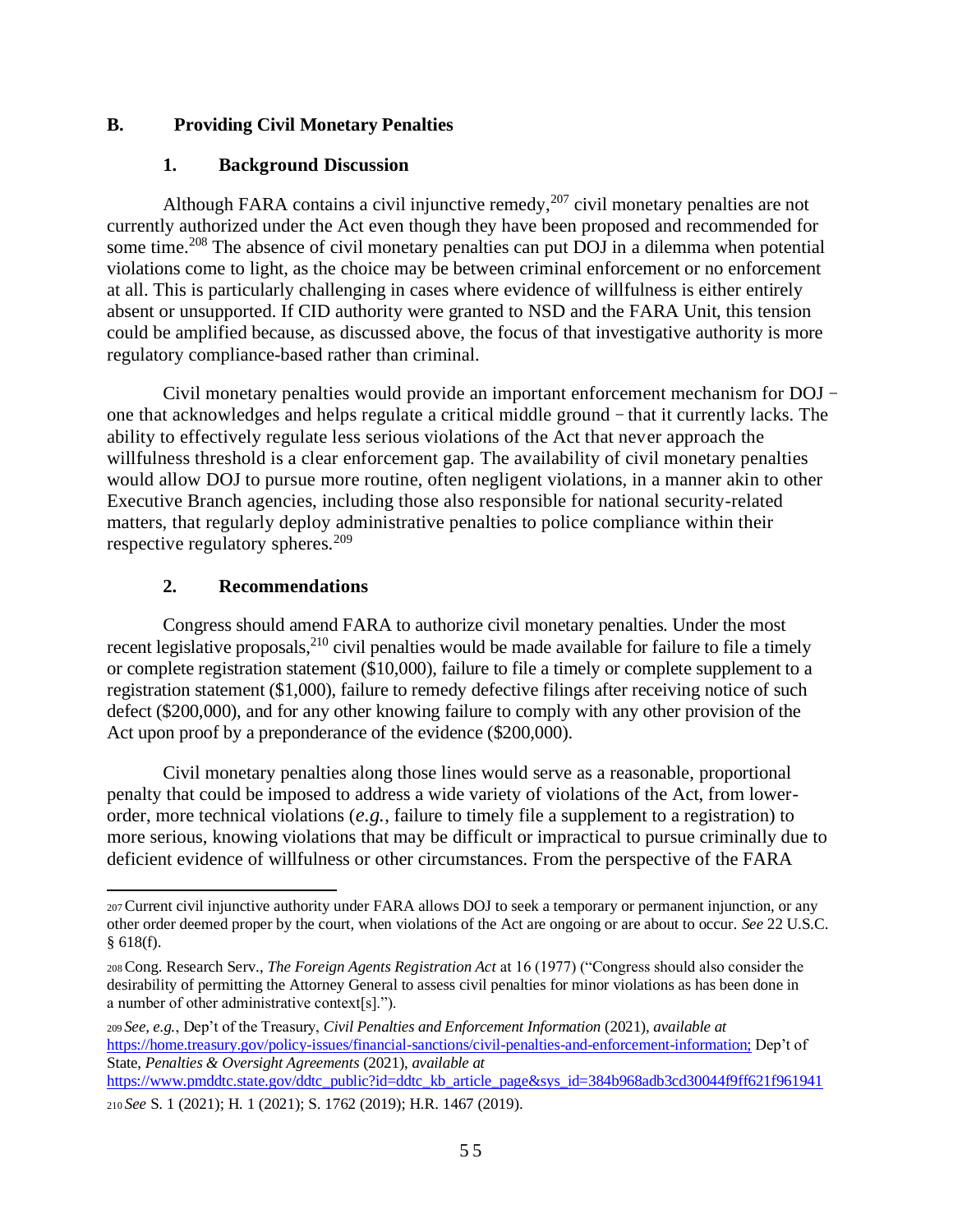registrant community, this change would have the considerable benefit of preventing every potential FARA infraction from turning into a criminal matter from the outset. With a potential civil monetary penalty as a likely worst-case scenario in most cases, effectively functioning as both carrot and stick, it could serve as a powerful tool to encourage broader compliance with the Act. $^{211}$ 

## **C. Clarifying and Updating Criminal Penalties**

#### **1. Background Discussion**

FARA's criminal penalties have not been modified since the 1966 Amendments to the Act,<sup>212</sup> and the maximum statutory criminal penalties of five years in prison and a \$10,000 fine were established as part of the 1942 Amendments.<sup>213</sup> Notwithstanding the clear language of the Act, however, it is the position of the Department of Justice that the maximum financial penalty for such offenses is \$250,000 (the general statutory maximum for a felony set forth at 18 U.S.C. § 3571(a)(3)), rather than \$10,000 as specified in FARA.<sup>214</sup> The basis for DOJ's position is as follows: 18 U.S.C. § 3571(e) states, in pertinent part, that "[i]f a law setting forth an offense specifies  $\ldots$  a fine that is lower than the fine otherwise applicable under this section and such law, by specific reference, exempts the offense from the applicability of the fine otherwise applicable under this section, the defendant may not be fined more than the amount specified in the law setting forth the offense." Although 22 U.S.C. § 618(a) does specify a fine lower  $(10,000)$  than the fine otherwise applicable  $(250,000)$  under 18 U.S.C. § 3571(a)(3), it does not include a "specific reference" exempting a felony violation of FARA from the penalty otherwise generally applicable to felony violations under 18 U.S.C. § 3571(a)(3). Consequently, it is DOJ's position that 18 U.S.C. § 3571(a)(3) controls and the maximum financial penalty for a felony violation of FARA is \$250,000 – not \$10,000.

This anomaly, and the basis for DOJ's position, are not well known or understood among the regulated FARA community (and even many members of the FARA bar) or, apparently, in Congress. One recent legislative proposal would have increased the maximum criminal fines allowable under FARA to \$200,000, yet there was no "specific reference" to exempt this updated fine amount from 18 U.S.C. § 3571(a)(3).<sup>215</sup> It stands to reason that Congress would not propose such a modification if it understood that it would be nullified by DOJ's reading of the relevant statutory authorities.

<sup>211</sup>Presumably, such civil monetary penalties would typically be agreed to between DOJ and the FARA registrant as part of a settlement, as is typically the case in other Executive Branch agencies.

<sup>212</sup>The 1966 Amendments identified a separate category of offenses (*e.g.*, deficient registration statements, unlawful contingent fee arrangements) punishable by a \$5,000 fine and six months in prison. *See* Pub. L. No. 89-486, 80 Stat. 244 (1966).

<sup>213</sup>*See* Pub. L. No. 77-532, 56 Stat. 248-258 (1942).

<sup>214</sup>*See* Dep't of Justice, *FARA Frequently Asked Questions* at Sec. I (updated Dec. 3, 2020), *available at*  <https://www.justice.gov/nsd-fara/frequently-asked-questions#4.>

<sup>215</sup>*See* Foreign Agents Disclosure and Registration Enhancement Act of 2019, S. 1762, 116th Congress (2019).